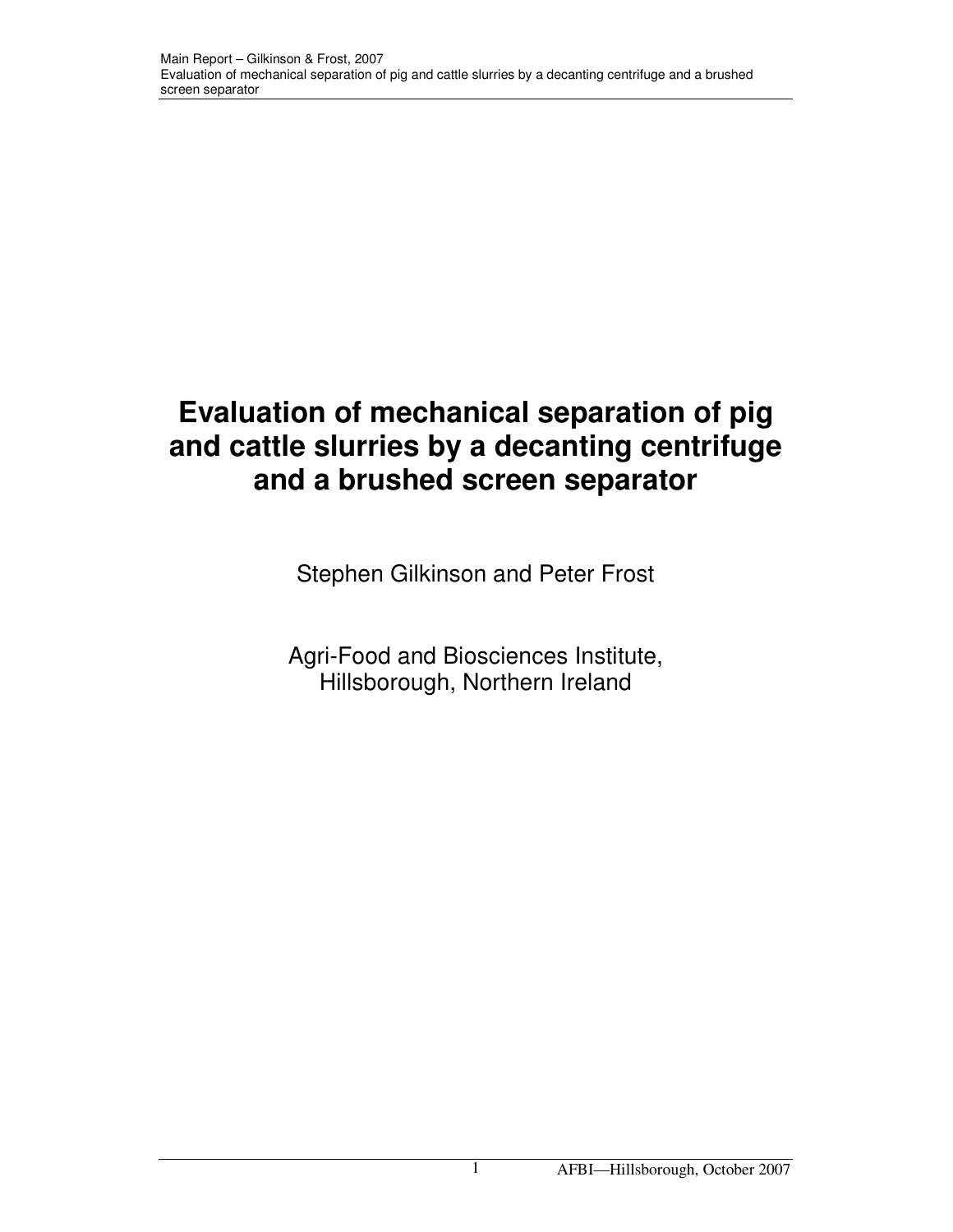Evaluation of mechanical separation of pig and cattle slurries by a decanting centrifuge and a brushed screen separator Stephen Gilkinson and Peter Frost Agri-Food and Biosciences Institute, Hillsborough, Northern Ireland

# **Executive Summary**

Mechanical separation of animal slurry produces a liquid fraction with a lower dry matter concentration than the input slurry and a solid fraction with a higher dry matter concentration than the input slurry. Plant nutrients in the slurry are partitioned between the liquid and solid fractions. Differential partitioning occurs if one or more component of the input slurry is partitioned in excess of the weight/volume split between the liquid and solid fractions.

In the current work, AFBI-Hillsborough evaluated the performances of a brushed screen separator and a decanting centrifuge with pig and cattle slurries. The effects of adding coagulant and polyelectrolyte to the slurries (chemical treatment) on separator efficiencies were also evaluated.

For the brushed screen control treatment (no chemicals added), separation efficiency for all components measured was positively correlated with input pig slurry dry matter concentration. There was some differential partitioning of dry solids into the separated solid fraction; otherwise the brushed screen separator partitioned nutrients more or less in proportion to the fresh mass of the liquid and solid fractions. The weight of fresh solids produced from the brushed screen per tonne of slurry was dependent on the input slurry dry matter concentration e.g. with pig slurry dry matter concentrations of 25g/kg and 60g/kg, 10kg and 91kg fresh solids were produced respectively. Chemical treatment of slurry inputted to the brushed screen resulted in some differential partitioning of total nitrogen (TN), total phosphorus (TP) and dry solids, though the effect was small.

The decanting centrifuge partitioned a much greater proportion of pig slurry TN, TP and dry solids into the separated solid fraction than the brushed screen separator. The weight of fresh solids produced from the decanting centrifuge per tonne of pig slurry separated without chemicals was dependent on input slurry dry matter concentration e.g. at pig slurry dry matter concentrations of 25g/kg and 60g/kg, 58kg and 111kg fresh solids were produced respectively. Chemical treatment of pig slurry further increased the quantity of fresh solids produced from the decanting centrifuge e.g. at 60g/kg slurry dry matter concentration, 185kg of fresh solids were produced. Without chemical additions, 79% of the TP in pig slurry and 64% of the TP in cattle slurry was partitioned to the separated solid fraction by the decanting centrifuge. Adding chemicals to slurry inputted to the decanting centrifuge increased the TP in pig and cattle slurry partitioned into the separated solids to 93% and 82% respectively, but had very little effect on the partitioning of potassium (K) and ammonia nitrogen (NH3-N). The brushed screen separator without chemical addition transferred means of 6% and 17% of the TN from pig and cattle slurry respectively into the solid fraction, increasing to 7% and 23% with chemical additions. The corresponding figures for the decanting centrifuge were 21% and 25% for pig and cattle slurry respectively, increasing to 34% and 41% with chemical additions.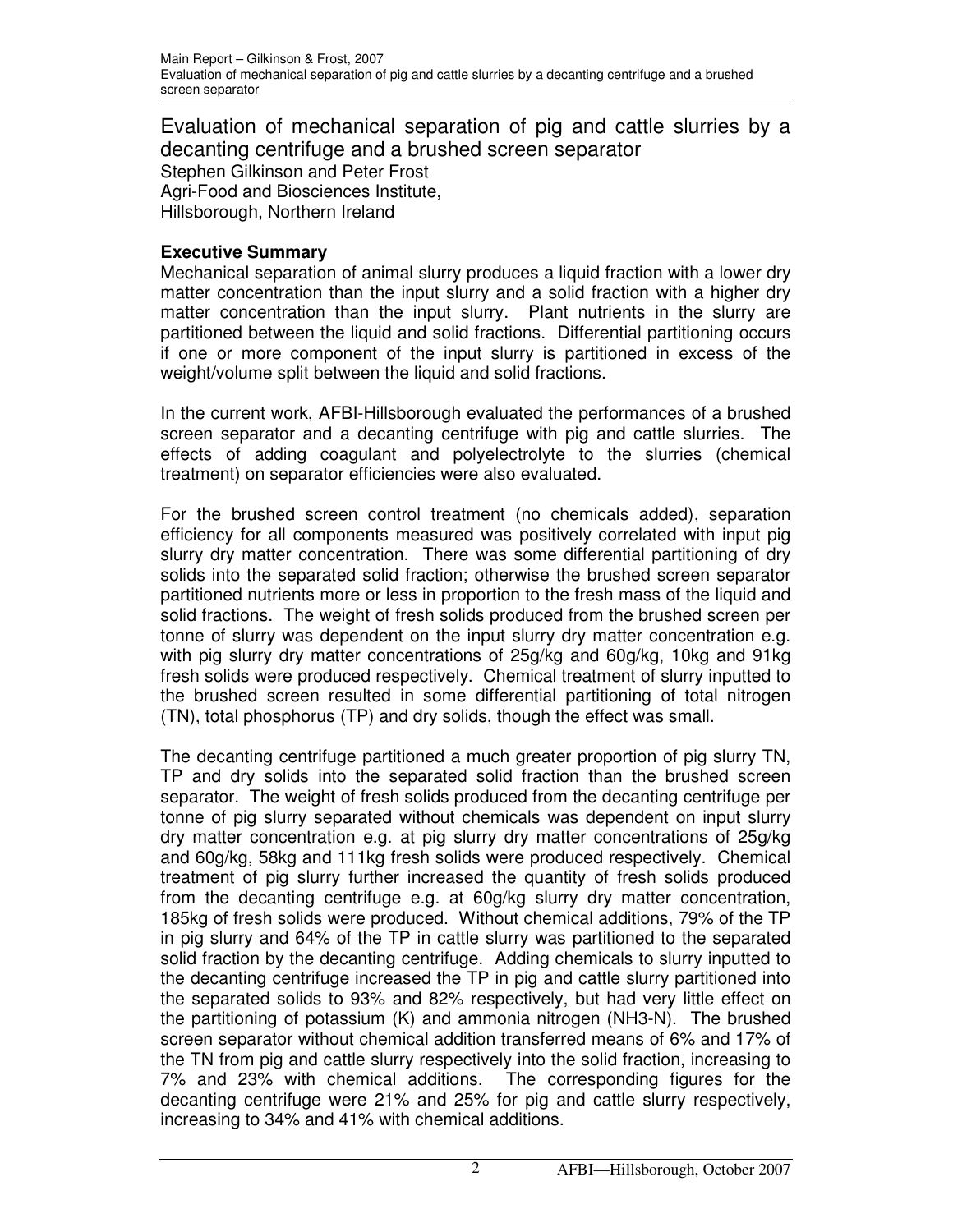For both separator types, adding chemicals to pig slurry to improve separation efficiency significantly increased the volume of supernatant by between 9% (medium rate of polyelectrolyte addition) and 28% (high rate of polyelectrolyte addition) as a result of dilution with water. The cost of the chemicals used in this experiment ranged from £1.50 (low rate coagulant/medium polyelectrolyte addition) to £3.74 (high rate coagulant/high polyelectrolyte addition) per tonne of slurry inputted to the separators. The increased volume of supernatant that resulted from the high rate of polyelectrolyte addition would not be practical for many farms.

Pig slurry treated with chemicals prior to decanting centrifuge separation produced a supernatant that contained approximately 9g/kg dry matter concentration, 2g/kg total nitrogen and 0.04g/kg total phosphorus

For an annual throughput of 4,000 tonnes of pig slurry, it was estimated that the cost of separation without chemicals with the decanting centrifuge, could be approximately £4.50 per tonne of input slurry and about £0.85 per tonne for the brushed screen. At this annual throughput of pig slurry and without chemical addition, the estimated costs for partitioning phosphorus and nitrogen into the separated solids could be in the order of £6,000/t of TP and £5,000/t TN for the decanting centrifuge and £13,000/t TP and £3,000/t TN for the brushed screen. All these costs are dependant, inter alia, on the quantity of slurry separated per year, depreciation and interest charges. For example, at a throughput of 8,000 tonnes per year, costs could be approximately halved.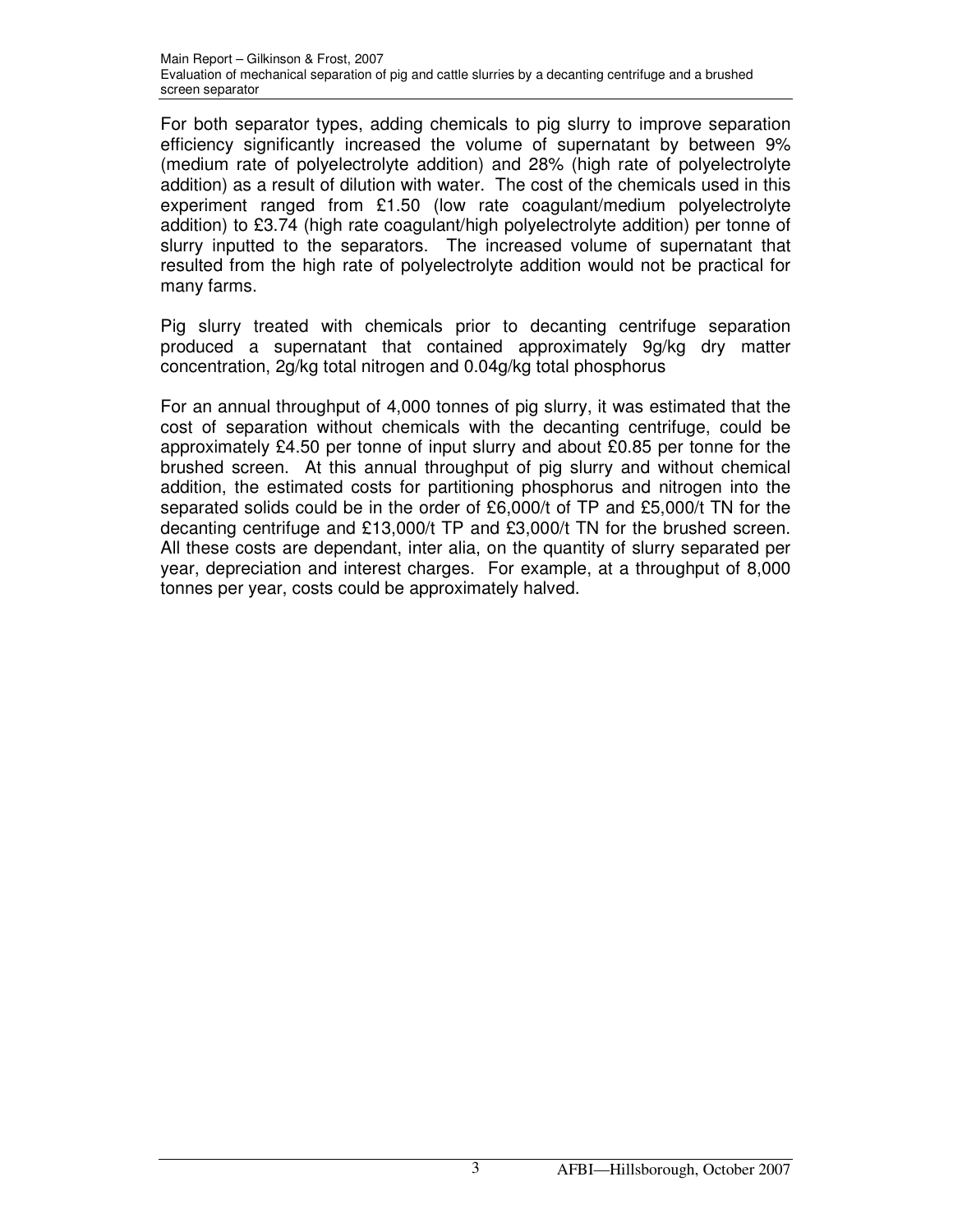# Main Report

Evaluation of mechanical separation of pig and cattle slurries by a decanting centrifuge and a brushed screen separator

# **Contents**

| COMPARISON OF CHEMICAL TREATMENTS IN THE DECANTING CENTRIFUGE  19<br>REMOVAL OF SUSPENDED SOLIDS IN PIG SLURRY WITH A DECANTING CENTRIFUGE 20<br>COMPARISON OF BRUSHED SCREEN SEPARATOR AND DECANTING CENTRIFUGE WITH PIG       |  |
|---------------------------------------------------------------------------------------------------------------------------------------------------------------------------------------------------------------------------------|--|
|                                                                                                                                                                                                                                 |  |
|                                                                                                                                                                                                                                 |  |
|                                                                                                                                                                                                                                 |  |
|                                                                                                                                                                                                                                 |  |
|                                                                                                                                                                                                                                 |  |
| COMPARISON OF CHEMICAL TREATMENTS IN THE DECANTING CENTRIFUGE  30<br>REMOVAL OF SUSPENDED SOLIDS IN CATTLE SLURRY WITH A DECANTING CENTRIFUGE 31<br>COMPARISON OF BRUSHED SCREEN SEPARATOR AND DECANTING CENTRIFUGE WITH CATTLE |  |
|                                                                                                                                                                                                                                 |  |
|                                                                                                                                                                                                                                 |  |
|                                                                                                                                                                                                                                 |  |
|                                                                                                                                                                                                                                 |  |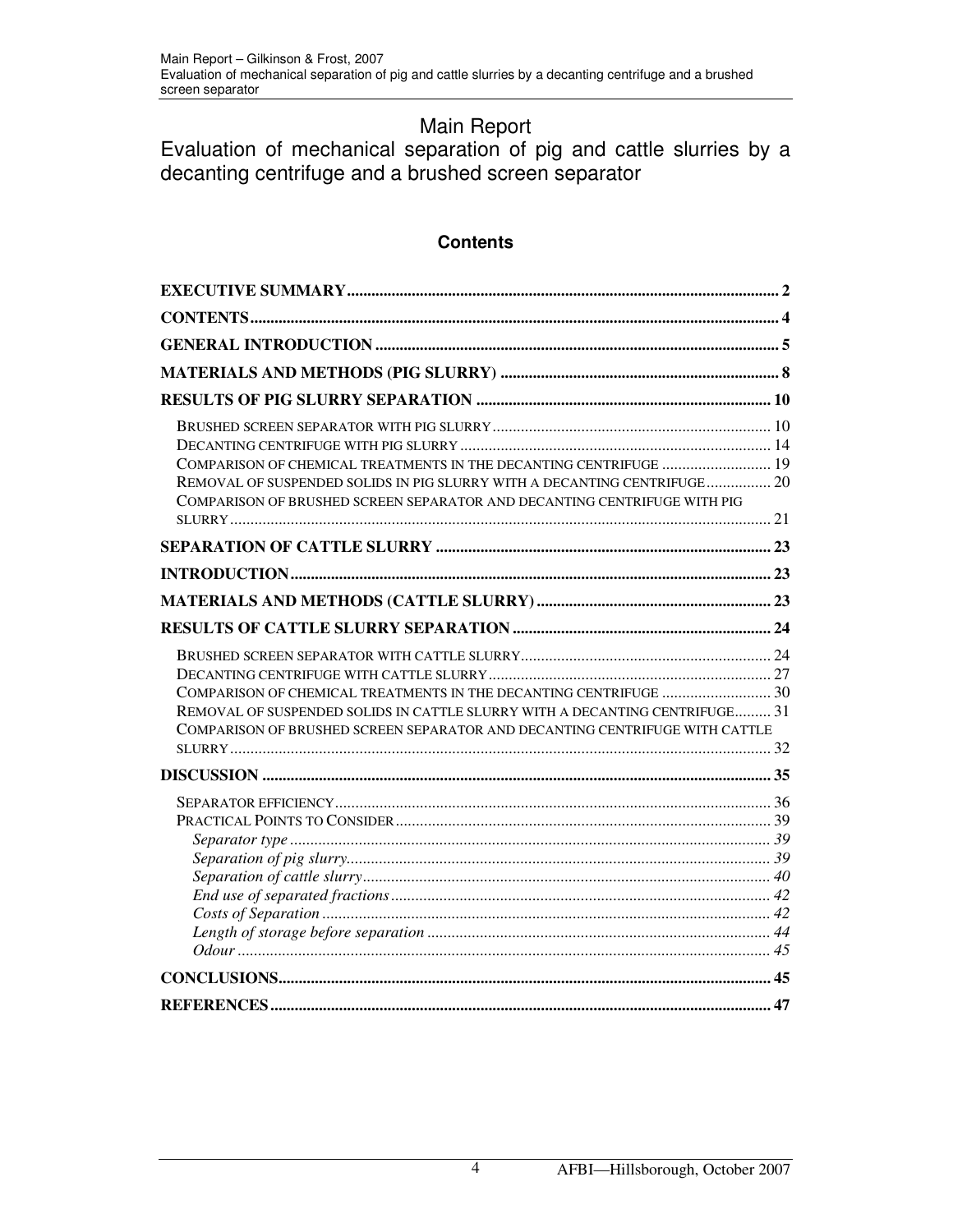# **General Introduction**

Mechanical separation of slurry is not a new technology, but has come back into focus, mainly due to the implementation of the EU Nitrates Directive. The Guidance Booklet from DARD and EHS for Farmers, on the Requirements of the Nitrates Action Programme (Northern Ireland) Regulations 2006 and the Phosphorus (Use in Agriculture) (Northern Ireland) Regulations 2006 allow for a maximum volume reduction of 20% for separated animal manures (except pig).

A mechanical separator separates animal slurry into liquid and solid fractions. The solid fraction of separated cattle manure can be stored as farmyard manure, and can be applied to land throughout the year, provided soil and weather conditions are suitable (see Guidance Booklet for details). The solid fraction from separated pig slurry is subject to the same restrictions as raw slurry in regard to when it can be land spread. The liquid fraction, often termed supernatant, is lower in volume and dry matter concentration than the original slurry and should not require mixing before being applied to the land. It is suitable for a number of methods of application such as irrigation, injection or application by trailing-shoe tanker. This is because a mechanical separator removes the larger fibre particles from the liquid fraction that might otherwise block delivery pipes. The supernatant will generally have a higher N : P ratio compared to the raw slurry and may therefore be better matched to crop requirements. Due to the lower dry matter concentration of the supernatant, the efficiency of use of the ammonia-N concentration in the supernatant should be improved, even if applied by splash-plate. This is because the supernatant will percolate into the soil more readily than raw slurry, thus decreasing the amount of time exposed to the atmosphere and as a consequence, volatilisation of ammonia should be reduced.

Under the Nitrates Action Programme regulations, farmers are currently restricted to a total farm limit of 170 kg/ha/year of organic nitrogen. In reality, this means that a significant minority of livestock farmers in Northern Ireland do not have enough land for the amount of organic nitrogen produced on their farms. One possible solution may be to separate the slurry produced and transport the separated solids (and the nutrients they contain) to another farm, where there is a requirement for these nutrients, e.g. arable farms. In this situation, the ability to differentially partition plant nutrients (nitrogen and phosphorus) into the solid fraction could be of benefit.

In the light of these possible scenarios, AFBI, Hillsborough instigated a research programme on mechanical slurry separation, in order to provide the industry with relevant information. Although cattle slurry comprises 88% of the total slurry produced by housed livestock in Northern Ireland (Frost 2005), pig slurry was the primary focus of this experiment, as many pig farmers have insufficient land to meet the 170 kg/ha/year of organic nitrogen limit stipulated in the Nitrates Action Programme.

## **Separators evaluated**

Two types of separator were evaluated: a 'farm-type' brushed screen separator (NC Engineering, Northern Ireland) (Figure 1) and a decanting centrifuge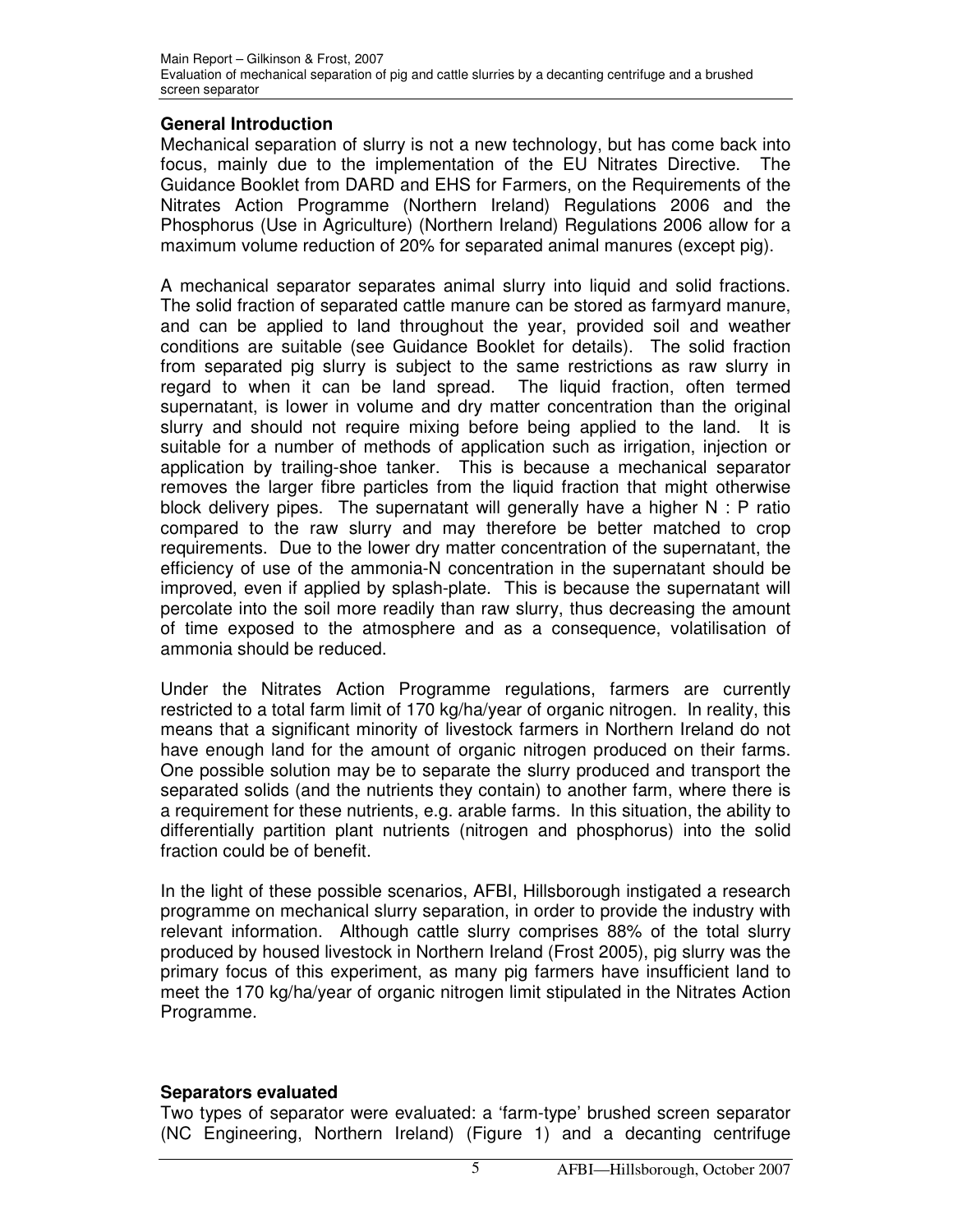(Westfalia UCD 205, Germany) (Figure 2). The decanting centrifuge had a maximum throughput of 5 tonnes/hr (depending on the dry matter concentration of the slurry) while the brushed screen separator had a nominal capacity of 10- 15 tonnes/hour. The brushed screen separator was powered by a 0.75kW electric motor, while the centrifuge was powered by a 7.5kW electric motor. The rotational speed of the centrifuge was 4500 revs/minute (not adjustable).



**Figure 1.** Brushed screen separator.



**Figure 2.** Decanting centrifuge.

Decanting centrifuges are widely used in the wastewater industry, such as domestic sewage works. They have a higher cost, employ higher technology,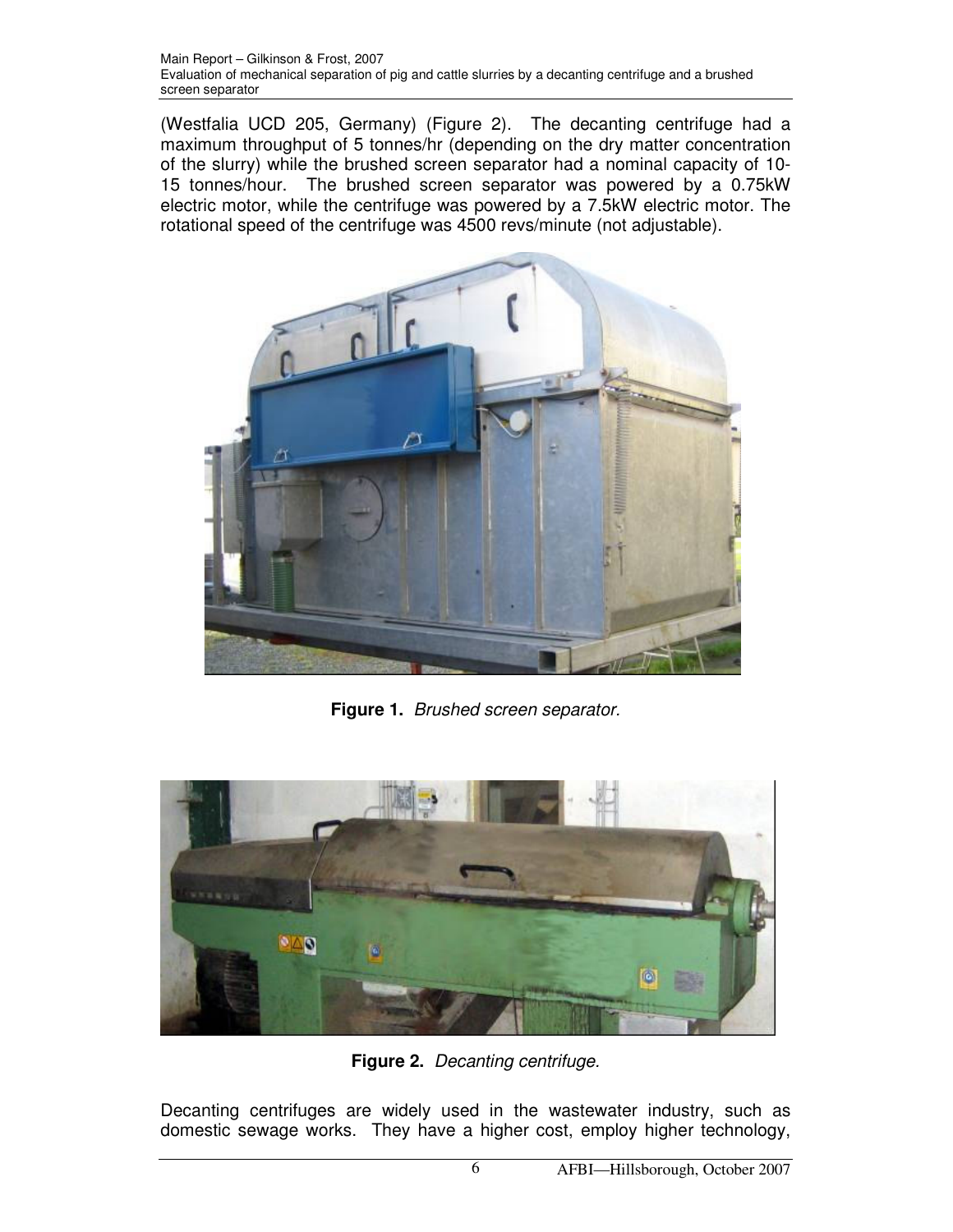but are generally more efficient at separating the nutrients in the slurry into the separated solid fraction, compared to a 'farm type' separator. Decanter centrifuges work on the principle of different specific gravities of the material in the centrifuge. Slurry is pumped into a conical shaped cylinder, which rotates at high speed, normally between 2000 and 4500 revs per minute. The solid material, which is denser than the liquid fraction, is forced towards the outside of the bowl. An auger, commonly called a screw, rotates inside the bowl, normally between 2 and 12 revs per minute faster than the bowl. The net effect is that the auger collects the solids that are centrifuged to the outside of the bowl and brings them to the tapered end of the bowl, where they are squeezed out of the centrifuge and removed to a collection point. The liquid drains back from the cone and is decanted over a weir plate at the opposite end of the centrifuge. The dryness of the solids can be changed by adjusting the speed of the auger, relative to the bowl speed, or by adjusting the weir plates so that there is a longer or shorter 'beach' in the centrifuge. On many decanting centrifuge the auger will automatically speed up when its resistance (torque) reaches a preset reading, so that solids are removed more quickly. This is a safety feature to prevent the machine blocking.

The brushed screen separator works by a sieve action. Slurry is pumped over a weir where the slurry flows onto a concave semi-circular screen with a choice of mesh sizes (1.6mm mesh was used in the current work). A rotating brush takes the material left on the screen into the next section, where there is another concave semi-circular screen. A rotating roller squeezes the material left on the screen to force liquid out and the solids remaining are subsequently brushed off the screen to the solids collection container beneath the separator. The liquid that passes through the screens is collected and stored for future land application.

Chemicals are often added to enhance the dewatering process. The two basic types of chemical that used are:

- 1. a metal base which causes small particles and dissolved material in the slurry to coagulate
- 2. a polyelectrolyte that adheres these particles into larger separable particles called flocs.

The polyelectrolyte normally used is a synthetic water soluble polymer, such as polyacrylamide (PAM).

The amount of polymer required to produce a supernatant of a given quality can be reduced by the addition of a coagulant (sometimes called a conditioner). The 2 types of chemical work best when combined and their combination reduces the amount of PAM required to produce a given quality of supernatant. The polymer is the more expensive of the 2 chemicals and hence it is desirable to minimize the requirement for it. The chemicals aid the separation process by coagulating solids in the slurry, which combine into larger flocs that are easier to separate, due to their higher density, relative to the liquid medium.

## **Separator Efficiency**

There are several different ways to measure the effectiveness of a separator in its ability to partition nutrients between the liquid and solid fractions: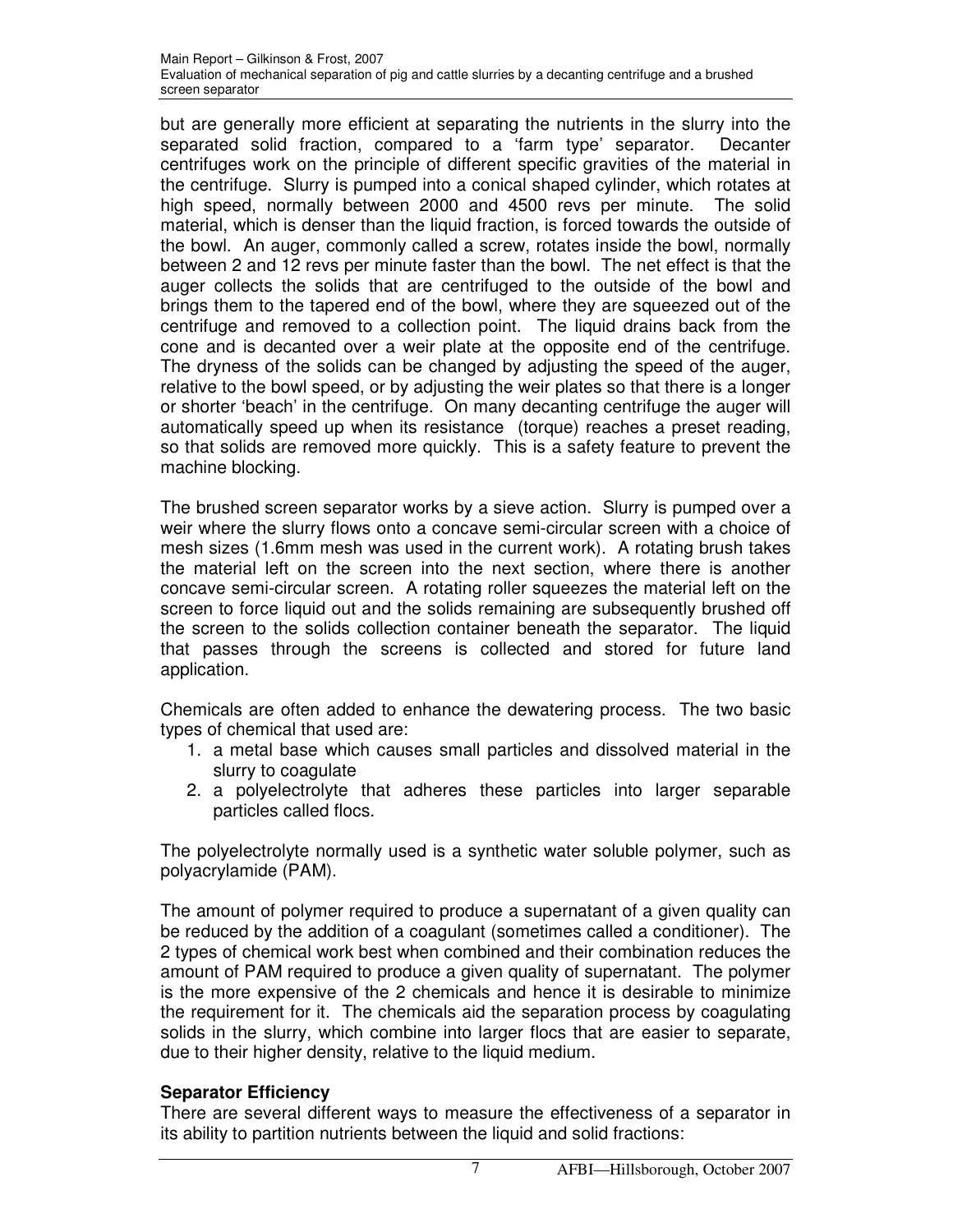- 1. The concentration of a constituent in the solid fraction
- 2. The reduction in concentration of a constituent in the supernatant, relative to the raw slurry as given in Equation1:

## **Equation 1:**

(Concentration in slurry – concentration in supernatant) / concentration in slurry

3. The proportion of a constituent partitioned to the solid fraction, relative to the amount in the slurry, as given in Equation 2:

## **Equation 2:**

(Concentration in solid fraction, g/kg) X weight of solid fraction, kg) / (concentration in slurry,  $g/kg$  X weight of slurry,  $kg$ ) =  $(E)$ 

4. The reduced separation efficiency index. This was developed by Moller et al. (2000), to give an indication of the increase in concentration of a constituent in the solid fraction. A value of 0 indicates that a constituent is equally distributed between the liquid and solid fraction. A value of 1 indicates that the constituent is all in the solid fraction. The formula for the reduced separation efficiency index is give in Equation 3 using E as defined above in Equation 2 and (R) which equals fresh weight of solid fraction / fresh weight of slurry

## **Equation 3:**

Reduced separation efficiency index =  $(E - R) / (1 - R)$ 

# **Materials and Methods (pig slurry)**

Pig slurries with a wide range of dry matter concentrations were sourced from dry sows, farrowers and fatteners. On each occasion, slurry from a single source was stored in a 9000 litre covered PVC cylindrical tank (diameter 2.5m, height 1.9m) and continually mixed with an electrically operated submersible pump (Landia, 4kW). This tank was fitted with a sight tube that enabled the depth of slurry and consequently the volume of slurry in the tank to be measured. The tank was calibrated with known weights of slurry, the weight of slurry per unit height calculated and the sight tube was marked accordingly. The specific gravities of slurries with a range of dry matters were measured and a density of 1kg/litre was found to be appropriate for all slurries being tested.

Slurry was pumped to the respective separator through a flow meter using a variable speed electrically driven mono pump (Seepex). The volume change in the feed tank was used to verify the flow meter readings. Slurry was sampled throughout each treatment run, as were the supernatant and separated solids. The samples obtained were subsequently analysed for dry matter (DM), total nitrogen (TN), ammonia nitrogen (NH<sub>3</sub>-N), total phosphorus (TP), potassium (K) and sulphur (S). A subset of the samples from the decanting centrifuge was further analysed for total suspended solids (TSS). The volumes of slurry inputted to the separators and the separated liquid volumes were measured, together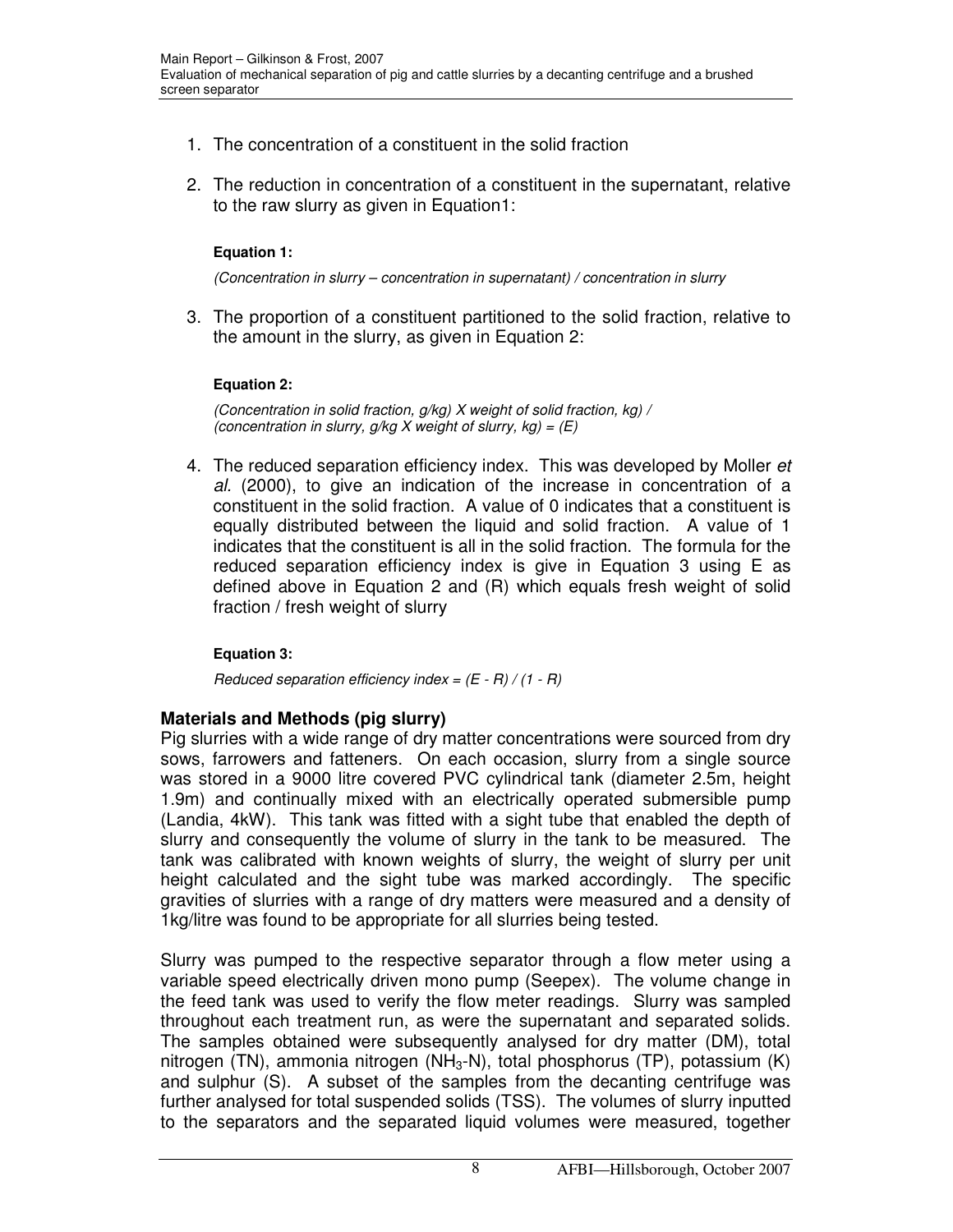with the weights of the solids separated. This allowed the mass balance and efficiency of separation to be determined.

The chemical treatments applied to pig slurry were:

- 1. Control, i.e. no chemical addition.
- 2. Chemical conditioner low, medium and high rate (0.16%, 0.25% and 0.38% of slurry volume) along with a constant rate of polymer (17% of slurry volume).
- 3. High polymer/high conditioner high rates of both polymer and conditioner (0.38% and 47% respectively of slurry volume) to obtain the 'best' supernatant possible i.e. the lowest dry matter concentration in the supernatant.

These treatments were applied to both separators, with the exception of Treatment 3, which was applied to the decanting centrifuge only. Treatments were replicated a minimum of 5 times with a range of slurry dry matter concentration, so that a database of results could be established.

Each replication was timed over an average of 40 minutes, with the input and corresponding outputs being measured and sampled. This allowed a double check on the mass balance to be taken, i.e. one based on the volumes in and out and the other on the flow rates in and dry matter concentration of the materials in and out. An equation derived to calculate supernatant volume is given by Equation 4.

## **Equation 4.** Formula derived to calculate flow rate of supernatant from each separator.

Supernatant throughput (kg/hr fresh) = {{solids DM (kg/kg) x {slurry + chemical input (kg/hr)} - DM throughput of slurry (kgDM/hr)}} / {{solids DM (kg/kg)} -{supernatant DM (kg/kg)}

Throughput of fresh solids was determined by subtracting the calculated supernatant volume from the total input of slurry and chemicals inputted. The calculated weights of supernatant and cake produced per hour were adjusted pro rata for the length of time of each run.

The chemical conditioner, (an aluminium salt in liquid form, product name PC31, manufactured and supplied by Celtic Water Care, Cork, Ireland), was stored in a 1m<sup>3</sup> polycube. Conditioner was pumped into the slurry supply line via a variable speed Milton Roy pulse pump (range 0 –15l/hr). The pump was calibrated using an inline measuring cylinder, with the volume change recorded over a set time period. Conditioner was added to the slurry on outlet side of the slurry pump feeding the separator. The polymer used was a water soluble polyacrylamide (PAM), (product name C1900P, manufactured and supplied by Celtic Water Care, Cork, Ireland). A computerised polymer makeup station was supplied in the same containerised unit as the centrifuge. It was calibrated by a chemist employed by Celtic Water Care and set to dilute the polymer to a solution of 0.4% by volume. The diluted polymer (approximately 750L) was continually stirred prior to being added to the slurry. The mass balance calculations took into account the amount of liquid being supplied by the chemical/water additions. The polymer was added to the centrifuge directly into the bowl, via a variable speed pump, whereas for the brushed screen separator, the polymer was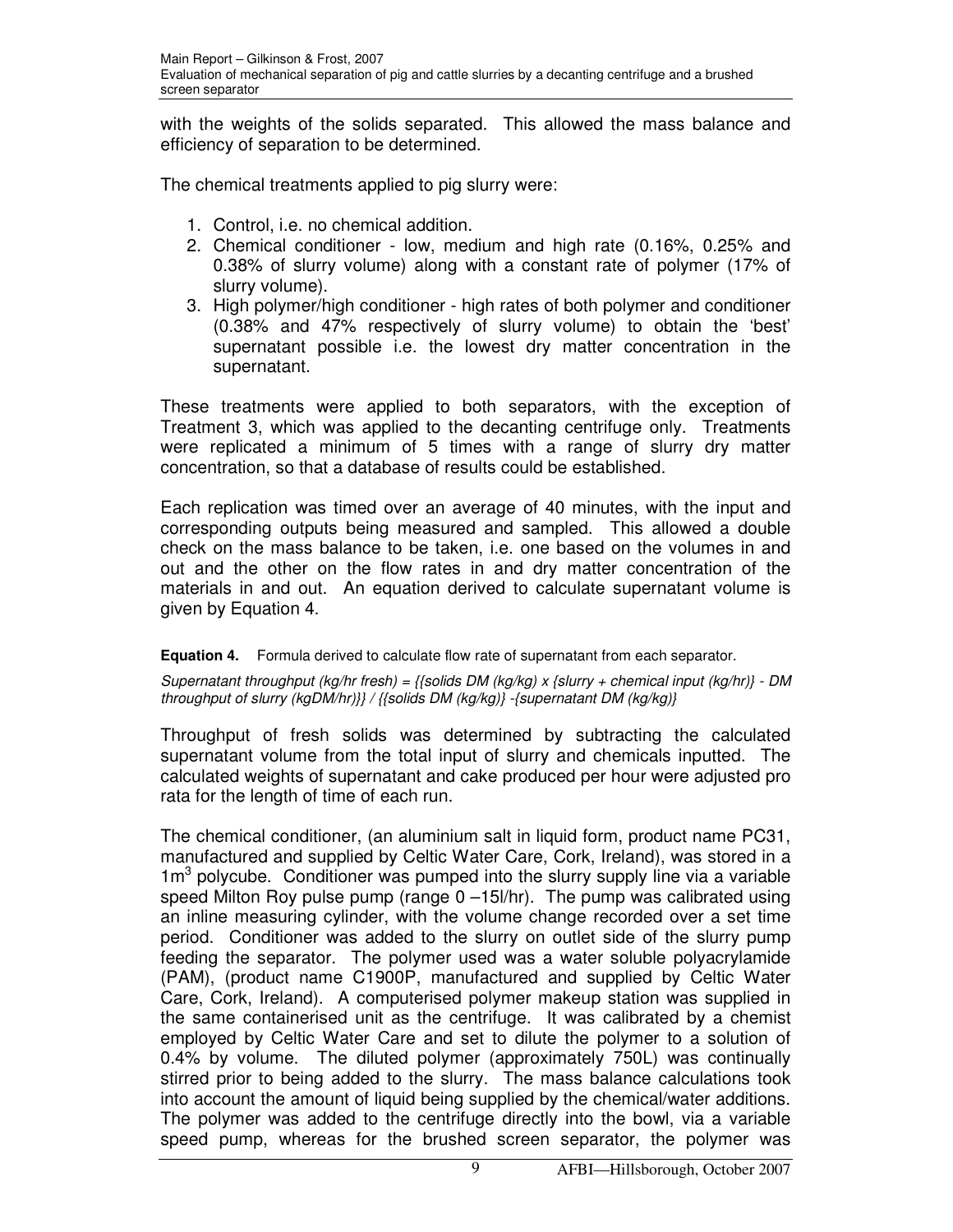applied in line to the slurry as it was being pumped to the separator. There was a time lag of approximately 4 minutes between chemical addition and separation through the brush screen separator. The slurry feed pump was set at approximately 2.6m<sup>3</sup>/hr. The polymer pump was set at approximately 440 l/hr and the conditioner pump at 4.1, 6.2 and 10.0 l/hr for the low, medium and high conditioner treatments respectively. For the high rate polymer and conditioner combined treatment, the polymer averaged 1220 l/hr and the conditioner 10 l/hr, at a slurry feed rate of 2.6  $m^3$ /hr. These combinations were determined by the chemical supplier's chemist on site, who carried out bench tests with the slurry and chemicals and then applied the results to the separator. The polymer dosing rates were not adjusted for changes in slurry dry matter concentration, which was assumed to be fairly constant. In practice, slurry dry matter concentration were more variable than anticipated and this meant that the quality of the supernatant may not always have been as good as might have been expected.

#### **Results of Pig Slurry Separation Brushed screen separator with pig slurry**

The chemical composition of the pig slurry feedstock prior to separation through the brushed screen separator, are summarised in Table 1.

| screen separator.   |      |      |      |       |
|---------------------|------|------|------|-------|
| Slurry (g/kg fresh) | Mean | Min  | Max  | Stdev |
| DM                  | 45.4 | 22.2 | 71.0 | 15.67 |
| <b>TN</b>           | 3.73 | 1.76 | 5.68 | 1.106 |
| $NH3-N$             | 2.48 | 1.14 | 3.86 | 0.758 |
| <b>TP</b>           | 1008 | 440  | 1583 | 337.3 |
| K                   | 2484 | 1163 | 3865 | 729.9 |
| S                   | 396  | 177  | 638  | 129.8 |
| N:P ratio           | 3.70 | 1.11 | 8.61 | 1.812 |

| Table 1. Composition of pig slurry before separation through the brushed |
|--------------------------------------------------------------------------|
| screen separator.                                                        |

The pig slurry had a mean dry matter concentration of 45g/kg with a range between 22 and 71g/kg. This range of dry matter concentrations is reflected in the considerable variation in concentration of the constituents measured in the slurry. There were significant (P<0.001) positive linear correlations between the dry matter concentration of the slurry and either TP or K slurry concentration ( $R^2$ )  $= 0.87$  and 0.68 respectively). The slurry TN and NH<sub>3</sub>-N concentrations were very variable and there was no correlation with slurry dry matter concentration. The results for pig slurry separated through a brushed screen are presented in Table 2.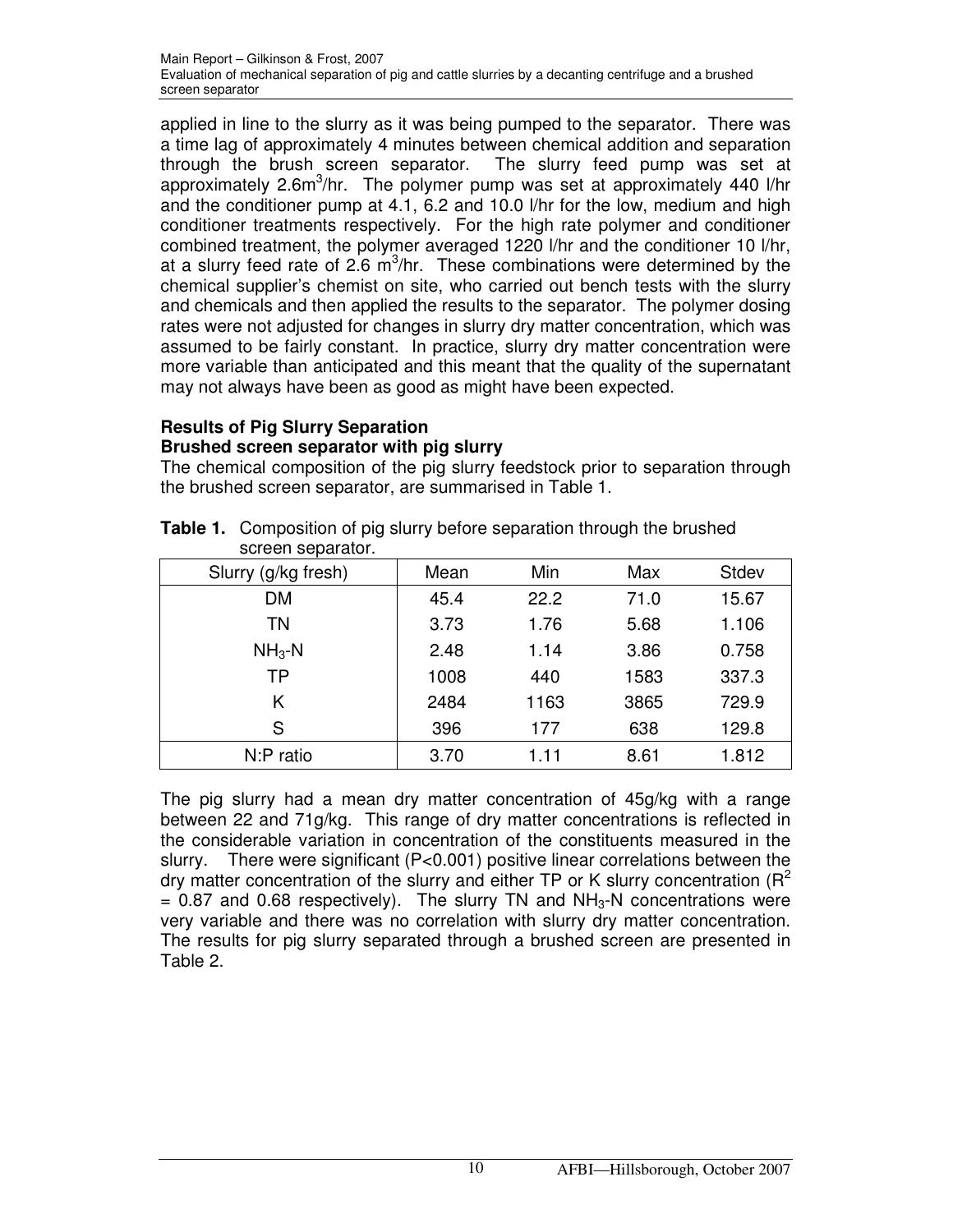| <b>Table 2.</b> Characteristics of the supernatant and solid fractions of pig slurry after |
|--------------------------------------------------------------------------------------------|
| separation through a brushed screen separator.                                             |
|                                                                                            |

| Supernatant                                            |          |         |         |       |
|--------------------------------------------------------|----------|---------|---------|-------|
| (fresh weight)                                         | Chemical | Control | F-value | S.E.M |
| DM (g/kg)                                              | 32.6     | 35.7    | 0.460   | 3.36  |
| Total N (g/kg)                                         | 3.07     | 3.76    | 0.118   | 0.343 |
| $NH3-N$ (g/kg)                                         | 2.06     | 2.62    | 0.078   | 0.245 |
| TP (mg/kg)                                             | 892      | 857     | 0.736   | 81.6  |
| $K$ (mg/kg)                                            | 2098     | 2631    | 0.079   | 231.9 |
| $S$ (mg/kg)                                            | 301      | 319     | 0.689   | 35.3  |
| N:P ratio                                              | 3.81     | 4.39    | 0.404   | 0.556 |
| Solids (fresh weight)                                  |          |         |         |       |
| DM(g/kg)                                               | 176      | 168     | 0.398   | 7.7   |
| $TN$ (g/kg)                                            | 4.90     | 4.68    | 0.376   | 0.200 |
| $NH_3-N$ (g/kg)                                        | 1.72     | 1.98    | 0.110   | 0.128 |
| $TP$ (mg/kg)                                           | 2202     | 1275    | < 0.001 | 96.1  |
| $K$ (mg/kg)                                            | 1966     | 2445    | 0.041   | 177.8 |
| $S$ (mg/kg)                                            | 1004     | 868     | 0.005   | 35.2  |
| N:P ratio                                              | 2.26     | 3.77    | < 0.001 | 0.226 |
| Separator Efficiency <sup>1</sup>                      |          |         |         |       |
| <b>Total solids</b>                                    | 0.19     | 0.19    | 0.946   | 0.037 |
| <b>TN</b>                                              | 0.07     | 0.06    | 0.509   | 0.016 |
| $NH3-N$                                                | 0.03     | 0.03    | 0.874   | 0.007 |
| <b>TP</b>                                              | 0.10     | 0.07    | 0.207   | 0.021 |
| K.                                                     | 0.04     | 0.05    | 0.787   | 0.011 |
| S                                                      | 0.13     | 0.12    | 0.753   | 0.025 |
| Supernatant volume change<br>(as % of slurry inputted) | 12.1     | $-5.2$  | < 0.001 | 1.33  |

Footnote 1. see Equation 2.

None of the measured supernatant nutrient concentrations were significantly altered by chemical addition, compared to the control treatment. However, there were significant reductions (P<0.001) in the concentration of nutrients, relative to the slurry concentration of the respective constituent (see Equation1). For the chemical treatments, the dry matter concentration of the supernatant was reduced by 28% relative to the slurry dry matter concentration, while the corresponding figure for the controls was a 15% reduction. This difference is largely due to the dilution effect of the chemical additions, which added 17% extra volume to the slurry. There was almost no reduction in the TN concentration of the supernatant for the control treatments, relative to the slurry TN concentration, whereas the respective figure for the chemical treatments was a reduction of 16% in the supernatant TN concentration, relative to the slurry TN concentration.

Irrespective of treatment, the dry matter concentration of the supernatant was positively correlated to the dry matter concentration of the slurry (P<0.001), as described by Equations 5 and 6. The data are presented in Figure 3.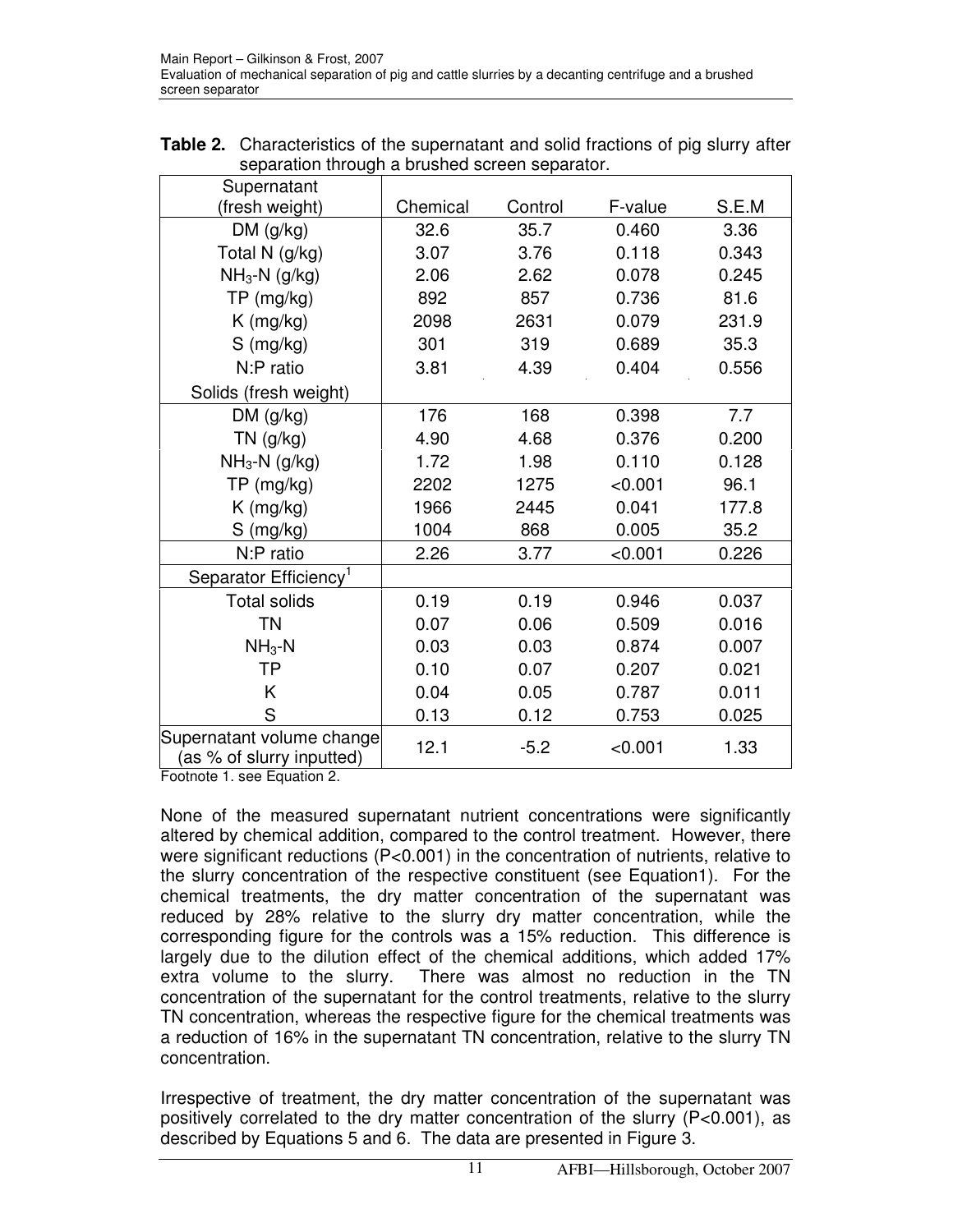**Equation 5.** Relationship between pig slurry dry matter concentration and the supernatant dry matter concentration for the brushed screen separator, without chemical addition.

Control treatment: Supernatant DM ( $g/kg$ ) = Slurry DM ( $g/kg$ ) X 0.642 + 8.167  $R^2$  = 0.99 (P<0.001)

**Equation 6.** Relationship between pig slurry dry matter concentration and the supernatant dry matter concentration for the brushed screen separator, with chemical addition.

Chemical treatment: Supernatant DM ( $g/kg$ ) = Slurry DM ( $g/kg$ ) X 0.544 + 7.184  $R^2$  = 0.91 (P<0.001)





The amount of dry solids partitioned to the solid fraction was positively correlated with the dry matter concentration of the slurry, as described by Equations 7 and 8. The data are presented in Figure 4.

**Equation 7.** The relationship between pig slurry dry matter concentration and the percentage of dry solids partitioned to the separated solid fraction, for the brushed screen without chemical addition

Control treatment: % solids removal = Slurry DM ( $g/kg$ ) X 0.539 - 4.126  $R^2$  = 0.94 (P<0.001)

**Equation 8.** The relationship between pig slurry dry matter concentration and the percentage of slurry dry solids partitioned to the separated solid fraction, for the brushed screen with chemical addition

Chemical treatment: % solids removal = Slurry DM (g/kg)  $X$  0.513 - 4.606  $R^2$  $R^2 = 0.53$  (P < 0.01)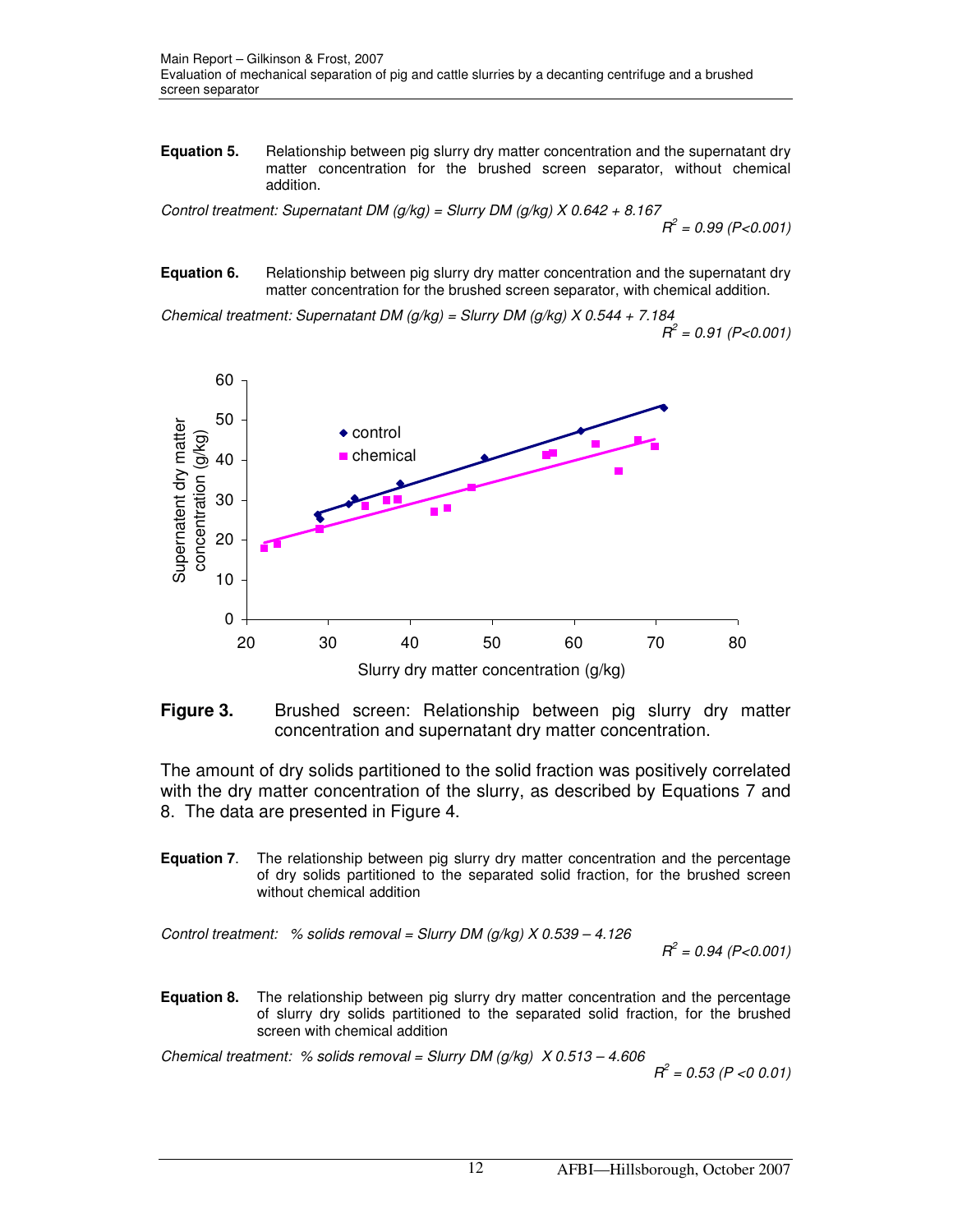

**Figure 4.** Brushed Screen: Relationship between pig slurry dry matter concentration and percentage of dry solids partitioned to the separated solid fraction.

Figure 4 indicates that while there was more variation in the relationship between slurry dry matter concentration and the percentage of total dry matter partitioned to the solid fraction for the chemical treatment, compared to the control treatment, the two lines are almost identical. This indicates that the chemical addition had very little impact on the amount of dry solids partitioned to the solid fraction. The difference between the two lines in Figure 3 can be attributed to the dilution of the slurry with the chemical addition, as chemical addition increased the slurry volume by a mean of 17%. At slurry dry matter concentrations below 30g/kg, approximately 10% of the dry solids was partitioned to the solid fraction, whereas as slurry dry matter concentration increased, the amount partitioned increased to approximately 30% of the total dry solids at 60g/kg slurry dry matter concentration.

Pos et al. (1984) evaluated a brushed screen separator with pig slurry without chemical addition. They reported, that with a slurry dry matter concentration of 52 g/kg, 17.3% of the dry solids were partitioned to the solid fraction. The equivalent value from the results presented above is 23.9%. Chemical addition had very little effect on the amount of dry solids partitioned to the solid fraction. However, the concentration of TP in the solid fraction for the chemical treatments was significantly (P<0.001) greater than for the control treatment. While the percentage of TP partitioned to the solid fraction for the chemical treatments was 50% greater than for the control treatment, the difference was not statistically significant, as large variations in the percentage of TP partitioned to the solid fraction were observed with the chemical treatments (2-16%). There was very little differential partitioning into the solid fraction of any of the constituents measured, with the exception of dry solids. Approximately 5% of the mass was partitioned to the solid fraction, irrespective of treatment and the percentage of the measured nutrients partitioned was similar (Table2). Chemical addition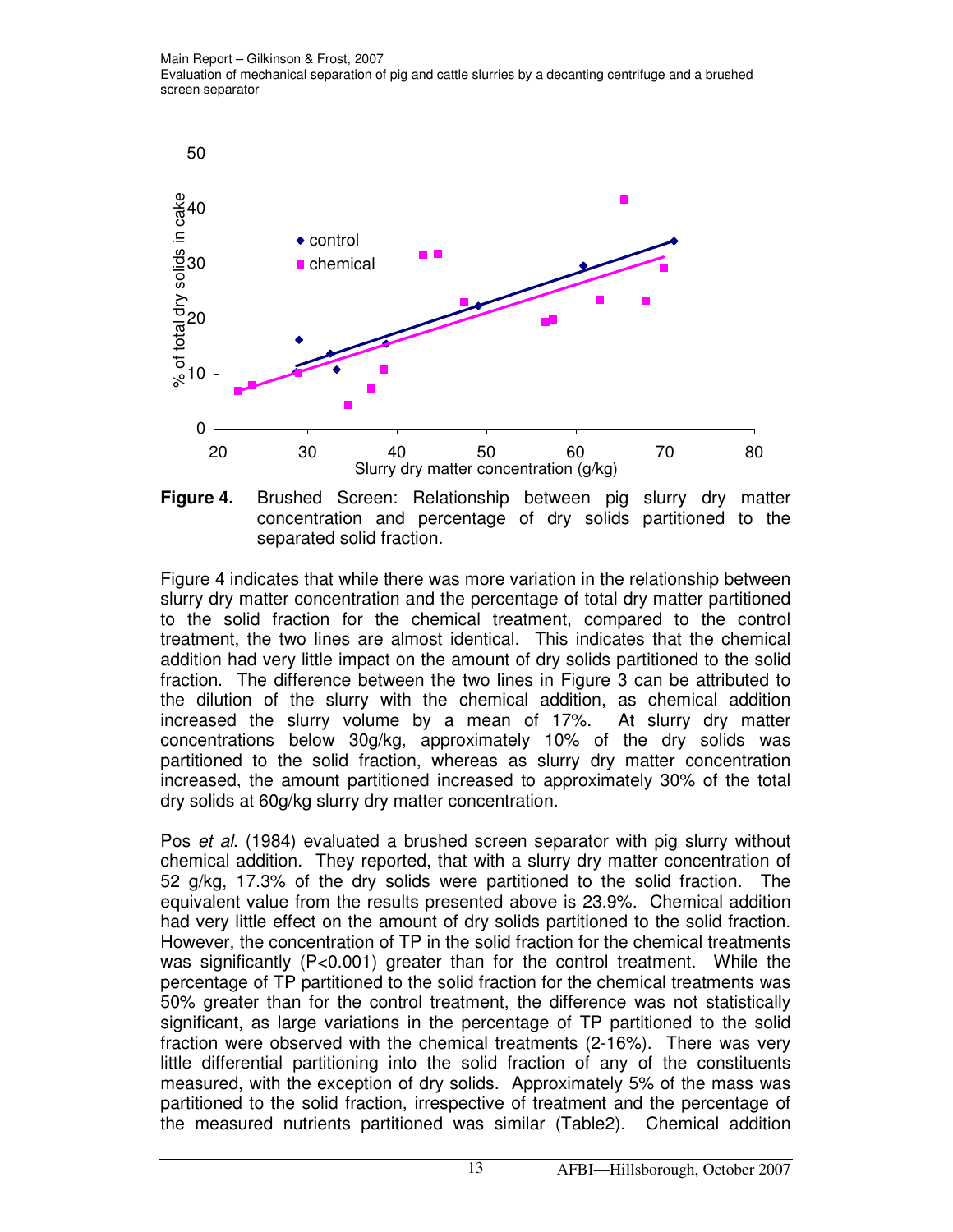resulted in some differential partitioning of TN and TP into the solid fraction, but the effect was not statistically significant. Chemical addition resulted in 5.4% of the mass, 7.4% of TN and 10.2% of the TP partitioned to the solid fraction. The figures for the control treatment were 5.2%, 6.0% and 6.9% respectively (Table 2).

The volume change of the liquid fraction was significantly (P<0.001) affected by addition of chemicals, compared to the control treatment. There was a mean reduction in the volume of liquid for the control treatment of 5%, compared to the slurry volume, whereas the volume of liquid for the chemical treatments increased by 12%, relative to the volume of slurry inputted to the separator (Table 2). For every ton of pig slurry separated without chemical addition, the mean volume of the supernatant was 948 litres, with 52 kg of fresh solids, whereas with chemical addition, 1121 litres of supernatant were produced and 55 kg of fresh solids. There was no significant difference between treatments in the dry matter concentration of the solid fraction. At a mean concentration of 176 g/kg, the solids were stackable, but effluent was observed to seep out and must be contained. The dry matter concentration of the separated solids was significantly (P<0.001) and positively correlated ( $R^2$ =0.92) to the slurry dry matter concentration, irrespective of treatment (Equation 9).

**Equation 9.** Brushed Screen: Relationship between slurry dry matter concentration and separated solids dry matter concentration across all treatments

Solids DM concentration (g/kg) = Slurry DM concentration (g/kg)  $X$  1.327 + 112.7  $R^2$  = 0.92 (P<0.001)

For the brushed screen separator, increasing the levels of conditioner along with a constant rate of polymer, did not produce any significant improvement in separation efficiency (as measured by the amount of a nutrient partitioned to the solid fraction, or the change in concentration of the nutrient in the supernatant, relative to the concentration of the nutrient in the slurry). There was no discernable trend in increased partitioning to the solid fraction with increasing amounts of conditioner. Therefore all the chemical treatments applied to the brushed screen separator were combined into one treatment, for the purpose of comparison with the no-chemical control treatment.

# **Decanting centrifuge with pig slurry**

The composition of pig slurry prior to separation through the decanting centrifuge is presented in Table 3. The variation in nutrient concentrations reflects the large range in dry matter concentration of the feedstock pig slurries prior to separation.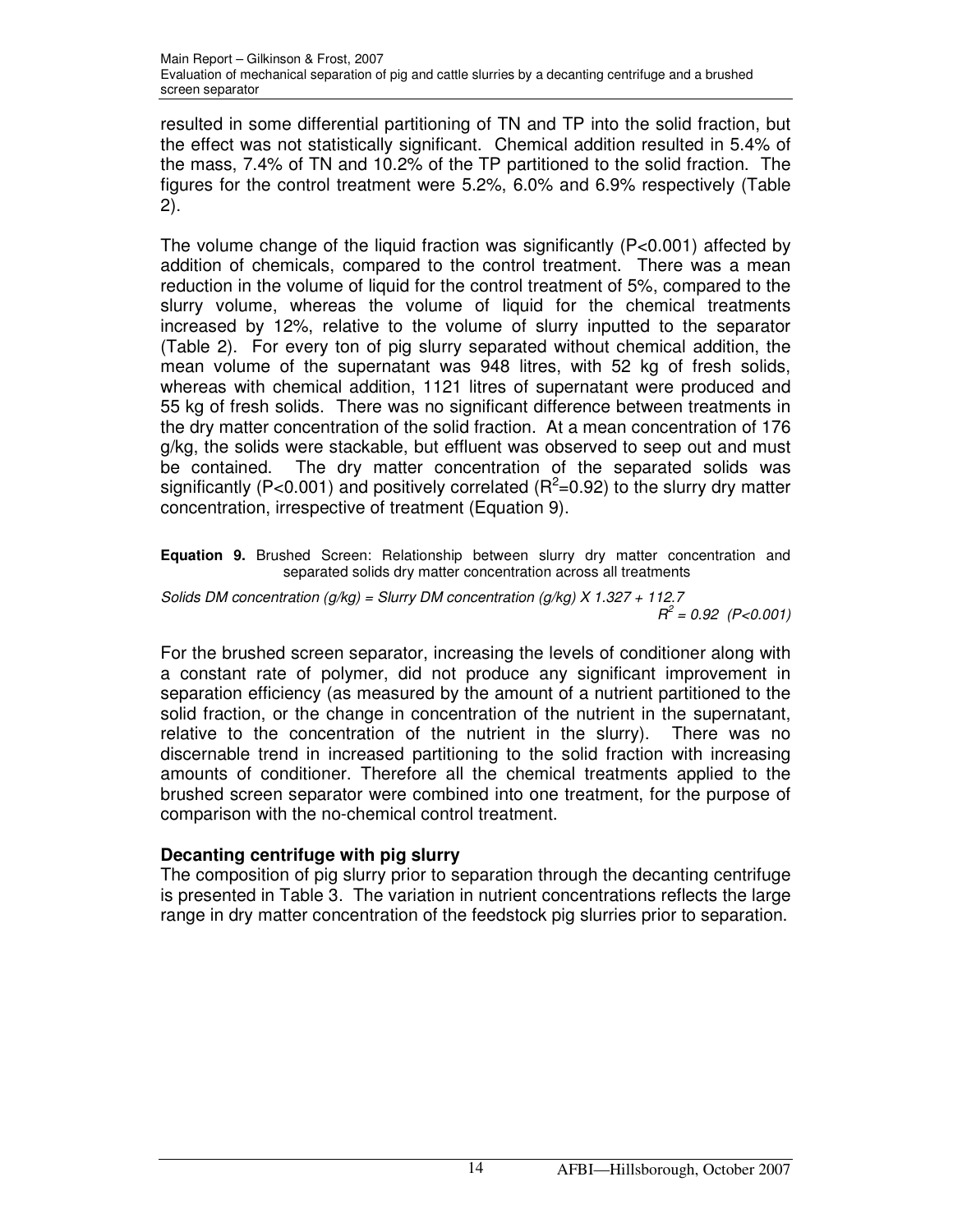| centriuge.               |      |            |      |       |
|--------------------------|------|------------|------|-------|
| Slurry<br>(fresh weight) | Mean | <b>Min</b> | Max  | Stdev |
| DM(g/kg)                 | 38.4 | 23.8       | 68.4 | 13.85 |
| $TN$ (g/kg)              | 3.53 | 2.29       | 5.68 | 0.876 |
| $NH3-N$ (g/kg)           | 2.52 | 1.56       | 3.86 | 0.546 |
| $TP$ (mg/kg)             | 896  | 484        | 1351 | 224.6 |
| $K$ (mg/kg)              | 2450 | 1679       | 3923 | 664.0 |
| $S$ (mg/kg)              | 325  | 164        | 557  | 109.1 |
| Slurry N:P ratio         | 3.94 | 2.68       | 8.06 | 0.980 |

**Table 3.** Composition of pig slurry prior to separation through a decanting centrifuge.

Data from the separation of pig slurry through the decanting centrifuge are presented in Table 4. Compared to the control treatment, the chemical treatments had a significant (P<0.001) effect on most of the parameters measured. One exception to this was the concentration of TN in the solid fraction, which was unaffected by chemical addition. However, the concentrations of both  $NH<sub>3</sub>-N$  and K partitioned to the solid fraction were significantly influenced by chemical addition, even though these constituents are largely found in the soluble fraction of pig slurry.

Data in Table 4 indicate that for the control treatment, the decanting centrifuge partitioned 53% of the DM and 79% of the TP into the separated solid fraction. The figures for the chemical treatments were 69% and 93% respectively. This indicates that TP was differentially partitioned to the solid fraction, even without chemical addition. The  $NH<sub>3</sub>-N$  and K were partitioned almost exactly in proportion to the mass of supernatant and separated solids for the control treatment, with the chemical addition having a small positive, but significant (P<0.01) influence on the partitioning of these constituents to the separated solid fraction. These constituents are mainly in the soluble fraction and do not flocculate with chemical additions. The TP is relatively easy to separate into the solid fraction, as it is mainly found in the fine organic particles that the decanter can easily remove (Giusquiani et al. 1998). There was some differential partitioning of TN into the solid fraction with the control treatment and this was enhanced by chemical addition. For the control treatment, 8% of the mass and 21% of the TN was partitioned to the solid fraction. The corresponding figures for the chemical treatments were 9% and 33% respectively.

The dry matter concentration of the solids was significantly reduced  $(P<0.001)$ with the addition of chemicals, but the material was still being stackable with no effluent released from it. For the control treatment, a linear relationship was developed between the slurry dry matter concentration and the supernatant dry matter concentration as described by Equation 10. The results are expressed in Figure 5. There was no relationship between slurry dry matter concentration and supernatant dry matter concentration for the chemical treatments.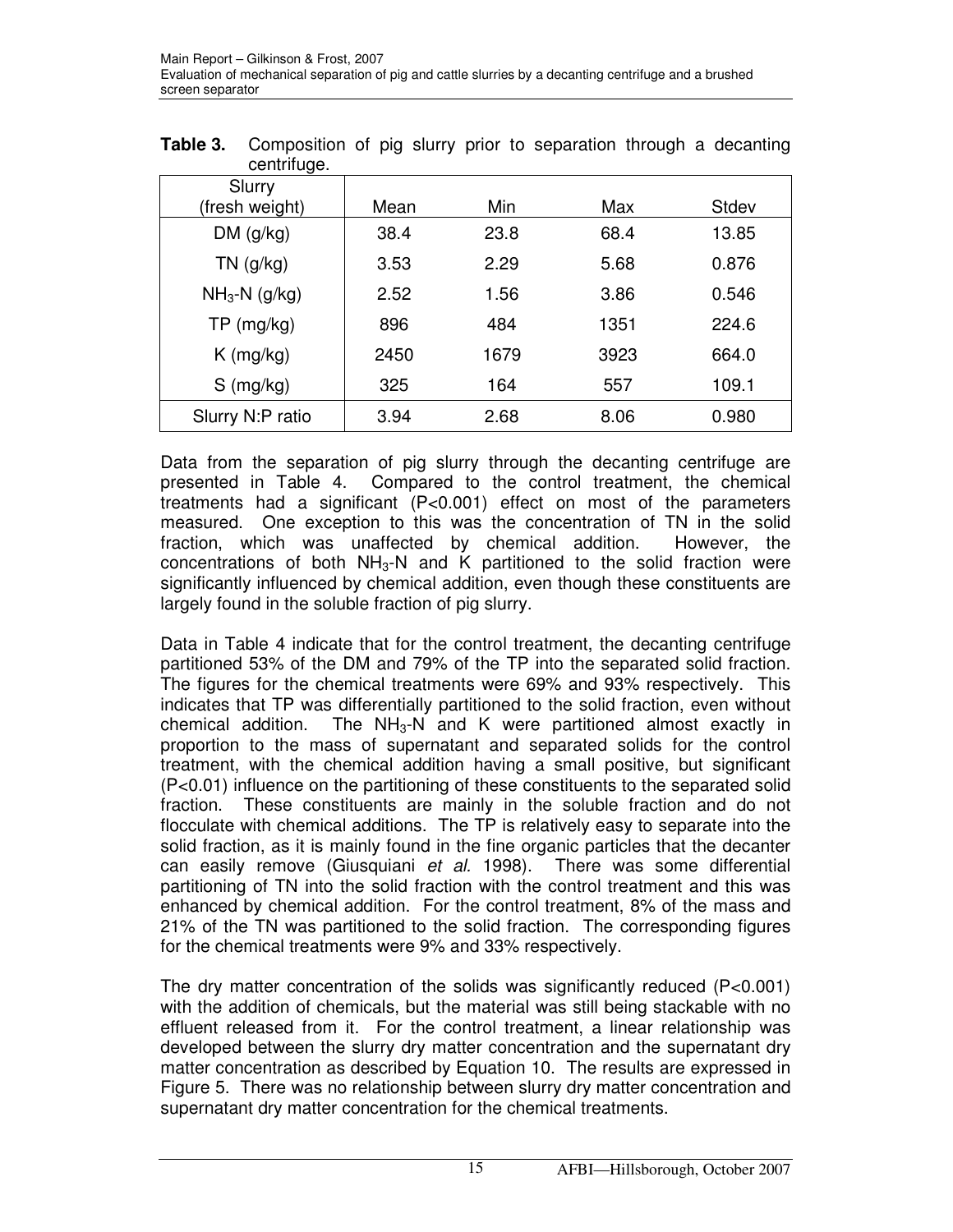| separated through a decanting centrifuge.              |                       |         |         |        |  |  |  |
|--------------------------------------------------------|-----------------------|---------|---------|--------|--|--|--|
| Supernatant                                            | Mean                  | Mean    |         |        |  |  |  |
| (fresh weight)                                         | Chemical <sup>1</sup> | control | F-value | S.E.M. |  |  |  |
| DM(g/kg)                                               | 9.8                   | 19.8    | < 0.001 | 1.31   |  |  |  |
| $TN$ (g/kg)                                            | 2.05                  | 3.23    | < 0.001 | 0.153  |  |  |  |
| $NH_3-N$ (g/kg)                                        | 1.89                  | 2.55    | < 0.001 | 0.126  |  |  |  |
| $TP$ (mg/kg)                                           | 54                    | 200     | < 0.001 | 10.4   |  |  |  |
| $K$ (mg/kg)                                            | 1909                  | 2571    | < 0.001 | 138.1  |  |  |  |
| $S$ (mg/kg)                                            | 69                    | 193     | < 0.001 | 13.1   |  |  |  |
| N:P ratio                                              | 44.1                  | 16.5    | < 0.001 | 3.56   |  |  |  |
| Solids (fresh weight)                                  |                       |         |         |        |  |  |  |
| DM(g/kg)                                               | 226                   | 258     | < 0.001 | 6.26   |  |  |  |
| $TN$ (g/kg)                                            | 10.13                 | 10.18   | 0.875   | 0.276  |  |  |  |
| $NH_3-N$ (g/kg)                                        | 2.50                  | 3.04    | 0.006   | 0.141  |  |  |  |
| TP (mg/kg)                                             | 7274                  | 9115    | < 0.001 | 338.0  |  |  |  |
| $K$ (mg/kg)                                            | 2198                  | 2665    | < 0.001 | 90.4   |  |  |  |
| $S$ (mg/kg)                                            | 1797                  | 1816    | 0.805   | 57.8   |  |  |  |
| N:P ratio                                              | 1.41                  | 1.14    | < 0.001 | 0.041  |  |  |  |
| Separator Efficiency <sup>2</sup>                      |                       |         |         |        |  |  |  |
| Dry solids                                             | 0.69                  | 0.53    | < 0.001 | 0.020  |  |  |  |
| ΤN                                                     | 0.33                  | 0.21    | < 0.001 | 0.015  |  |  |  |
| $NH3-N$                                                | 0.12                  | 0.08    | 0.039   | 0.008  |  |  |  |
| <b>TP</b>                                              | 0.93                  | 0.79    | < 0.001 | 0.009  |  |  |  |
| K                                                      | 0.11                  | 0.08    | 0.01    | 0.007  |  |  |  |
| S                                                      | 0.72                  | 0.45    | < 0.001 | 0.020  |  |  |  |
| Supernatant volume change<br>(as % of slurry inputted) | 9.40                  | $-7.90$ | < 0.001 | 1.78   |  |  |  |

| <b>Table 4.</b> Characteristics of the supernatant and separated solids from pig slurry |
|-----------------------------------------------------------------------------------------|
| separated through a decanting centrifuge.                                               |

Footnote 1. Excludes high rate conditioner/high rate polymer. Footnote 2. Percentage of total inputted that was partitioned to the solid fraction (see Equation 2.)

**Equation 10**. Relationship between pig slurry dry matter concentration and supernatant dry matter concentration for the control treatment in a decanting centrifuge.

Supernatant DM concentration ( $q/kg$ ) = slurry DM concentration ( $q/kg$ ) X 0.504 + 0.1314  $R^2$  =0.91 (P<0.001)

Equation 10 is very similar to that developed by Sneath et al. (1988), following separation of pig slurry through a centrifuge, across a range of dry matter concentrations. The change in volume of the liquid mass (or weight transferred to the solid fraction), for the control treatment, expressed as a percentage of the slurry volume, showed a positive linear relationship with the slurry dry matter concentration as expressed in Equation 11. The data are presented in Figure 6. The volume reduction (maximum 12%) of the liquid mass is small, especially with low slurry dry matter concentrations, but is in line with the findings of Sneath et al. (1988). The small volume change has implications for the amount of liquid storage required for the supernatant.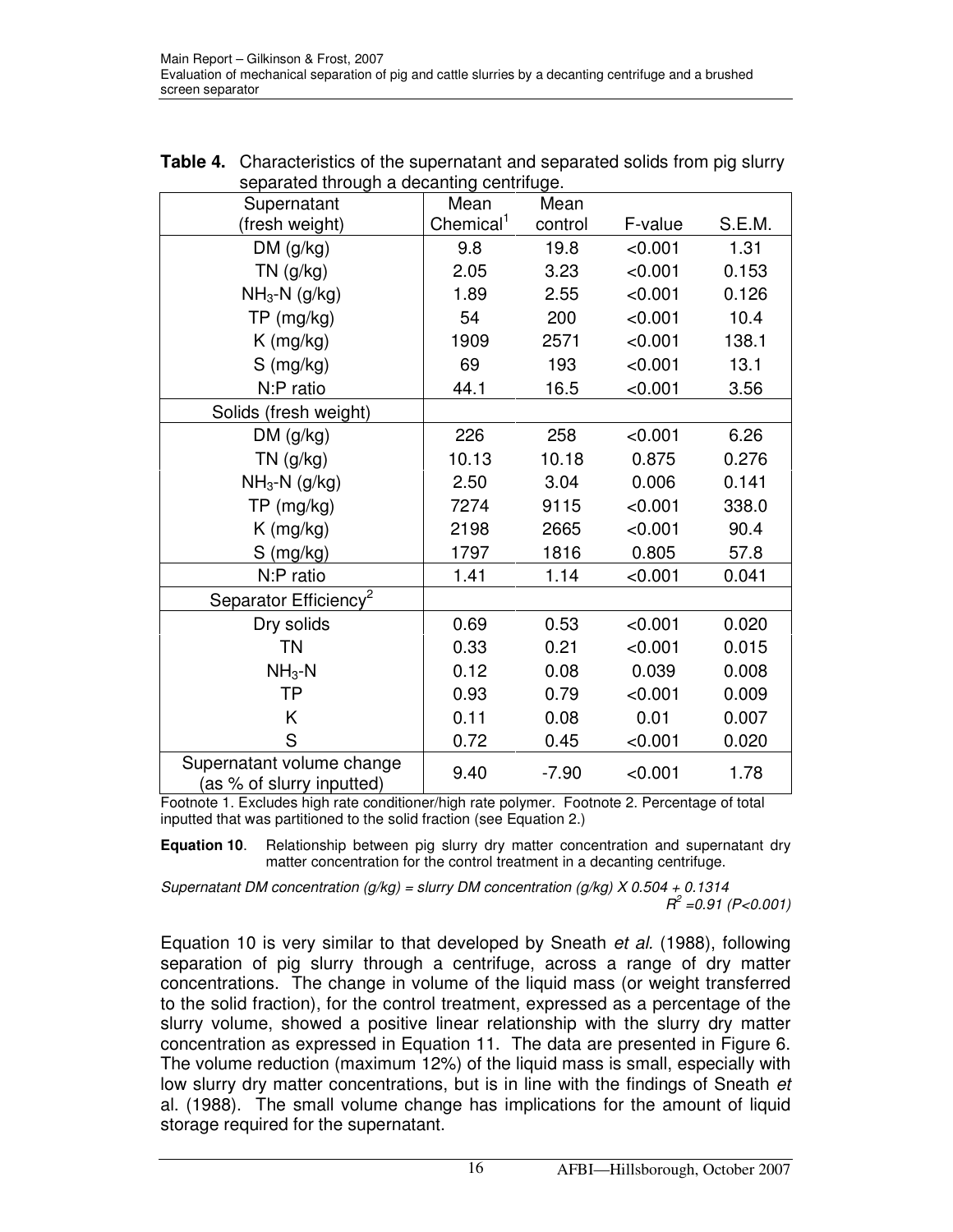**Equation 11.** Relationship between pig slurry dry matter concentration and the liquid volume reduction, relative to the slurry volume, for the control treatment in the decanting centrifuge.

% volume reduction of liquid mass = slurry DM concentration  $(q/kg)$  X 0.152 + 2.015  $R^2$  = 0.75 (P<0.001)



**Figure 5.** Relationship between pig slurry dry matter concentration and supernatant dry matter concentration for the decanting centrifuge, without chemical addition.



**Figure 6.** Relationship between percentage volume reduction of supernatant (relative to slurry input volume) and slurry dry matter concentration for the control treatments with the decanting centrifuge.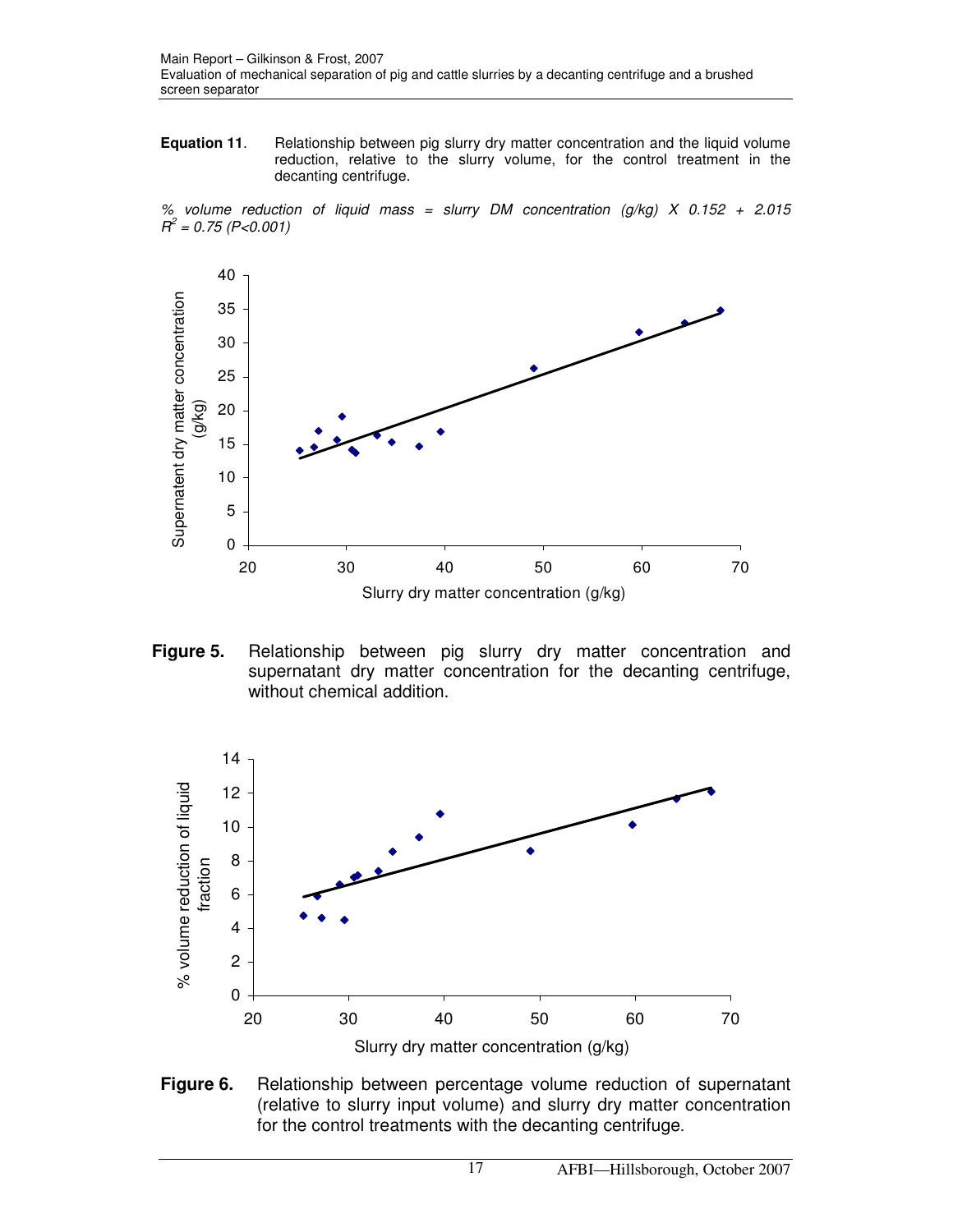There was a positive linear relationship between the dry matter concentration of the slurry and the dry matter concentration of the solid fraction, for the control treatment. This is in contrast to Sneath *et al.* (1988), who found that the dry matter concentration of the solid fraction increased with decreasing slurry dry matter concentration. The reasons for this difference in findings are unexplained.

For the chemical treatments, there was no clear relationship between the dry matter concentration of the slurry and supernatant dry matter concentration, or the percentage of total dry solids partitioned to the separated solid fraction. The dry matter concentration of the slurry accounted for 50% of the variation in the dry matter concentration of the solid fraction, compared to 75% for the control treatment (Equation 11).

**Equation 11.** Relationship between pig slurry dry matter concentration and the liquid volume reduction, relative to the slurry volume, for the control treatment in the decanting centrifuge.

% volume reduction of liquid mass = Slurry DM concentration  $(q/kg)$  X 0.152 + 2.015  $R^2$  = 0.75 (P<0.001)

The volume change of the liquid fraction, relative to the slurry volume, for the chemical treatments (excluding high conditioner/high polymer treatment) is presented in Figure 7. This shows that with pig slurry below 50g/kg dry matter concentration, there was an increase in the volume of the supernatant relative to the slurry volume and this increased with decreasing slurry dry matter concentration. The relationship is given in Equation 12. The volume increase was due to the water that was used to dilute the polymer to 0.4%. If the polymer application rates were increased in line with increased slurry dry matter concentration, then the volume of the supernatant would increase even more. In the current work, the polymer application rates were not altered for differing slurry dry matter concentrations.

**Equation 12.** Relationship between volume of supernatant, relative to pig slurry volume, for the chemical treatments with the decanting centrifuge**.** 

% volume change in liquid mass =  $18.72 - 0.387$  X Slurry DM concentration (g/kg)  $R^2 = 0.58$  (P<0.001)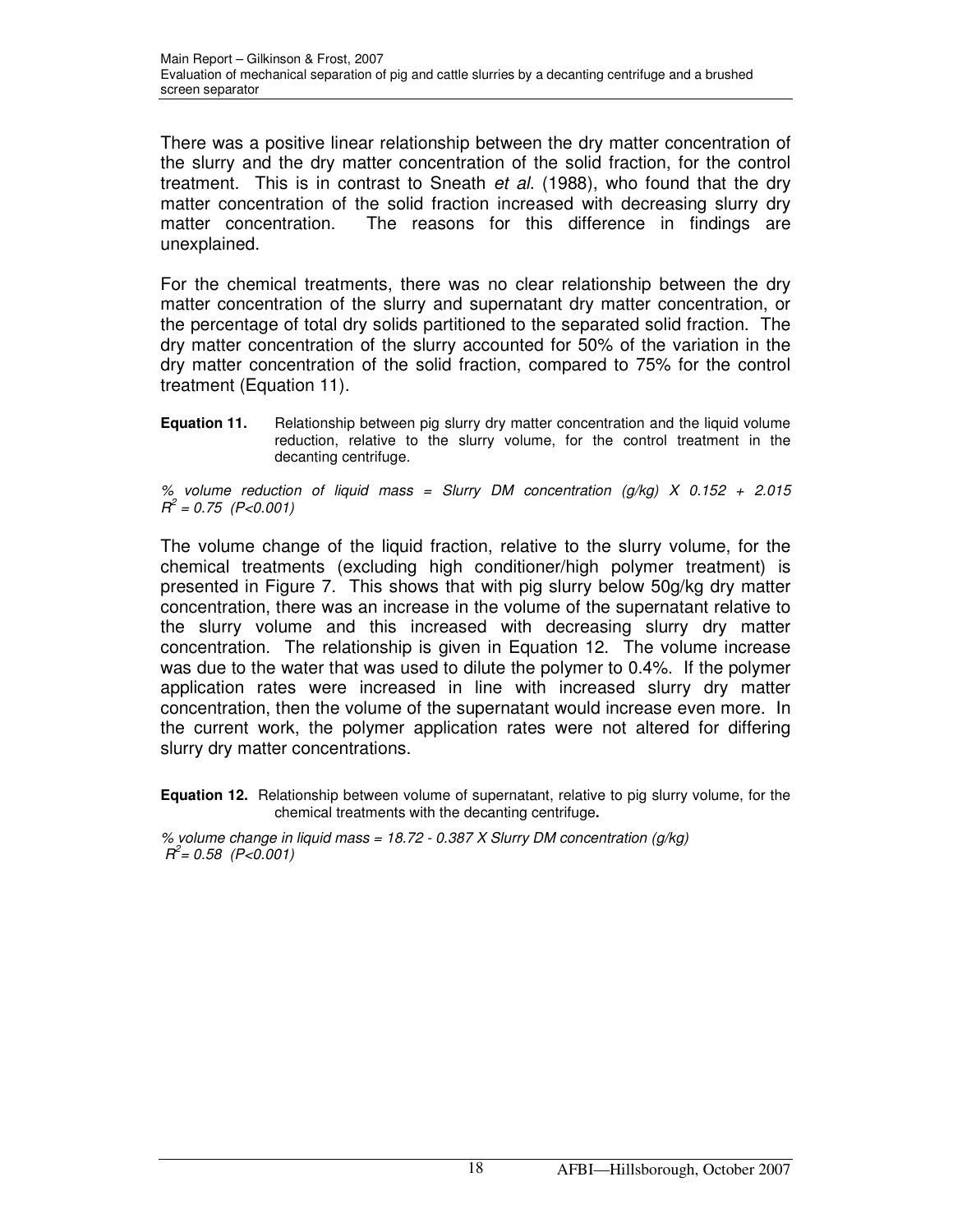

**Figure 7**. Relationship between pig slurry dry matter concentration and percentage volume change in supernatant, relative to the slurry volume, for the chemical treatments in the decanting centrifuge**.** 

## **Comparison of chemical treatments in the decanting centrifuge**

The data from this part of the experiment are presented in Table 5. Increasing the rate of conditioner applied at a constant rate of polymer, resulted in small, but mostly non-significant improvements in the separation efficiency of the decanting centrifuge (Table 5). The exception to this was the reduction in TP concentration of the supernatant and the increase in the amount of TP transferred to the solid fraction. The high conditioner/high polymer treatment resulted in significantly (P<0.05) lower TP concentration in the supernatant and significantly (P<0.05) increased the amount of TP partitioned to the separated solid fraction, compared to the low conditioner treatment. The supernatant TP concentration was reduced from 65 to 23 mg/kg, while the amount of TP partitioned to the separated solid fraction increased from 91.3% to 95.3% for the low and high conditioner treatments respectively. The high conditioner/high polymer treatment did not significantly improve the partitioning of TP to the solid fraction, relative to the normal rate polymer and high rate conditioner. This was despite the fact that the polymer application rate was increased from the normal 17% of slurry volume, to an average of 47% of slurry volume. This resulted in a 28% volume increase of the supernatant, relative to the volume of the slurry inputted to the separator, due to the water additions with the polymer.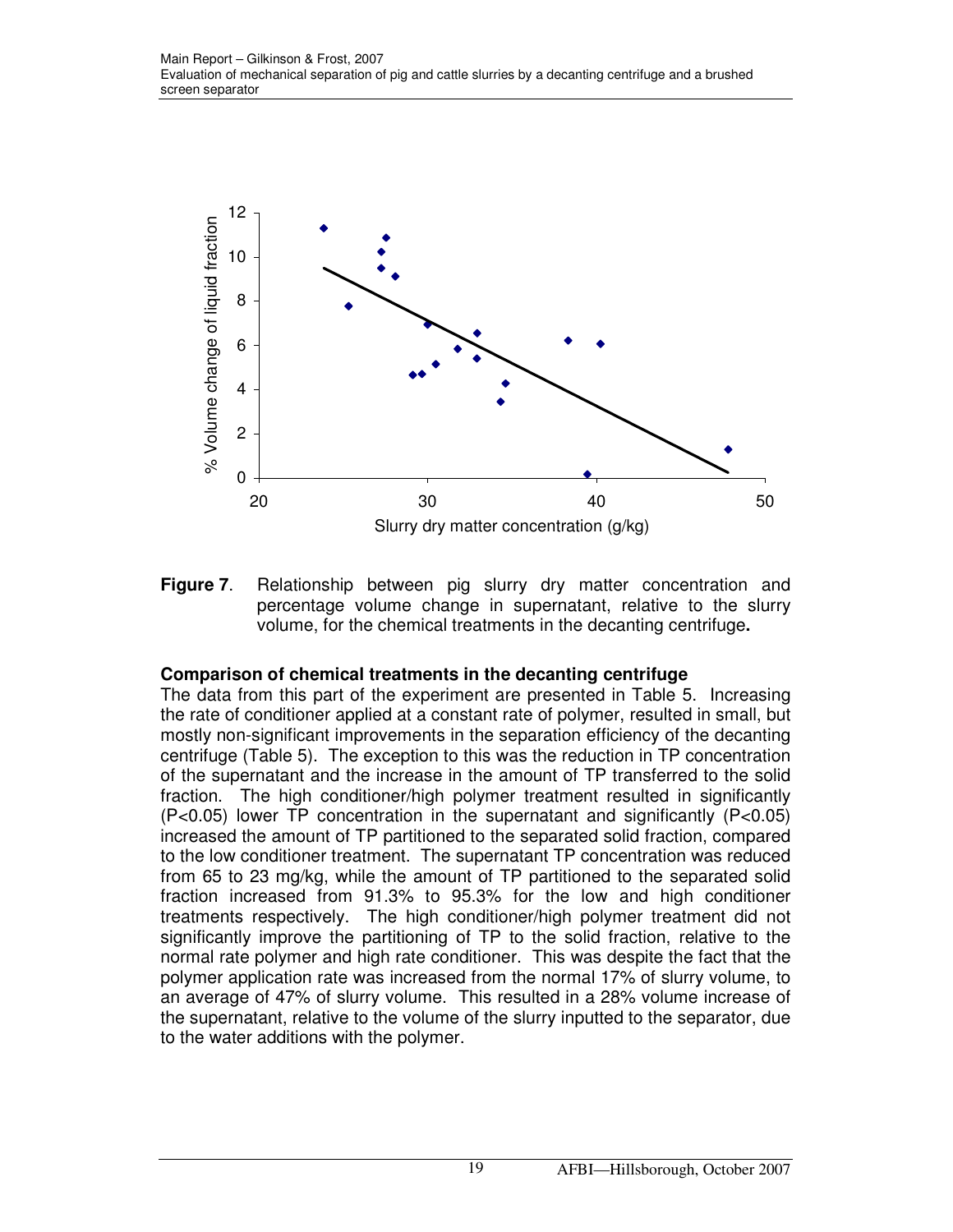**Table 5.** Characteristics of the supernatant and separated solids from pig slurry with added polymer and conditioner, separated through decanting centrifuge.

| Conditioner                                      | Low    | Medium | High   | High  |         |        |
|--------------------------------------------------|--------|--------|--------|-------|---------|--------|
| Polymer                                          | Normal | Normal | Normal | High  | F-value | S.E.M. |
| Slurry DM (g/kg)                                 | 37.2   | 37.2   | 37.3   | 42.7  | 0.925   | 7.31   |
| Supernatant (fresh)                              |        |        |        |       |         |        |
| DM(g/kg)                                         | 10.3   | 9.9    | 9.3    | 7.3   | 0.181   | 1.07   |
| $TN$ (g/kg)                                      | 2.10   | 2.08   | 1.97   | 1.70  | 0.346   | 0.185  |
| $NH3-N$ (g/kg)                                   | 1.89   | 1.96   | 1.81   | 1.65  | 0.428   | 0.160  |
| TP (mg/kg)                                       | 65     | 58     | 37     | 23    | 0.006   | 9.7    |
| $K$ (mg/kg)                                      | 1971   | 1927   | 1825   | 1671  | 0.485   | 163.5  |
| S (mg/kg)                                        | 80     | 72     | 55     | 56    | 0.108   | 10.4   |
| N : P ratio                                      | 34.6   | 39.2   | 59.1   | 76.7  | 0.081   | 13.94  |
| Solids (fresh)                                   |        |        |        |       |         |        |
| DM(g/kg)                                         | 229    | 228    | 220    | 231   | 0.758   | 9.8    |
| $TN$ (g/kg)                                      | 10.63  | 10.17  | 9.57   | 10.30 | 0.385   | 0.564  |
| $NH3-N$ (g/kg)                                   | 2.55   | 2.46   | 2.51   | 2.19  | 0.744   | .274   |
| TP (mg/kg)                                       | 7483   | 7348   | 6981   | 7635  | 0.802   | 590.7  |
| $K$ (mg/kg)                                      | 2237   | 2242   | 2111   | 1989  | 0.554   | 163.0  |
| $S$ (mg/kg)                                      | 1923   | 1801   | 1668   | 1897  | 0.184   | 111.2  |
| N : P ratio                                      | 1.44   | 1.40   | 1.38   | 1.38  | 0.919   | 0.094  |
| Separation efficiency <sup>1</sup>               |        |        |        |       |         |        |
| Dry solids                                       | 0.68   | 0.69   | 0.71   | 0.77  | 0.269   | 0.039  |
| <b>TN</b>                                        | 0.33   | 0.33   | 0.35   | 0.40  | 0.306   | 0.031  |
| <b>TP</b>                                        | 0.91   | 0.92   | 0.95   | 0.96  | 0.028   | 0.015  |
| Κ                                                | 0.10   | 0.11   | 0.11   | 0.12  | 0.818   | 0.015  |
| S                                                | 0.70   | 0.71   | 0.77   | 0.79  | 0.076   | 0.033  |
| Liquid volume<br>increase (as % of<br>slurry in) | 10.7   | 8.7    | 9.0    | 27.9  | 0.048   | 5.61   |

Footnote 1. using Equation 2.

There was a very marked increase in the N:P ratio of the supernatant with increasing rates of conditioner applied (Table 5). However the changes were not statistically significant, due to large variations in the ratio, which were mainly attributable to the variations of TP concentration in the supernatant (range 7 - 92 mg/kg). The supernatant  $NH<sub>3</sub>-N$  concentrations were between 90 – 97% of the TN concentrations for the chemical treatments (Table 5), indicating that most of the organic N fraction had been removed by the decanting centrifuge.

## **Removal of suspended solids in pig slurry with a decanting centrifuge**

A subset of the slurry and supernatant samples from the decanting centrifuge tests were analysed for total suspended solids (TSS), using a standard operating procedure (Lind, 1974). 500ml of sample (diluted as necessary) was filtered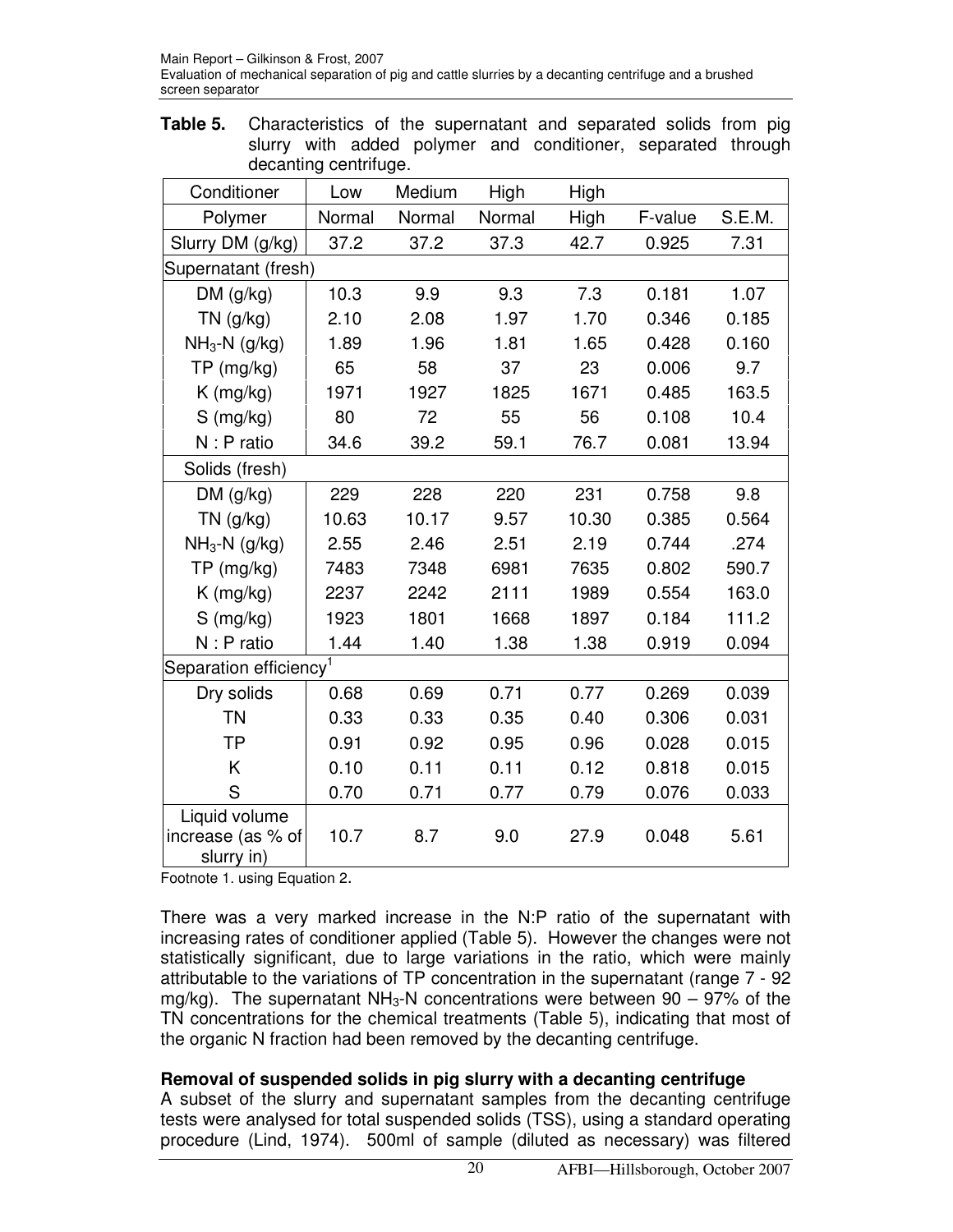using a 1micron Whatman GF/C filter paper. The filter paper was dried for 24h at  $100^{\circ}$ C and the weight difference used to calculate the amount of suspended solids (g/kg). The supernatant samples were selected on the basis that they came from a common source of slurry. The results, presented in Table 6, show the effect of the treatments applied on the removal of suspended solids from pig slurry with the decanting centrifuge, for 3 different slurries (mean dry matter concentration 43.1 g/kg, 18.3 g/kg suspended solids). .

| <b>Table 6.</b> Effect of treatment on the removal of suspended solids from pig slurry |
|----------------------------------------------------------------------------------------|
| in the decanting centrifuge                                                            |

| Conditioner <sup>1</sup>         | None | Low    | Medium | High          | High |       |          |
|----------------------------------|------|--------|--------|---------------|------|-------|----------|
| Polymer                          | None | Normal |        | Normal Normal | High | S.E.M | F-value. |
| DM(g/kg)                         | 20.6 | 9.4    | 9.4    | 9.2           | 6.9  | 3.13  | 0.072    |
| $TSS$ ( $g/kg$ )                 | 7.69 | 1.04   | 0.86   | 0.67          | 0.34 | 1.192 | 0.006    |
| <b>Proportion TSS</b><br>removed | 0.60 | 0.94   | 0.95   | 0.96          | 0.98 | 0.036 | < 0.001  |

Footnote 1 See materials and method section for details of application rates.

The TSS in the supernatant for the control treatment showed a reduction of 60% compared to the raw slurry. This is a similar reduction to that reported by Sneath et al. (1988), (65% reduction with 8% DM pig slurry). Compared to the control treatment, the proportion of TSS removed by the chemical treatments was significantly (P<0.001) higher. Comparing chemical treatments only, there was a non-significant trend of decreasing suspended solids concentration with increasing conditioner applied and this was reflected in the proportion of suspended solids removed, with the high polymer/high conditioner treatment removing 98% of the suspended solids that was present in the raw slurry. The remaining dry matter concentration of the supernatant must therefore be largely attributed to the soluble fractions (dissolved solids), such as  $NH<sub>3</sub>$ -N and K.

## **Comparison of brushed screen separator and decanting centrifuge with pig slurry**

An analysis of variance was performed on the data from every test run using pig slurry with each separator (excluding high conditioner/high polymer treatment), to get a direct comparison of each machine's potential, across a wide range of slurry dry matter concentrations and chemical combinations. The data are presented in Table 7.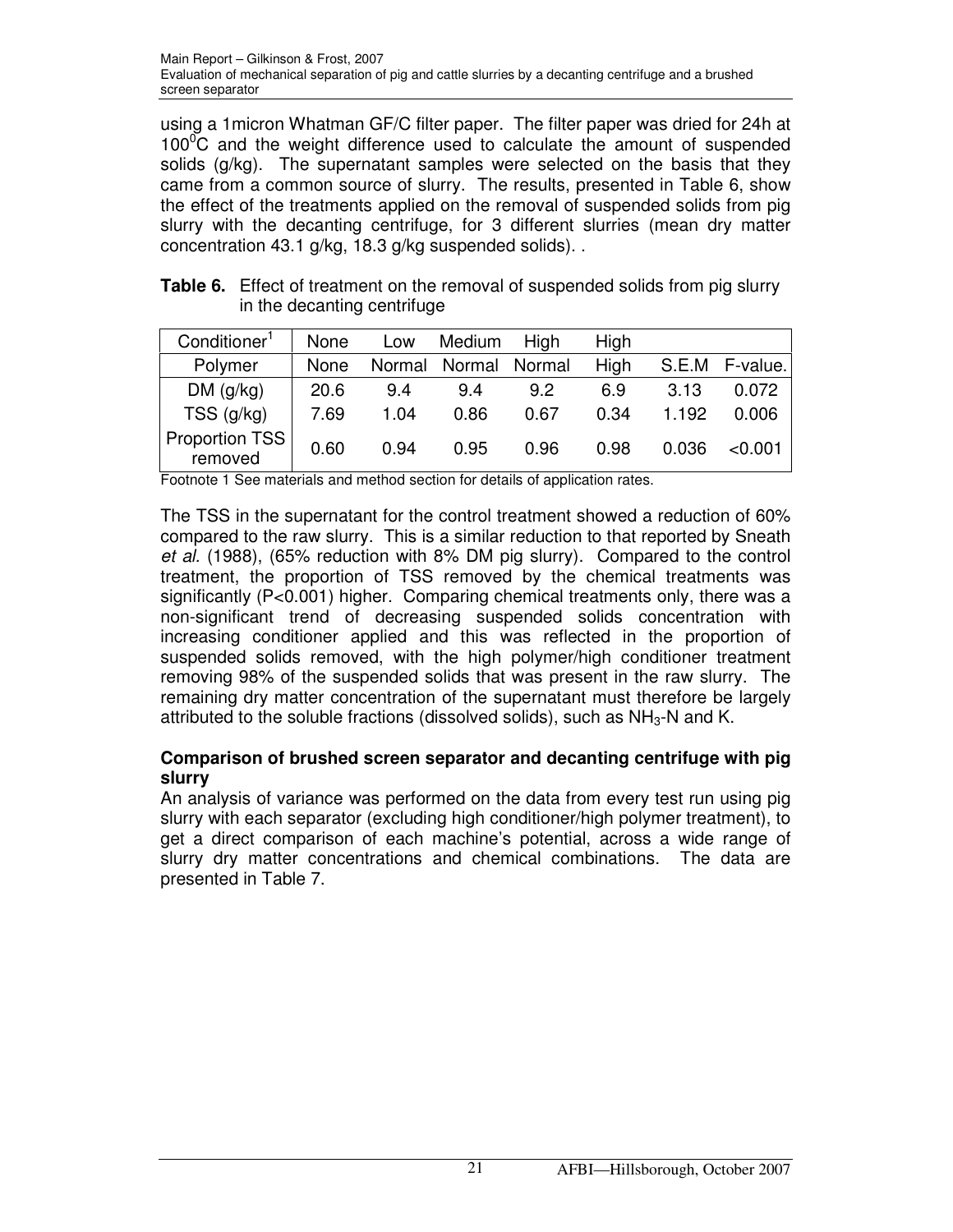**Table 7**. Characteristics of supernatant and separated solids from pig slurry, separated through the brushed screen or decanting centrifuge (mean of chemical and control treatments)

|                                                  | Ratio decanting |                         |                |         |        |
|--------------------------------------------------|-----------------|-------------------------|----------------|---------|--------|
|                                                  | <b>Brushed</b>  | Decanting               | centrifuge:    |         |        |
| Supernatant (fresh)                              | screen          | centrifuge <sup>1</sup> | brushed screen | F-value | S.E.M. |
| DM(g/kg)                                         | 33.7            | 13.6                    | 0.40           | < 0.001 | 1.58   |
| $TN$ (g/kg)                                      | 3.07            | 2.37                    | 0.77           | < 0.001 | 0.143  |
| $NH3-N$ (g/kg)                                   | 2.07            | 2.05                    | 0.99           | 0.878   | 0.098  |
| TP (mg/kg)                                       | 880             | 112                     | 0.13           | < 0.001 | 29.8   |
| $K$ (mg/kg)                                      | 2284            | 2165                    | 0.95           | 0.454   | 130.1  |
| $S$ (mg/kg)                                      | 307             | 115                     | 0.38           | < 0.001 | 17.0   |
| N : P ratio                                      | 3.9             | 35.8                    | 9.18           | < 0.001 | 4.87   |
| Separated Solids (fresh)                         |                 |                         |                |         |        |
| DM(g/kg)                                         | 172.9           | 240.7                   | 1.39           | < 0.001 | 5.35   |
| $TN$ (g/kg)                                      | 4.78            | 10.24                   | 2.14           | < 0.001 | 0.194  |
| $NH3-N$ (g/kg)                                   | 1.75            | 2.67                    | 1.53           | < 0.001 | 0.096  |
| TP (mg/kg)                                       | 1880            | 7916                    | 4.21           | < 0.001 | 262.0  |
| $K$ (mg/kg)                                      | 2133            | 2380                    | 1.12           | 0.038   | 96.4   |
| $S$ (mg/kg)                                      | 957             | 1821                    | 1.90           | < 0.001 | 40.6   |
| $N: P$ ratio                                     | 2.52            | 1.31                    | 0.52           | < 0.001 | 0.074  |
| Separation efficiency <sup>2</sup>               |                 |                         |                |         |        |
| Dry solids                                       | 0.19            | 0.65                    | 3.38           | < 0.001 | 0.023  |
| <b>TN</b>                                        | 0.07            | 0.31                    | 4.72           | < 0.001 | 0.016  |
| $NH3 - N$                                        | 0.04            | 0.12                    | 3.36           | < 0.001 | 0.008  |
| <b>TP</b>                                        | 0.09            | 0.88                    | 9.71           | < 0.001 | 0.015  |
| K                                                | 0.05            | 0.10                    | 2.31           | < 0.001 | 0.007  |
| S                                                | 0.13            | 0.64                    | 5.01           | < 0.001 | 0.027  |
| Liquid volume<br>increase (as % of<br>slurry in) | 6.3             | 2.4                     | 0.38           | 0.164   | 2.17   |

Footnote 1. Excludes high conditioner/ high polymer treatment. Footnote 2. Using Equation 2

There were no significant differences in the mean chemical compositions of the slurries separated through each machine. Data in Table 7 indicate that slurries separated through each machine. compared to the brushed screen separator, the decanting centrifuge was much superior in partitioning nutrients into the separated solid fraction, with a consequential reduction in the concentration of nutrients in the supernatant. Most of the effects were statistically significant at the 0.1% level, with the exception of NH3-N and K, which are soluble and not differentially partitioned to the separated solid fraction. For each parameter, the ratio of: decanting centrifuge / brushed screen gives a good indication of the difference between the 2 machines. As indicated in Table 7, the differential partitioning of TP by the decanting centrifuge, compared to the brushed screen separator stands out very clearly. The supernatant TP concentration from the brushed screen was 8 times higher than that for the decanting centrifuge and nearly 10 times the TP was partitioned to the separated solid fraction from the decanting centrifuge,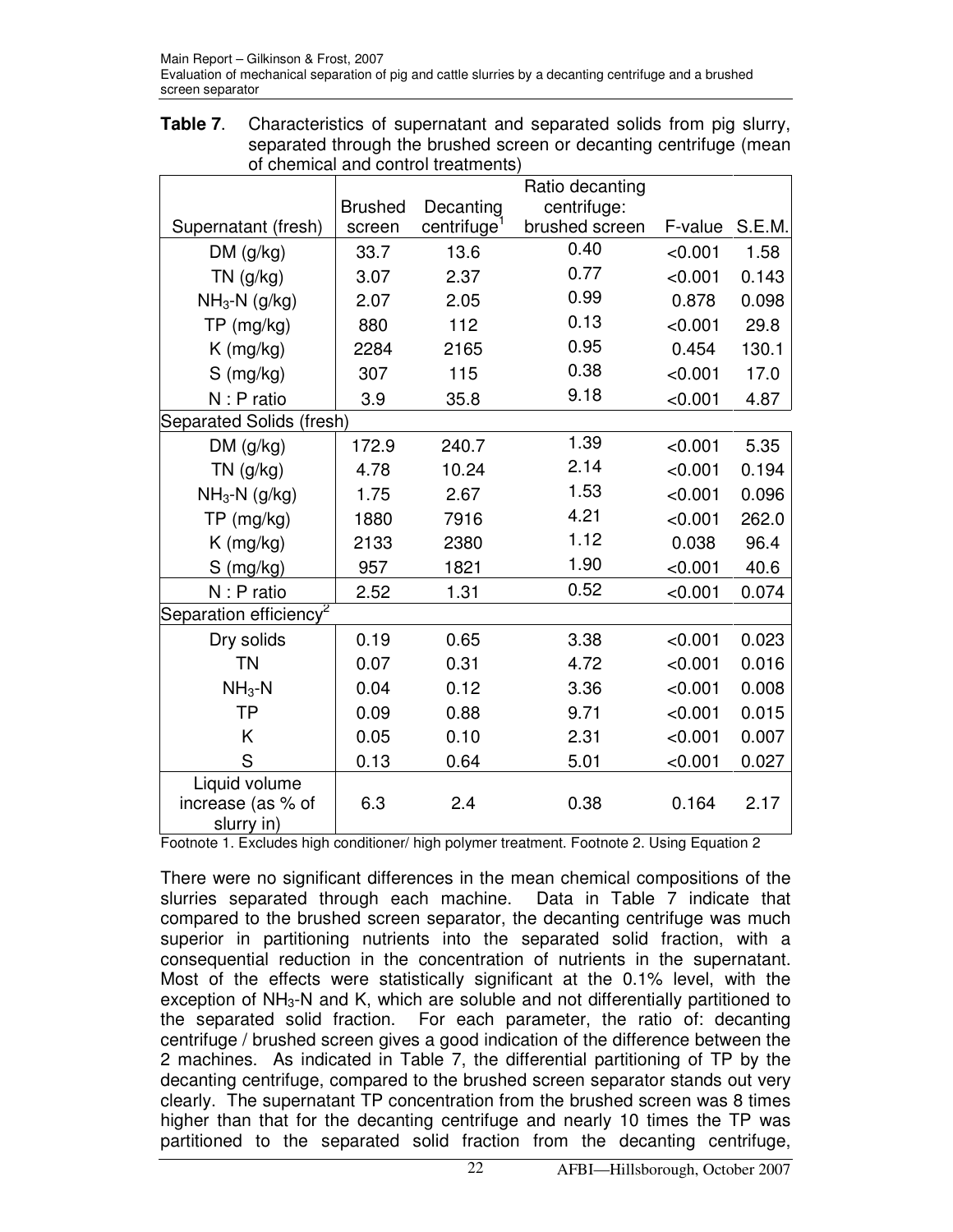compared to the brushed screen. The partitioning of TN to the solid fraction was greatly improved with use of the decanting centrifuge, compared to the brushed screen, with 4.7 times more TN partitioned.

## **Separation of Cattle Slurry**

## **Introduction**

Cattle slurry accounts for 88% of all manure from housed livestock in N Ireland (Frost 2005). A significant minority of cattle farms are producing in excess of the 170 kg organic nitrogen/hectare limit imposed by the Nitrates Action Programme (DARD personal communication). In the light of this information, it was decided that cattle slurry should be processed through both the brushed screen and the decanting centrifuge, so that relevant information could be made available to the industry.

## **Materials and Methods (cattle slurry)**

The majority of cattle slurry separated was sourced from lactating dairy cows. The same separators and ancillary equipment were used as for pig slurry. The polymer and conditioner application rates were again determined on site by a chemist from the chemical supply company (Celtic Watercare, Cork, Ireland). The slurry feed pump was set at 1.8 tonnes/hour (approximate) and the polymer pump at 500 litres/hour (approximate). The conditioner pump was set to deliver 3.3, 8.8 and 14.3 litres/hour for the low, medium and high rates of conditioner respectively. The test runs were reduced in time to approximately 12 minutes, so that the same source slurry could be used for both machines across all treatments, thus removing a possible source of variation due to different slurries. The separated solids were collected and weighed, but not the supernatant. Froth on top of the supernatant collected made it difficult to accurately measure the volume of the supernatant in the polycube container. Equation 4 (page 10) was used to determine the volume of supernatant produced. Previous data collected from the pig slurry test runs, where both the supernatant and separated solids were collected and measured, had verified Equation 4 to give an accurate measure of the supernatant volume. Intensive sampling of slurry, supernatant and cake was carried out during each test run. The volume of slurry removed from the slurry source was also recorded via sight tube readings, so mass balance calculations could be verified.

Cattle slurry tends to have a much higher dry matter concentration compared to pig slurry, which is often diluted with washings. To obtain a supernatant from cattle slurry with a low dry matter concentration would require very high inputs of chemical. This may not be justified economically, nor the greatly increased storage capacity required for the extra volume of liquid produced. However, it was considered beneficial to gather some information on the effects of adding polymer / conditioner to cattle slurry during separation, to compare with the results of the control treatment.

The treatments applied to cattle slurry were:

- 1. Control (no chemical additions)
- 2. Low, medium and high conditioner (0.18%, 0.49%, 0.79% of slurry volume) with constant rate of polymer (28% of slurry volume)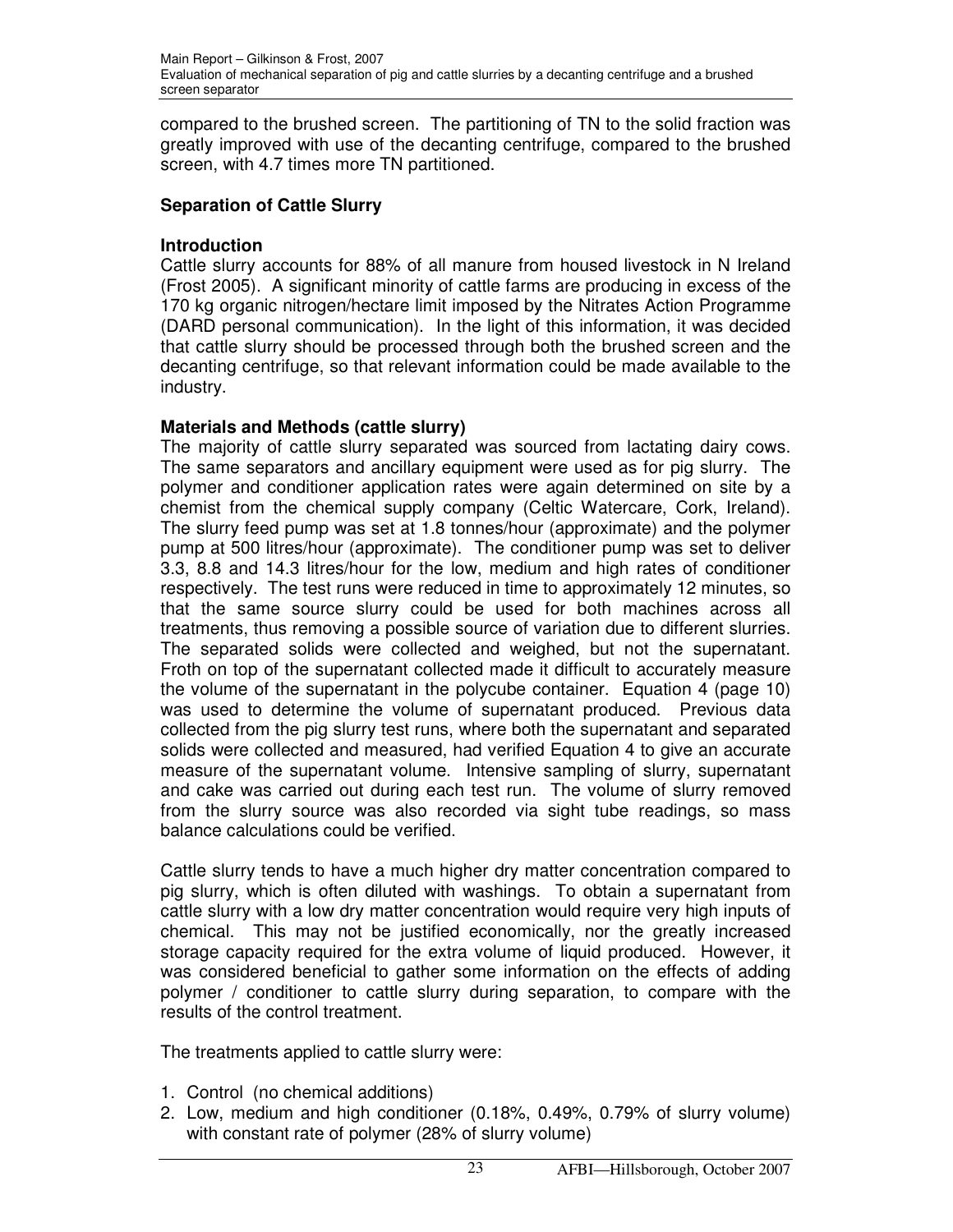#### **Results of Cattle Slurry Separation Brushed screen separator with cattle slurry**

separator

Cattle slurry with a range of dry matters was separated through the brushed screen separator. The characteristics of the slurry used in the tests are summarised in Table 8.

**Table 8.** Composition of cattle slurry separated through the brushed screen

| separatur      |      |      |      |       |
|----------------|------|------|------|-------|
| Fresh weight   | Mean | Min  | Max  | Stdev |
| DM(g/kg)       | 60.4 | 40.5 | 79.3 | 13.00 |
| $TN$ (g/kg)    | 2.68 | 2.27 | 3.71 | 0.333 |
| $NH3-N$ (g/kg) | 1.53 | 1.47 | 1.74 | 0.068 |
| TP (mg/kg)     | 441  | 312  | 747  | 103.5 |
| $K$ (mg/kg)    | 3907 | 3287 | 4397 | 378.4 |
| $S$ (mg/kg)    | 525  | 393  | 648  | 101.3 |
| рH             | 7.44 | 7.04 | 7.65 | 0.171 |
| $N: P$ ratio   | 6.22 | 4.97 | 7.27 | 0.785 |

| Cattle slurries with a wide range dry matter concentrations (40 to 80g/kg) were     |
|-------------------------------------------------------------------------------------|
| separated, to enable development of relationships between slurry dry matter         |
| concentration and a number of parameters measured. The same screen size             |
| was retained in the brushed screen separator for the cattle slurry as for the pig   |
| slurry. i.e. 1.6 mm diameter openings. The results of cattle slurry separated       |
| through a brushed screen separator are presented in Table 9. The addition of        |
| water via chemical additions was, on average, 28% of the slurry volume treated.     |
| The addition of polymer / conditioner had a significant effect in reducing the      |
| concentration of many of the constituents measured in the supernatant (Table 9).    |
| However, this was not reflected in a significant increase in the percentage of the  |
| constituent partitioned to the solid fraction. The only exception to this was the   |
| percentage of TN partitioned to the solid fraction, where chemical addition         |
| resulted in a significant (P<0.05) improvement in the amount partitioned. The       |
| reduction in concentration of nutrients in the supernatant with chemical additions, |
| must therefore be largely due to the dilution effect of the water added, rather     |
| than increased partitioning of nutrients to the solid fraction.                     |

The dry matter concentration of the separated solids was significantly reduced (P<0.001) with the addition of chemicals. This resulted in a solid fraction that was unstackable, had the consistency of thick slurry and had to be contained. There was also a considerable amount of effluent seepage from this material. The solids produced from the chemical treatments were generally unsatisfactory, both in terms of the consistency and dry matter concentration of the material. There was a visible trend of decreasing quality of the separated solids with increasing rates of conditioner applied.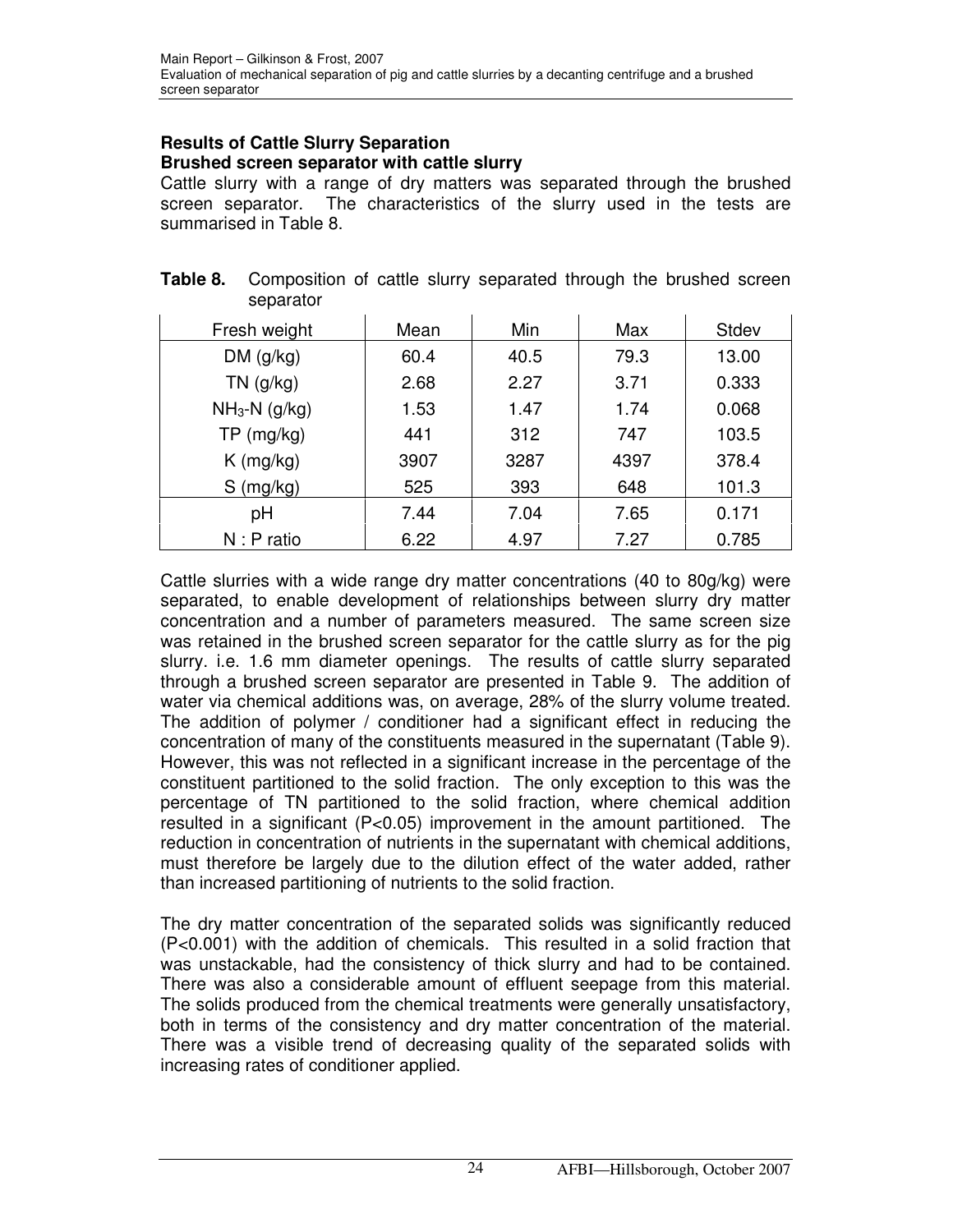| separated imodynia brashed soreen separator.<br>Supernatant (fresh weight) | Chemical | Control | F-value | S.E.M. |
|----------------------------------------------------------------------------|----------|---------|---------|--------|
| pH                                                                         | 7.43     | 7.52    | 0.345   | 0.077  |
| DM(g/kg)                                                                   | 33.0     | 46.5    | < 0.001 | 2.03   |
| $TN$ (g/kg)                                                                | 1.93     | 2.80    | < 0.001 | 0.126  |
| $NH3-N$ (g/kg)                                                             | 1.26     | 1.66    | < 0.001 | 0.058  |
| TP (mg/kg)                                                                 | 270      | 430     | 0.003   | 37.6   |
| $K$ (mg/kg)                                                                | 3100     | 4042    | < 0.001 | 141.0  |
| $S$ (mg/kg)                                                                | 379      | 464     | 0.101   | 40.1   |
| N:P ratio                                                                  | 7.26     | 6.94    | 0.606   | 0.505  |
| Solids (fresh weight)                                                      |          |         |         |        |
| DM (g/kg)                                                                  | 129.9    | 163.5   | < 0.001 | 2.27   |
| TN g/kg                                                                    | 3.50     | 3.53    | 0.827   | 0.104  |
| NH3-(N g/kg)                                                               | 1.10     | 1.23    | 0.006   | 0.033  |
| TP (mg/kg)                                                                 | 835      | 889     | 0.618   | 86.4   |
| $K$ (mg/kg)                                                                | 2996     | 3766    | < 0.001 | 116.9  |
| $S$ (mg/kg)                                                                | 766      | 772     | 0.879   | 33.9   |
| N : P ratio                                                                | 4.28     | 4.21    | 0.844   | 0.300  |
| Separation efficiency <sup>1</sup>                                         |          |         |         |        |
| Dry solids                                                                 | 0.40     | 0.36    | 0.224   | 0.027  |
| <b>TN</b>                                                                  | 0.23     | 0.18    | 0.022   | 0.033  |
| $NH3-N$                                                                    | 0.15     | 0.13    | 0.551   | 0.030  |
| <b>TP</b>                                                                  | 0.32     | 0.26    | 0.137   | 0.034  |
| K                                                                          | 0.14     | 0.15    | 0.801   | 0.023  |
| S                                                                          | 0.24     | 0.22    | 0.548   | 0.028  |
| Supernatant volume change<br>(as % of slurry volume)                       | 6.6      | $-14.2$ | < 0.001 | 2.57   |

**Table 9.** Characteristics of the supernatant and solids from cattle slurry separated through a brushed screen separator.

Footnote 1. Using Equation 2

A relationship was developed between slurry dry matter concentration and supernatant dry matter concentration for both the control and chemical treatments as given by Equations 13 and 14 respectively. The results are presented in Figure 8.

**Equation 13**. Relationship between slurry dry matter concentration and supernatant dry matter concentration for the control treatment, with cattle slurry separated through a brushed screen separator

Supernatant DM concentration (g/kg) = Slurry DM concentration (g/kg)  $X$  0.605 + 8.465  $R^2$ =0.93 (P<0.001)

**Equation 14.** Relationship between slurry dry matter and supernatant dry matter for the chemical treatments, with cattle slurry through brushed screen separator

Supernatant DM concentration (g/kg) = Slurry DM concentration (g/kg)  $X$  0.307 + 15.09  $R^2$ =0.86 (P<0.001)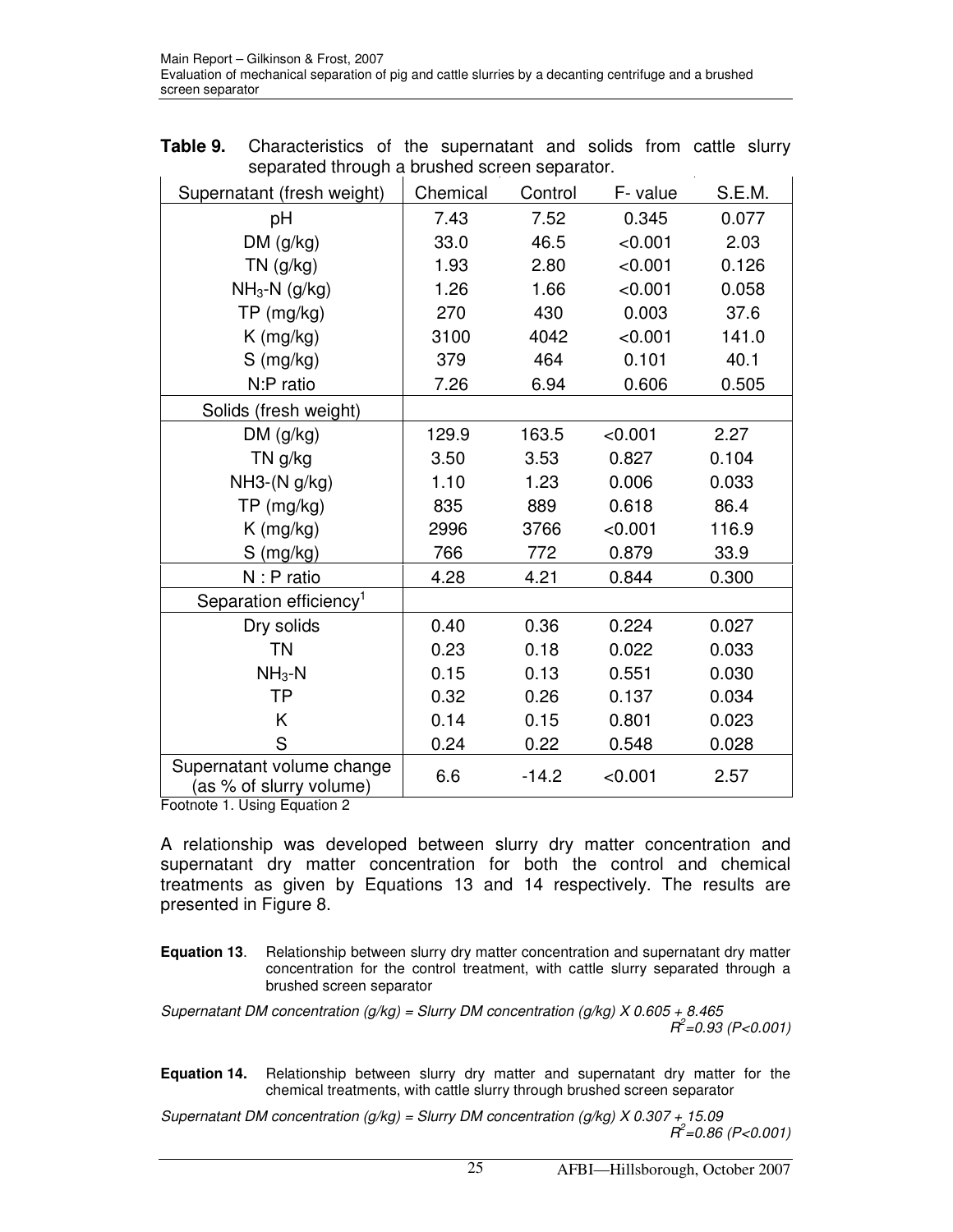

**Figure 8.** Relationship between cattle slurry dry matter concentration and supernatant dry matter concentration for the brushed screen separator.



**Figure 9.** Relationship between cattle slurry dry matter concentration and the percentage of dry solids partitioned to the separated solid fraction with the brushed screen separator.

Figure 9 indicates that there was a linear relationship between cattle slurry dry matter concentration and the amount of dry solids partitioned to the separated solid fraction with the brushed screen separator. Pain et al. (1978) found a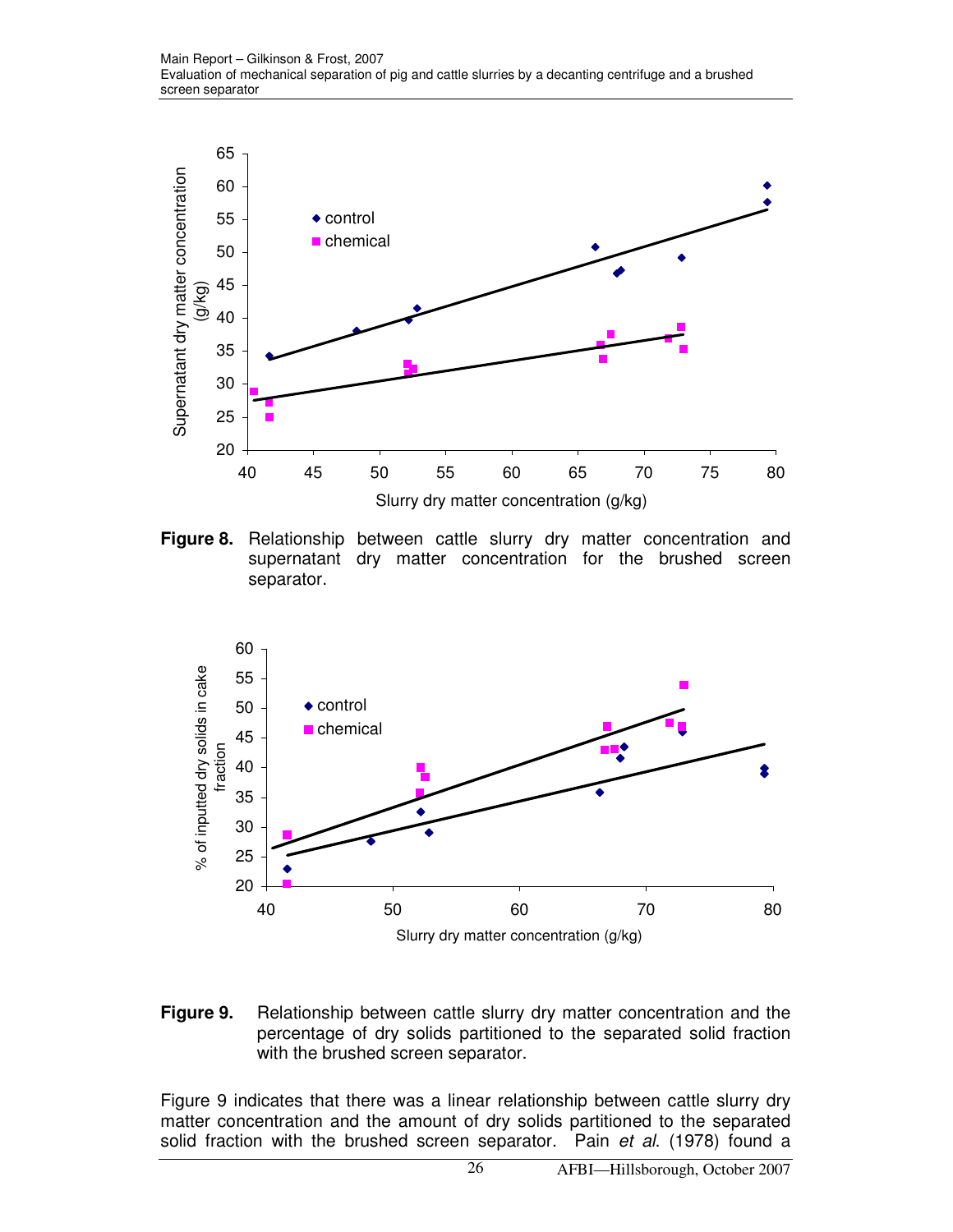similar relationship over the same range of dry matter concentration, but tailing off as slurry dry matter concentration increased above 100g/kg. The addition of polymer / conditioner improved the partitioning of dry solids at any given level of slurry dry matter concentration and this increased with increasing slurry dry matter concentration. However, the response was not statistically significant (Table 9). These relationships are described by Equations 15 and 16. There was no relationship between the cattle slurry dry matter concentration and the dry matter concentration of the separated solids, which is in contrast to Pain et al. (1978), who obtained a positive correlation between these parameters.

**Equation 15.** Relationship between cattle slurry dry matter concentration and the percentage of total dry solids partitioned to the separated solid fraction, for the brushed screen separator without chemical additions**.** 

Control treatment:

Percentage of total dry solids in solid fraction = Slurry DM ( $g/kg$ ) X 0.497 + 4.50

 $R^2 = 0.76$  (P<0.001)

**Equation 16.** Belationship between cattle slurry dry matter concentration and the percentage of total dry solids partitioned to the separated solid fraction for the brushed screen separator with chemical additions.

Chemical treatment:

Percentage of total dry solids in solid fraction = Slurry DM ( $g/kg$ ) X 0.721 – 2.82  $R^2$  = 0.86 (P<0.001)

Comparing the chemical only treatments for the brushed screen, there was no improvement in partitioning of nutrients into the solid fraction with increasing rates of conditioner. There was a non-significant trend of increasing dry matter concentration in the supernatant with increasing conditioner rates. This is the opposite of what would have been expected and shows that there must be other factors influencing the partitioning of nutrients. With the chemical treatments, the white diluted polymer could be seen in the pre-separation container on the brushed screen separator. It seemed that there was inadequate mixing of the slurry with the polymer, despite the fact that it was added inline to the slurry, some 5 metres from the separator. With the pig slurry, there was no visible sign of the polymer not mixing with the slurry. However, even when the cattle slurry and polymer were applied at the same rate as for the pig slurry plus polymer, the polymer was still visible in the in the pre-separation weir.

## **Decanting centrifuge with cattle slurry**

The composition of cattle slurry separated through the decanting centrifuge is presented in Table 10. The dry matter concentration ranged from 41 to 83 g/kg and this range is considered representative of the majority of the cattle slurry produced in Northern Ireland.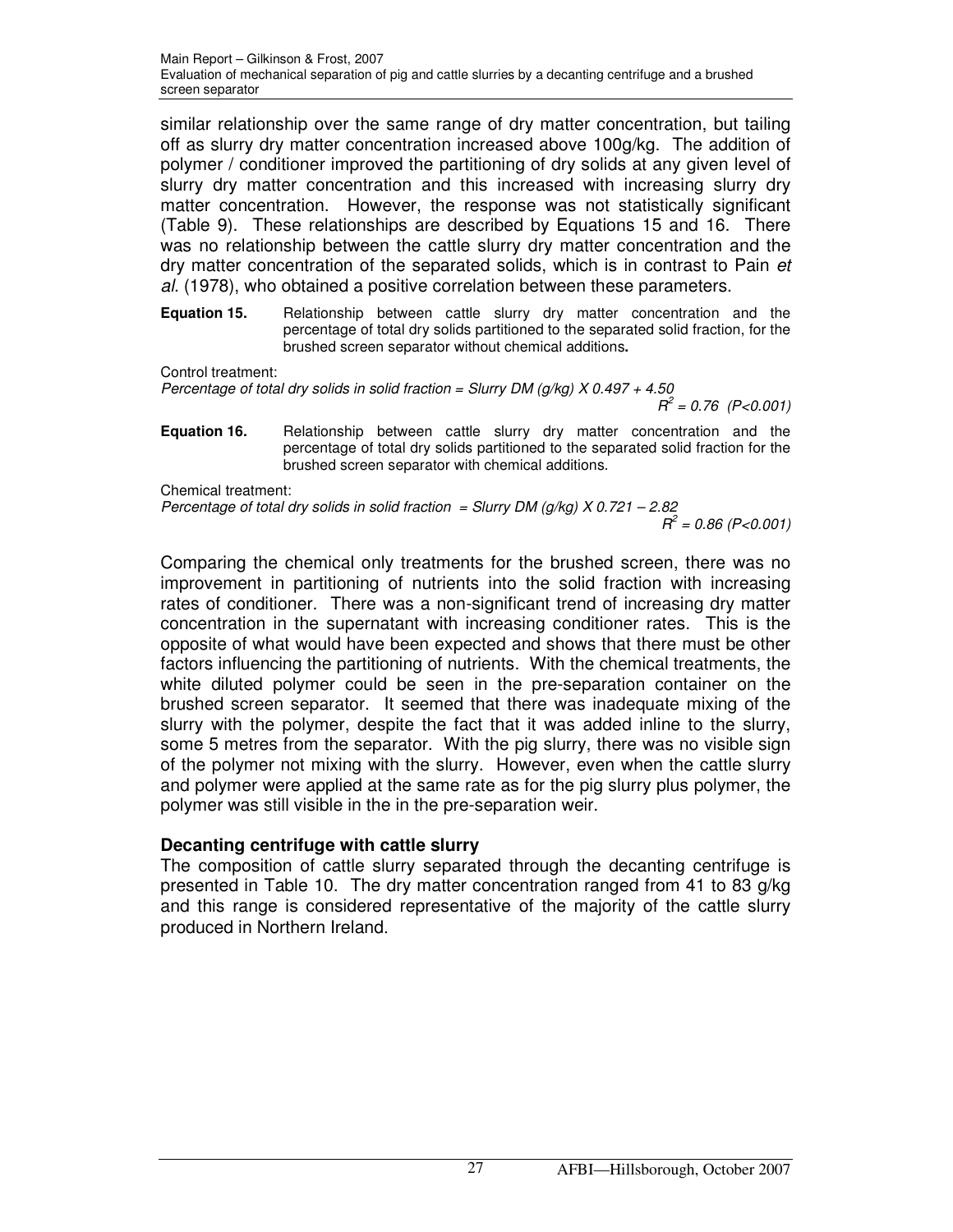| Table 10. | Composition of cattle slurry separated through a decanting<br>centrifuge. |      |  |      |      |       |
|-----------|---------------------------------------------------------------------------|------|--|------|------|-------|
|           | Fresh weight                                                              | Mean |  | Min  | Max  | Stdev |
|           | рH                                                                        | 7.60 |  | 7.30 | 7.72 | 0.125 |
|           | N:P ratio                                                                 | 7.09 |  | 5.31 | 8.40 | 1.194 |
|           | DM(g/kg)                                                                  | 59.7 |  | 41.4 | 82.9 | 11.38 |
|           | $TN$ (g/kg)                                                               | 2.93 |  | 2.44 | 3.99 | 0.366 |
|           | $NH3-N$ (g/kg)                                                            | 1.63 |  | 1.37 | 2.07 | 0.216 |
|           | TP (mg/kg)                                                                | 430  |  | 290  | 726  | 112.2 |
|           | $K$ (mg/kg)                                                               | 4023 |  | 3066 | 4829 | 499.9 |
|           | $S$ (mg/kg)                                                               | 511  |  | 399  | 662  | 95.0  |

The results of slurry separated through the decanting centrifuge are summarised in Table 11. The volume of the supernatant, compared to the slurry volume, was reduced by a mean of 12.5% for the control treatment, but was increased by a mean of 9.1% for the chemical treatments. The soluble components measured i.e.  $NH<sub>3</sub>-N$  and K, were not differentially partitioned into the solid fraction. This is evidenced by the fact that the percentage of these constituents partitioned to the solid fraction is almost the same as the percentage of fresh weight partitioned to the solid fraction.

As with the separation of pig slurry, the TP in cattle slurry showed the highest degree of partitioning into the solid fraction, with 64% partitioned without chemicals and 82% with chemicals. This is somewhat lower than for pig slurry, and may be due to the form of the TP in the cattle slurry. Compared to the control treatment, addition of polymer / conditioner had a very significant effect (P<0.001) on most of the parameters measured. The dry matter concentration of the separated solids was significantly (P<0.001) lowered by chemical addition, compared to the control treatment, but at 213 g/kg, they were easily stackable with no effluent leaching out.

The concentrations of the parameters measured in the supernatant are somewhat confounded by the dilution effect of the water addition with the chemicals. The percentage of each constituent in the separated solid fraction gives a clearer picture of the effect of treatment on the separation process. The chemical treatments significantly reduced (P<0.001) the concentration of all the constituents measured in the supernatant, but also reduced the concentration of some of these constituents in the solid fraction e.g. TP and K, compared to the control treatment. On a dry matter basis, the concentration of TP and K in the solid fraction were almost identical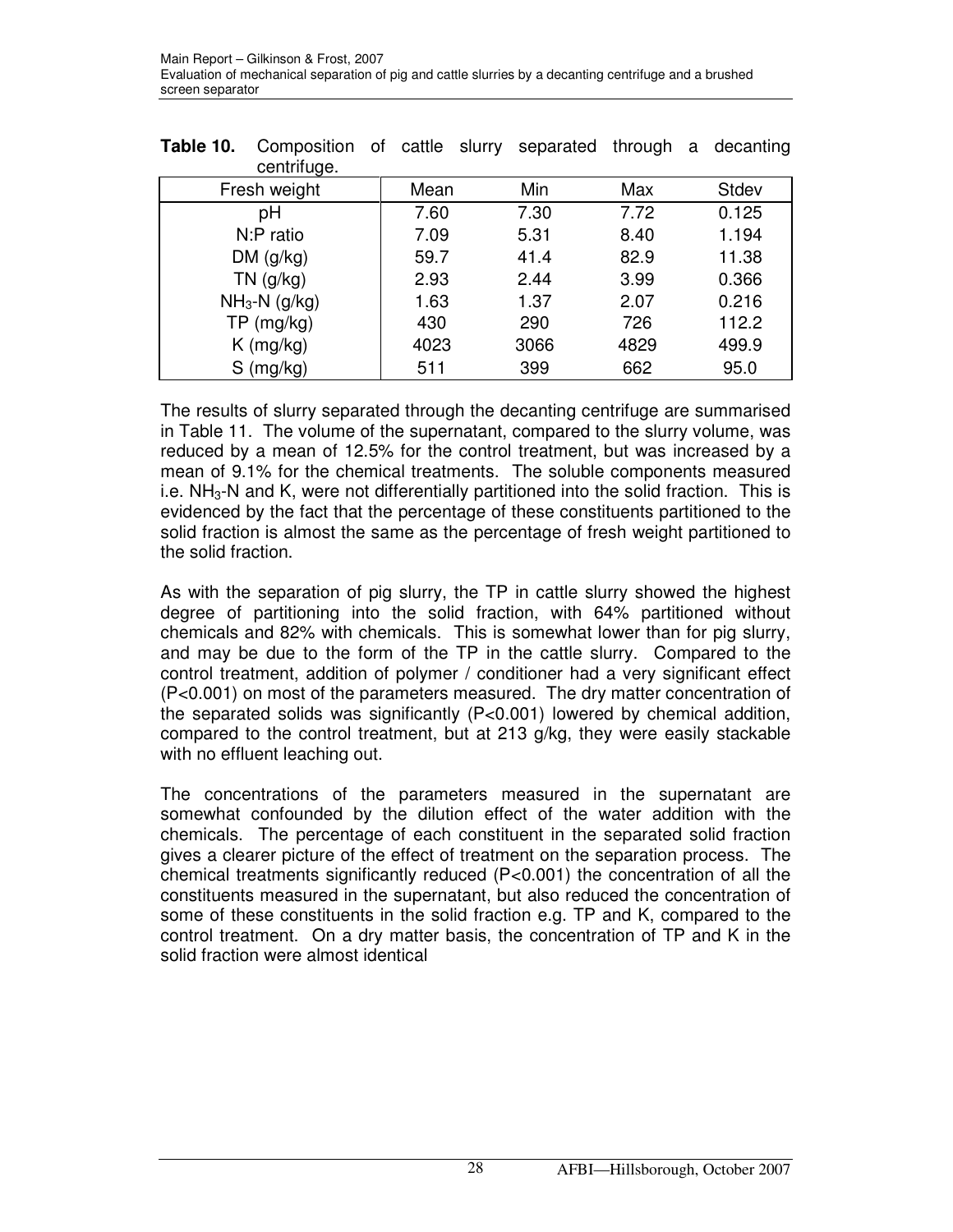| <b>Table 11.</b> Characteristics of the supernatant and solids from cattle slurry |  |  |  |  |  |  |  |
|-----------------------------------------------------------------------------------|--|--|--|--|--|--|--|
| separated through a decanting centrifuge.                                         |  |  |  |  |  |  |  |

| Supernatant                                     | Treatment |         |          |        |
|-------------------------------------------------|-----------|---------|----------|--------|
| (fresh weight)                                  | Chemical  | Control | F- value | S.E.M. |
| pH                                              | 7.61      | 7.67    | 0.254    | 0.04   |
| DM(g/kg)                                        | 17.9      | 34.5    | < 0.001  | 1.18   |
| $TN$ (g/kg)                                     | 1.51      | 2.75    | < 0.001  | 0.109  |
| $NH3-N$ (g/kg)                                  | 1.47      | 2.04    | < 0.001  | 0.094  |
| TP (mg/kg)                                      | 62.8      | 200.8   | < 0.001  | 12.42  |
| $K$ (mg/kg)                                     | 3129      | 4056    | < 0.001  | 131.5  |
| S (mg/kg)                                       | 243       | 386     | < 0.001  | 22.0   |
| N:P ratio                                       | 41.8      | 14.1    | 0.099    | 12.95  |
| Solids (fresh weight)                           |           |         |          |        |
| DM(g/kg)                                        | 213.4     | 258.2   | < 0.001  | 4.38   |
| $TN$ (g/kg)                                     | 6.38      | 5.71    | 0.005    | 0.178  |
| $NH3-N$ (g/kg)                                  | 1.21      | 1.47    | 0.147    | 0.143  |
| TP (mg/kg)                                      | 1783      | 2275    | 0.001    | 108.5  |
| $K$ (mg/kg)                                     | 3352      | 3880    | 0.002    | 126.0  |
| $S$ (mg/kg)                                     | 1352      | 1238    | 0.161    | 63.7   |
| N:P ratio                                       | 3.60      | 2.58    | < 0.001  | 0.104  |
| Separation efficiency <sup>1</sup>              |           |         |          |        |
| Dry solids                                      | 0.65      | 0.51    | < 0.001  | 0.020  |
| <b>TN</b>                                       | 0.41      | 0.25    | < 0.001  | 0.020  |
| $NH3-N$                                         | 0.17      | 0.14    | 0.217    | 0.018  |
| <b>TP</b>                                       | 0.82      | 0.64    | < 0.001  | 0.022  |
| K                                               | 0.15      | 0.13    | 0.118    | 0.009  |
| S                                               | 0.47      | 0.34    | < 0.001  | 0.017  |
| Liquid volume change<br>(as % of slurry volume) | 9.1       | $-12.5$ | < 0.001  | 1.13   |

Footnote 1. Using Equation 2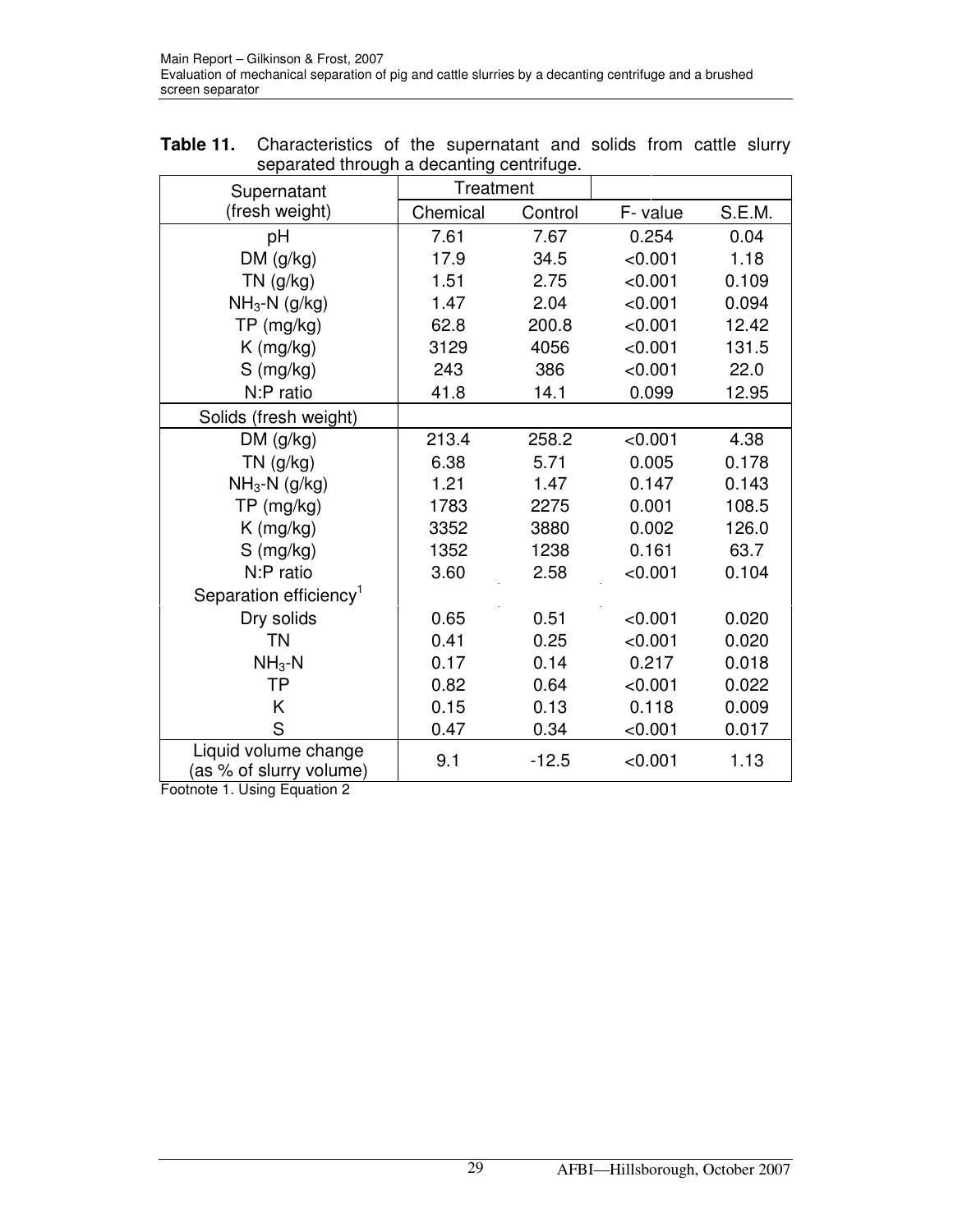The relationship between cattle slurry dry matter concentration and supernatant dry matter concentration, with and without chemical additions for the decanting centrifuge, are presented in Figure 10.





The relationship between cattle slurry dry matter concentration and supernatant dry matter concentration, without chemical additions for the decanting centrifuge, are given in Equation 17.

**Equation 17.** Relationship between cattle slurry dry matter concentration and supernatant dry matter concentration for control treatments with the decanting centrifuge

Supernatant DM concentration (g/kg) = Slurry DM concentration (g/kg)  $X$  0.389 + 10.19  $R^2 = 0.72$  (P<0.01)

The relationship between cattle slurry dry matter concentration and supernatant dry matter concentration for the chemical treatments was significant (P<0.05) but the  $R^2$  was only 0.25, thus other parameters must have had a major impact on this relationship.

#### **Comparison of chemical treatments in the decanting centrifuge**

Increasing the rate of conditioner with a constant rate of polymer, tended to improve the partitioning of nutrients into the solid fraction, with the exception of  $NH<sub>3</sub>-N$  and K. There was a consequential reduction in the respective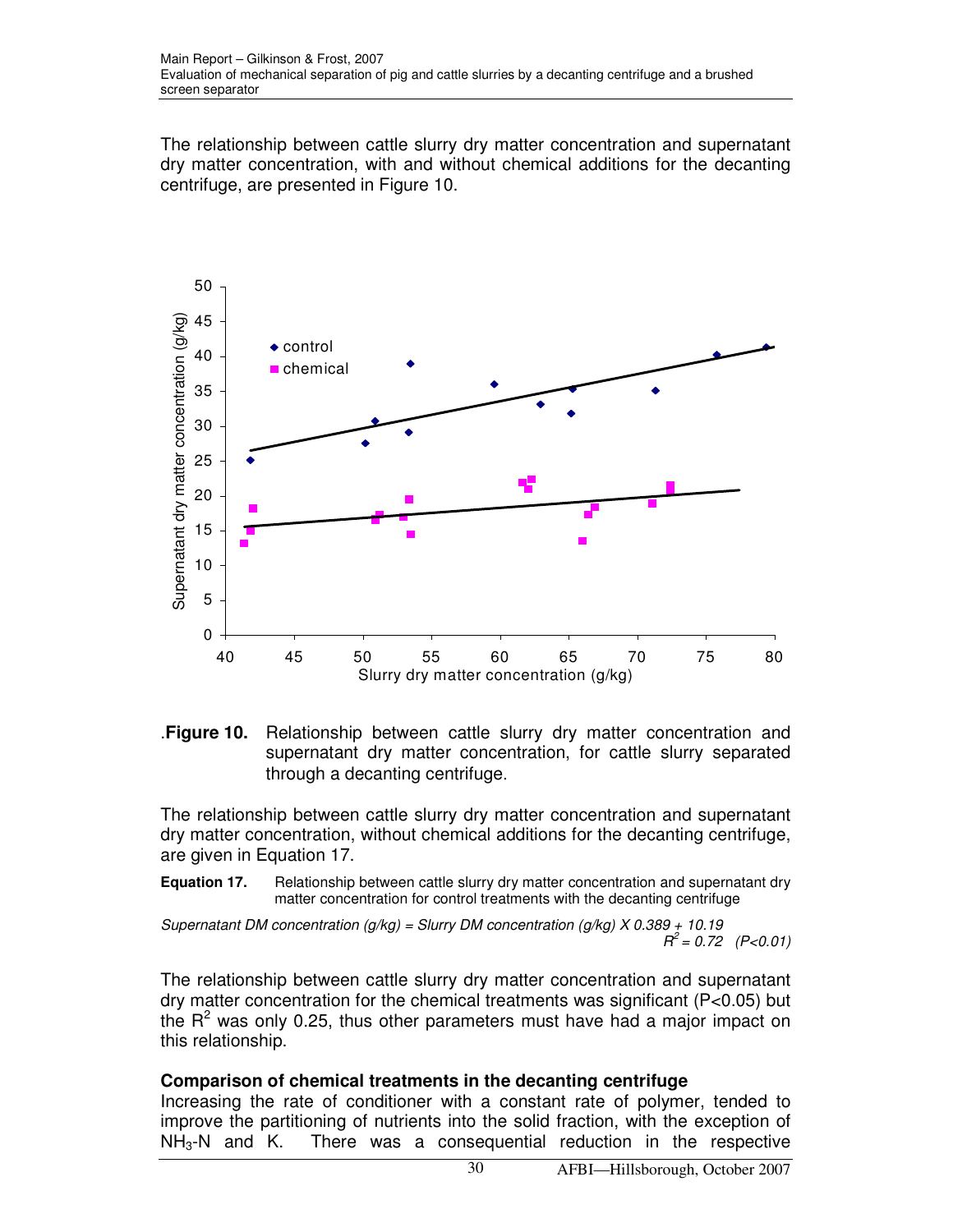concentration of the nutrient in the supernatant. However, only the partitioning of TP and S to the separated solid fraction were significantly increased (P<0.01) with increasing levels of conditioner. A summary of the data is presented in Table 12.

|                                    | Conditioner |        |      |         |        |  |
|------------------------------------|-------------|--------|------|---------|--------|--|
| Supernatant (freshweight)          | Low         | Medium | High | F-value | S.E.M. |  |
| DM(q/kg)                           | 19.4        | 17.9   | 16.5 | 0.198   | 1.10   |  |
| $TN$ (g/kg)                        | 1.63        | 1.52   | 1.39 | 0.202   | 0.090  |  |
| $NH3-N$ (g/kg)                     | 1.19        | 1.22   | 1.23 | 0.878   | 0.061  |  |
| $TP$ (mg/kg)                       | 84.2        | 65.3   | 39.0 | 0.015   | 9.55   |  |
| $K$ (mg/kg)                        | 3114        | 3164   | 3108 | 0.970   | 175.2  |  |
| $S$ (mg/kg)                        | 267         | 244    | 217  | 0.341   | 23.1   |  |
| Separation efficiency <sup>1</sup> |             |        |      |         |        |  |
| Dry solids                         | 0.62        | 0.66   | 0.69 | 0.219   | 0.027  |  |
| <b>TN</b>                          | 0.36        | 0.41   | 0.45 | 0.092   | 0.028  |  |
| $NH3 - N$                          | 0.15        | 0.17   | 0.18 | 0.480   | 0.021  |  |
| <b>TP</b>                          | 0.76        | 0.81   | 0.90 | 0.007   | 0.02.6 |  |
| K                                  | 0.14        | 0.15   | 0.16 | 0.596   | 0.013  |  |
| S                                  | 0.42        | 0.47   | 0.53 | 0.002   | 0.017  |  |

| <b>Table 12.</b> Summary of results from the addition of low, medium and high levels |
|--------------------------------------------------------------------------------------|
| of conditioner to cattle slurry (with constant rate of polymer),                     |
| separated through a decanting centrifuge.                                            |

Footnote 1. Using Equation 2

## **Removal of suspended solids in cattle slurry with a decanting centrifuge**

A subset of the slurry and supernatant samples from the decanting centrifuge tests were analysed for TSS using a standard operating procedure (Lind, 1974). The samples selected were those that enabled the input slurry TSS to be compared with supernatant TSS from the same slurry for different treatments (5 reps per treatment). The results are presented in Table 13. The DM of the cattle slurry ranged from 42 to 71g/kg and the slurry TSS from 16 to 33 g/kg.

**Table 13.** Analysis of suspended solids in supernatant from cattle slurry separated in a decanting centrifuge.

| 00paratoa ni a aooanting oontinago.       |         |                     |        |         |  |  |  |  |
|-------------------------------------------|---------|---------------------|--------|---------|--|--|--|--|
|                                           |         | High                |        |         |  |  |  |  |
| Supernatant                               | Control | conditioner/polymer | S.E.M. | F-value |  |  |  |  |
| DM concentration (g/kg)                   | 29.7    | 15.3                | 1.44   | < 0.001 |  |  |  |  |
| Suspended solids (g/kg)                   | 6.43    | 0.72                | 1.133  | 0.007   |  |  |  |  |
| Proportion of suspended<br>solids removed | 0.72    | 0.97                | 0.031  | < 0.001 |  |  |  |  |

The decanting centrifuge reduced the suspended solids in the supernatant of the control treatment by 72%, relative to the raw slurry, (Table 13). The corresponding figure for the high conditioner treatment was 97% and this was significantly (P<0.001) better than control treatment. The mean DM concentration of the supernatant for the high conditioner treatment was 15.3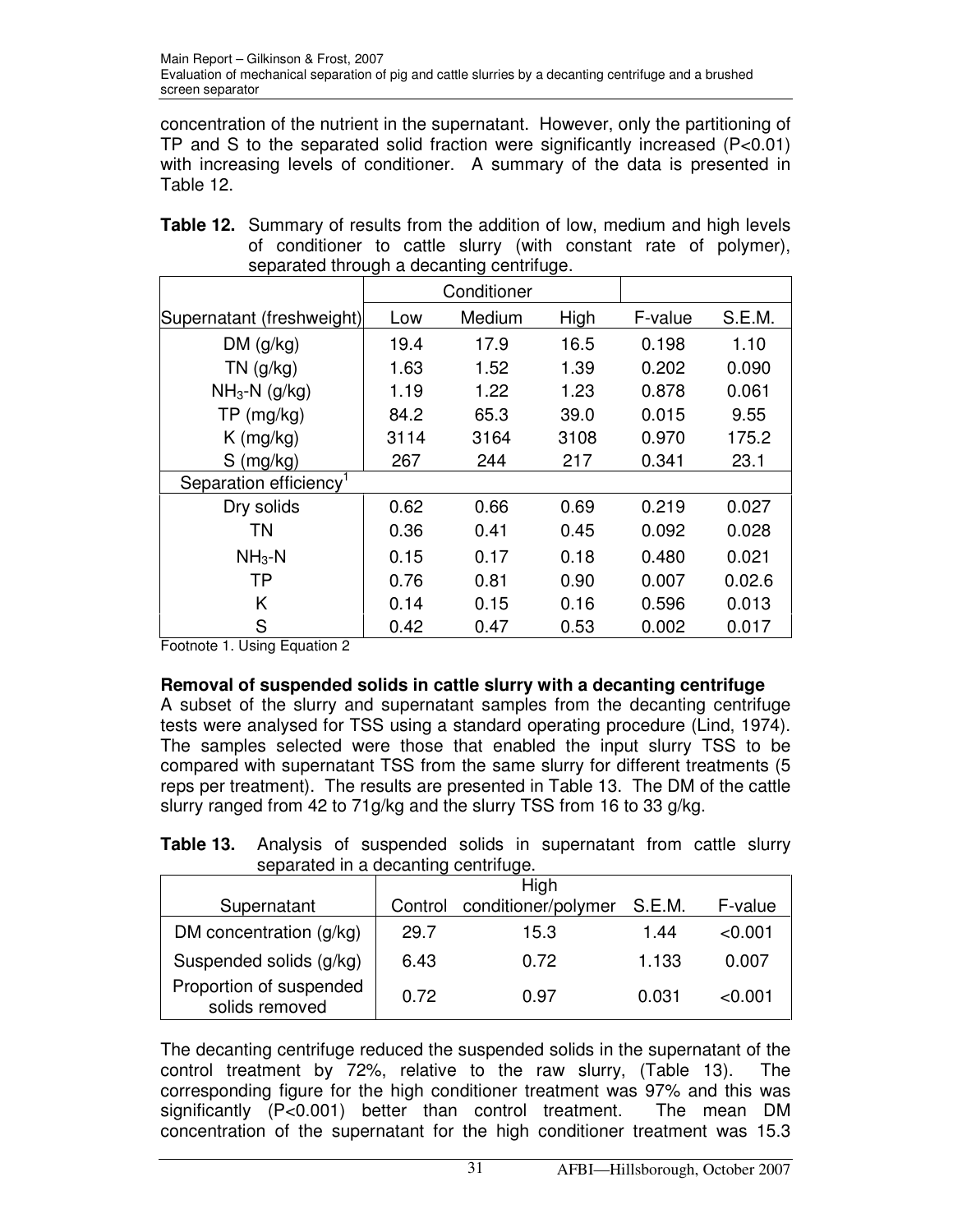g/kg. The dry matter content remaining must have been mainly dissolved solids, as only 4.7% remaining was in the form of suspended solids ((0.72/15.3)\*100). The addition of chemicals (conditioner and polymer) would not have any effect on the partitioning of these dissolved solids, since they would need to be brought out of solution by addition of other chemicals before separation. A relationship was developed between the DM concentration of both the slurry and supernatant and the concentration of TSS in them (Equation 18). It may be possible to use this relationship to estimate the TSS of cattle slurry or the supernatant, without direct measurement.

**Equation 18.** •• Relationship between cattle slurry and supernatant dry matter concentration and the suspended solids concentration in that dry matter, for cattle slurry separated through a decanting centrifuge.

Suspended solids ( $q/kq$ ) = Slurry or supernatant dry matter concentration ( $q/kq$ ) X 0.551 – 8.76  $\tilde{R}^2$  = 0.96 (P<0.001)

#### **Comparison of brushed screen separator and decanting centrifuge with cattle slurry**

The results of all the test runs with cattle slurry separated through each machine for all treatments are summarised in Table 14. In general, compared to the brushed screen separator, the decanting centrifuge was significantly better at partitioning nutrients into the solid fraction, with a consequential reduction in the concentration of the respective nutrient in the supernatant. The decanting centrifuge partitioned 61% more dry matter into the solid fraction, compared to the brushed screen separator. The corresponding figure for TP was 154%. The amount of  $NH<sub>3</sub>-N$  and K partitioned to the solid fraction was unaffected by separator type. These constituents were generally partitioned in proportion to the partitioning of the fresh mass of the solid and liquid fractions, i.e. no differential partitioning to the solid fraction. The TN partitioned to the separated solid fraction was increased by 67% for the decanting centrifuge, compared to the brushed screen. This may have important implications for farmers thinking of exporting the separated solids to help comply with the Nitrates Action Programme.

The mean reduction across the control and chemical treatments in the concentration of measured nutrients in the supernatant, relative to the raw slurry, was significantly ( $P < .001$ ) affected by separator type, with the exceptions of  $NH_{3-}$ N and K. With the decanting centrifuge, the supernatant TP concentration was reduced by 75%, relative to the raw slurry. The corresponding figure for the brushed screen was 28%.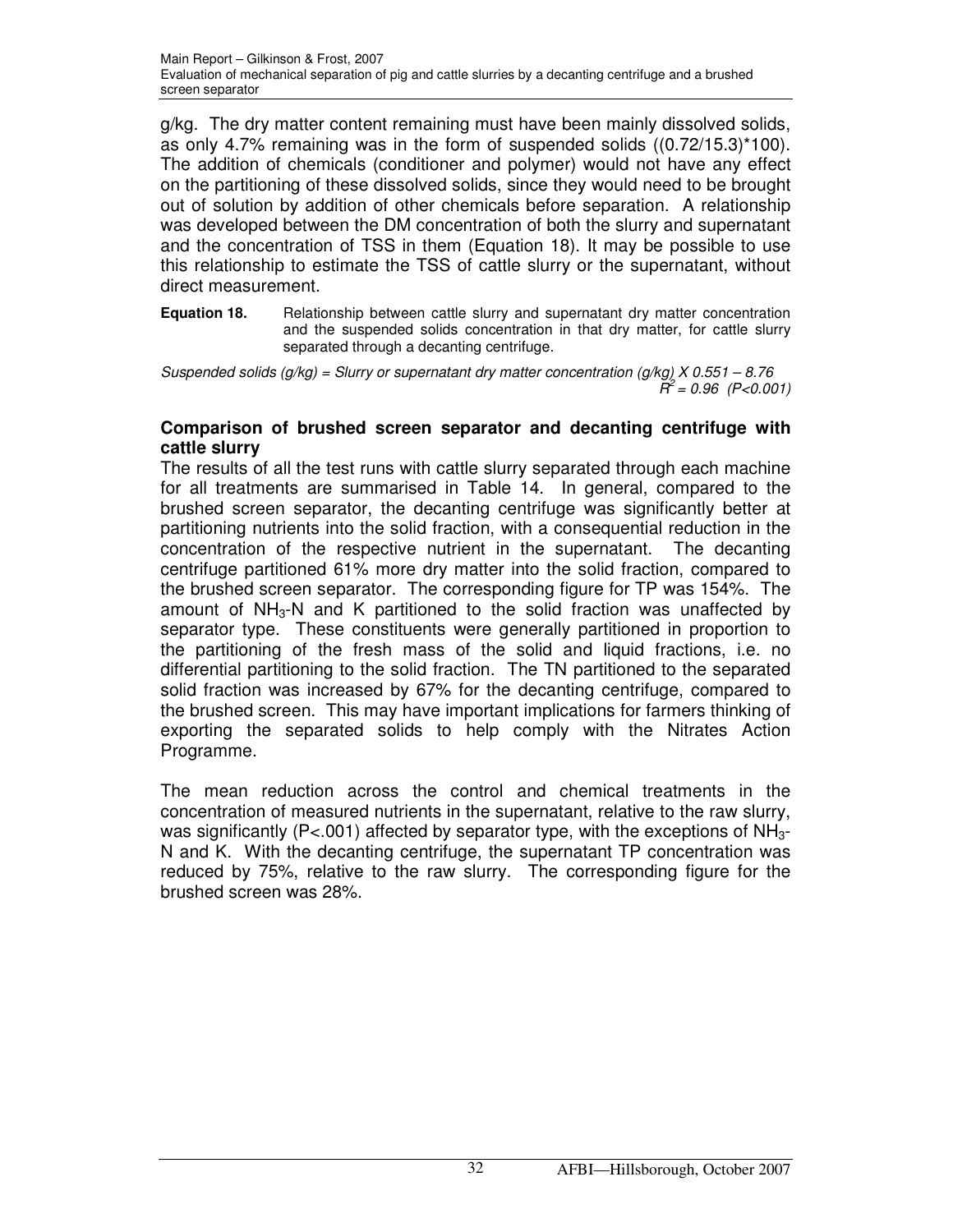|                                    | Mean      |                           | Ratio        |         |        |
|------------------------------------|-----------|---------------------------|--------------|---------|--------|
|                                    | brushed   | Mean                      | decanting    |         |        |
|                                    | screen    | centrifuge                | centrifuge : |         |        |
| Supernatant                        |           | (control and (control and | brushed      |         |        |
| (fresh weight)                     | chemical) | chemical)                 | screen       | F-value | S.E.M. |
| pH                                 | 7.46      | 7.63                      | 1.02         | < 0.001 | 0.036  |
| DM (g/kg)                          | 39.1      | 24.9                      | 0.64         | < 0.001 | 1.99   |
| TN g/kg                            | 2.22      | 1.95                      | 0.88         | 0.170   | 0.149  |
| $NH_3-N$ (g/kg)                    | 1.39      | 1.39                      | 0.99         | 0.853   | 0.065  |
| TP (mg/kg)                         | 323       | 112                       | 0.35         | < 0.001 | 22.5   |
| $K$ (mg/kg)                        | 3377      | 3460                      | 1.02         | 0.644   | 139.0  |
| $S$ (mg/kg)                        | 408       | 294                       | 0.72         | < 0.001 | 23.6   |
| N:P ratio                          | 7.2       | 31.9                      | 4.43         | 0.018   | 7.83   |
| Solids (fresh weight)              |           |                           |              |         |        |
| DM(g/kg)                           | 145       | 232                       | 1.60         | < 0.001 | 5.1    |
| $TN$ (g/kg)                        | 3.51      | 6.14                      | 1.75         | < 0.001 | 0.124  |
| $NH3-N$ (g/kg)                     | 1.14      | 1.30                      | 1.14         | 0.167   | 0.087  |
| TP (mg/kg)                         | 853       | 1959                      | 2.30         | < 0.001 | 82.1   |
| K (mg/kg)                          | 3253      | 3540                      | 1.09         | 0.048   | 110.1  |
| $S$ (mg/kg)                        | 768       | 1311                      | 1.71         | < 0.001 | 39.7   |
| N:P ratio                          | 4.26      | 3.24                      | 0.76         | < 0.001 | 0.151  |
| Separation efficiency <sup>1</sup> |           |                           |              |         |        |
| Dry solids                         | 0.37      | 0.59                      | 1.61         | < 0.001 | 0.022  |
| <b>TN</b>                          | 0.21      | 0.35                      | 1.67         | < 0.001 | 0.022  |
| $NH3-N$                            | 0.15      | 0.16                      | 1.07         | 0.612   | 0.015  |
| ΤP                                 | 0.30      | 0.76                      | 2.54         | < 0.001 | 0.025  |
| Κ                                  | 0.14      | 0.14                      | 1.00         | 0.972   | 0.010  |
| S                                  | 0.23      | 0.42                      | 1.82         | < 0.001 | 0.019  |

**Table 14.** Comparison of brushed screen separator and decanting centrifuge for all treatments with cattle slurry.

Footnote 1. Using Equation 2

The weight of fresh solids produced from 1 ton of cattle slurry, separated through either machine, without chemicals, was positively correlated with the dry matter concentration of the slurry. Similar weights of solids were produced from each machine, especially with cattle slurry of low dry matter concentration (Figure 11) but the decanting centrifuge partitioned a mean of 42% more dry solids to the cake fraction compared to the brushed screen (Figure 12). Conversely, the brushed screen partitioned 29% more water to the separated solids and hence similar fresh weight of separated solids for both machines.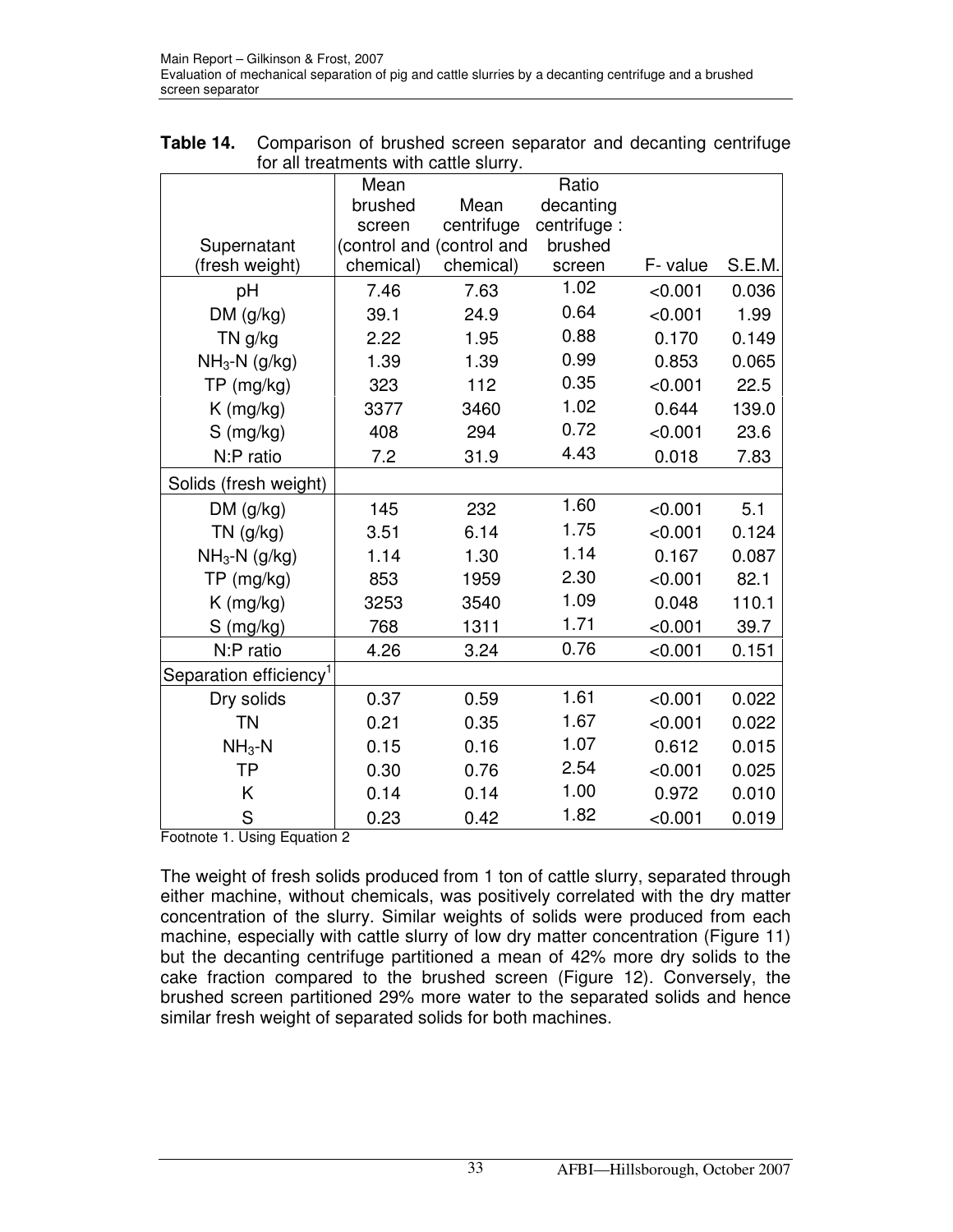

**Figure 11**. Relationship between cattle slurry dry matter concentration and the weight of fresh solids produced from 1 tonne of cattle slurry without chemicals.



**Figure 12.** Relationship between cattle slurry dry matter concentration and the percentage of inputted dry solids partitioned to the separated solids fraction for the control treatments in the decanting centrifuge and brushed screen separator.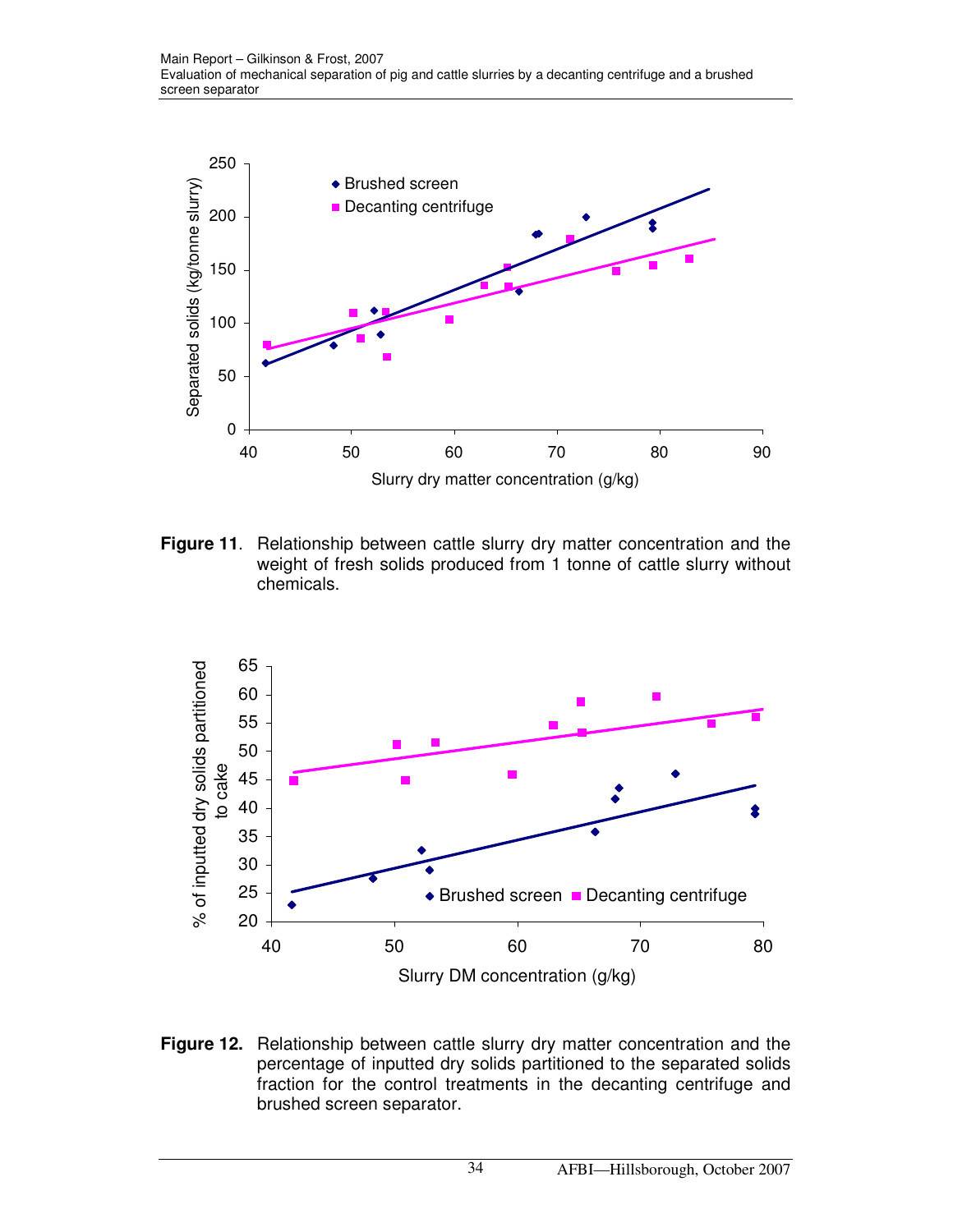## **Discussion**

The results from this work demonstrate that the decanting centrifuge differentially partitioned more nutrients into the solid fraction of separated pig or cattle slurry, with the exception of  $NH<sub>3</sub>-N$  and K, than did the brushed screen separator. The NH<sub>3</sub>-N and K components being soluble, do not differentially partition into the separated solid fraction (Moller et al., 2000). It is likely that most of the nitrogen transferred into the separated solid fraction was from the organic N fraction, i.e. in the suspended solids. The concentrations of TN and  $NH<sub>3</sub>-N$  in the supernatants from pig slurry separated through the decanting centrifuge with chemical additions, were almost identical, thus the organic N fraction has been almost completely partitioned to the separated solid fraction.

The brushed screen separator performed much better with cattle slurry than with pig slurry. This was probably because the cattle slurry had, on average, a much higher dry matter concentration and was also much more fibrous that the pig slurry. The normal screen size for the brushed screen separator, recommended by the manufacturer for cattle slurry is 3mm, rather than the 1.6mm pore diameter used in the current work with both slurry types. The larger screen size would allow faster throughput of material, but is also likely to reduce the amount of dry solids partitioned to the separated solids fraction, as larger particles pass through the pores. Using Equations 7 and 13 (which give the relationships between slurry dry matter concentration and dry matter partitioned to the separated solid fraction with the brushed screen, for pig slurry and cattle slurry control treatments respectively) it can be concluded that cattle slurry separated through a brushed screen separator will always partition more dry matter to the separated solid fraction than pig slurry at the same dry matter concentration. At 40g/kg dry matter, 40% more of the dry matter was partitioned to the separated solid fraction with cattle slurry, compared to pig slurry. This decreases to 17% more at 70g/kg dry matter. As there was no good relationship between slurry dry matter concentration and dry solids partitioned to the separated solid fraction, with the decanting centrifuge for the control treatment, with either pig or cattle slurry, it is not possible to draw firm conclusions about the differences between pig and cattle slurry separation efficiencies in the decanting centrifuge. However, at a mean dry matter concentration for pig slurry of 39 g/kg, 53% of the dry matter was partitioned to the separated solids. The corresponding figures for cattle slurry were 63 g/kg and 51% respectively. The mean dry matter concentration of the cattle slurry was more than 50% greater than the mean dry matter concentration of the pig slurry and yet a similar amount of dry matter was partitioned to the solid fraction. It is likely that at any given dry matter concentration, for both pig and cattle slurry, a similar amount of dry matter will be partitioned to the solid fraction.

Relationships were developed between the dry matter concentration of slurries and supernatants with the respective TP concentration. For pig slurry separated in either machine, there was a very high correlation ( $R^2 = 0.90$ ) between dry matter concentration and TP concentration, irrespective of the separator or treatment applied (Equation 19). A similar relationship was developed for cattle slurry and supernatant across both machines and treatments (Equation 20). These equations could be used to obtain an estimate of the TP concentration of either pig or cattle slurry, or the TP of supernatant, without the requirement for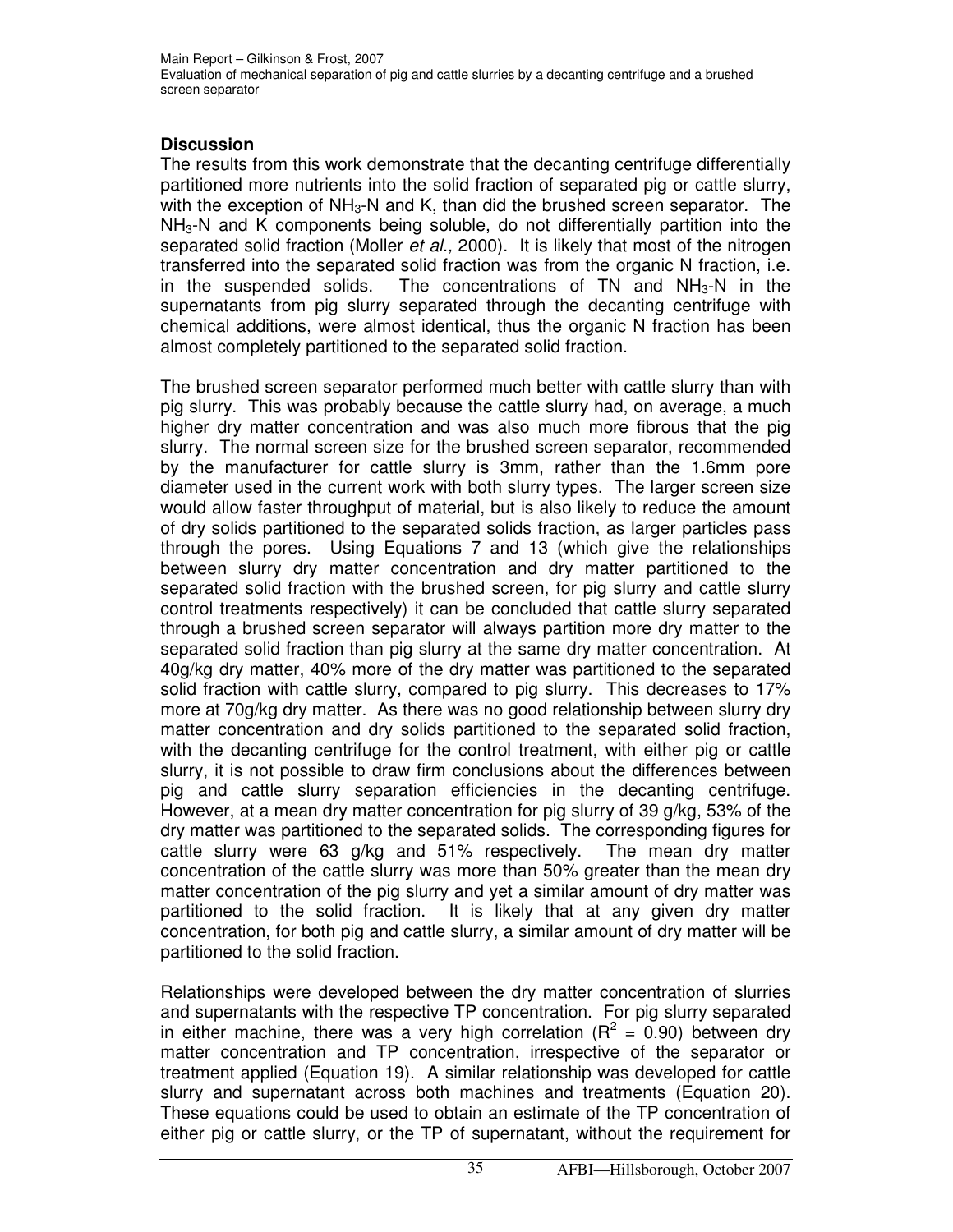chemical analysis. At any given dry matter concentration, the TP concentration was always higher in the pig slurry or supernatant, compared to cattle slurry or supernatant. The data are presented in Figure 13.

**Equation 19.** Relationship between pig slurry and supernatant dry matter concentration and the respective TP concentration.

TP concentration (mg/kg fresh) = Dry matter concentration (g/kg)  $X 26.5 - 123.6$  $R^2$  =0.90 (P<0.001) (n = 126)

**Equation 20.** Relationship between cattle slurry and supernatant dry matter concentration and the respective TP concentration.

TP concentration (mg/kg fresh) = Dry matter concentration (g/kg)  $X 8.75 - 96.6$  $R^2 = 0.98$  (P<0.001) (n = 58)



**Figure 13**. Relationship between dry matter concentration of cattle or pig slurry and supernatant dry matter concentration with the corresponding TP concentration.

## **Separator efficiency**

The separator efficiency (% of total input, partitioned to the separated solid fraction) is summarised in Tables 15 to 20 below. The chemical treatments in the brushed screen are not presented, as chemical addition had little significant impact on the partitioning of nutrients with this machine. Where there was a good relationship between dry matter concentration and the parameter measured, this is used in the tables across the range of dry matter concentrations, otherwise the range for the parameter is quoted. The tables could be used as a guide when choosing a separator, with or without chemicals to meet particular objectives, depending on the dry matter concentration of the slurry.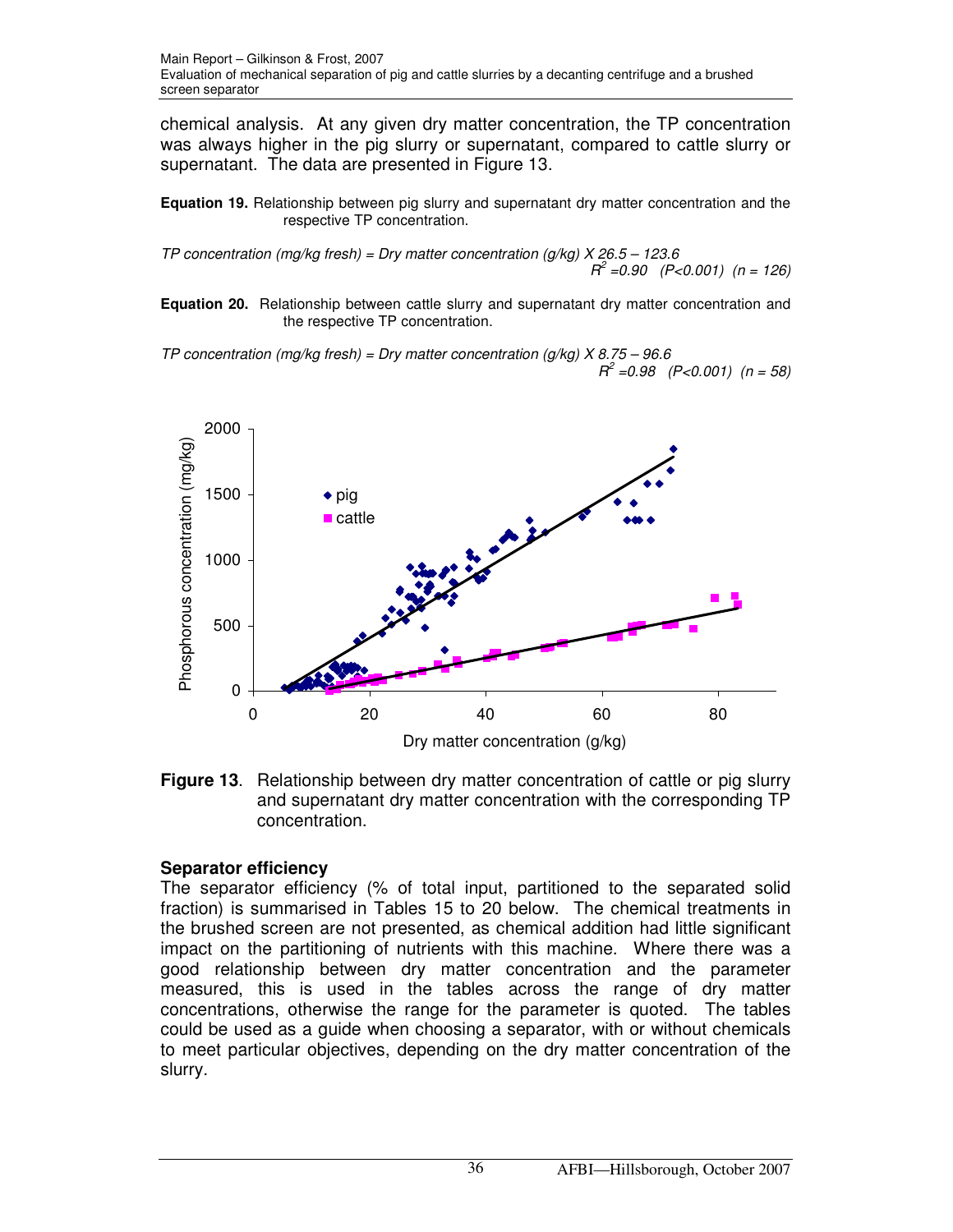| <b>Table 15.</b> Separator efficiency of the brushed screen separator, without chemical |
|-----------------------------------------------------------------------------------------|
| additions, across a range of cattle slurry dry matter concentrations.                   |

|                                           | $\alpha$ |      |                                |      |      |  |  |
|-------------------------------------------|----------|------|--------------------------------|------|------|--|--|
| Slurry DM concentration (g/kg)            | 40       | 50   | 60                             | 70   | 80   |  |  |
| Weight of solids per tonne of slurry (kg) | 55       | 93   | 131                            | 170  | 208  |  |  |
| DM of solids $(g/kg)$                     | 152      |      | ------------------------------ |      | 173  |  |  |
| Supernatant DM (g/kg)                     | 32.7     | 38.7 | 44.8                           | 50.8 | 56.9 |  |  |
| Separator efficiency                      |          |      |                                |      |      |  |  |
| % of DM in solid fraction                 | 24.4     | 29.3 | 34.3                           | 39.3 | 44.3 |  |  |
| % of TN in solid fraction                 | 9.6      | 13.0 | 16.3                           | 19.7 | 23.0 |  |  |
| % of TP in solid fraction                 | 15.7     | 19.8 | 23.9                           | 28.0 | 32.1 |  |  |
| % of K in solid fraction                  | 9.1      | 11.4 | 13.7                           | 16.0 | 18.3 |  |  |

**Table 16.** Separator efficiency of the brushed screen separator, without chemical additions, across a range of pig slurry dry matter concentrations.

| Slurry DM concentration (g/kg)            | 25   | 30   | 40   | 50   | 60   |
|-------------------------------------------|------|------|------|------|------|
| Weight of solids per tonne of slurry (kg) | 10   | 21   | 44   | 67   | 91   |
| DM of solids $(g/kg)$                     | 145  | 149  | 163  | 178  | 192  |
| Supernatant DM (g/kg)                     | 24.2 | 27.2 | 33.8 | 40.3 | 46.7 |
| Separator efficiency                      |      |      |      |      |      |
| % of DM in solid fraction                 | 9.3  | 12   | 17.4 | 22.8 | 28.2 |
| % of TN in solid fraction                 | 2.5  | 3.5  | 5.5  | 7.4  | 9.4  |
| % of TP in solid fraction                 | 3.2  | 4.2  | 6.3  | 8.4  | 10.5 |
| % of K in solid fraction                  | 1.3  | 2.3  | 4.2  | 6.1  | 8.0  |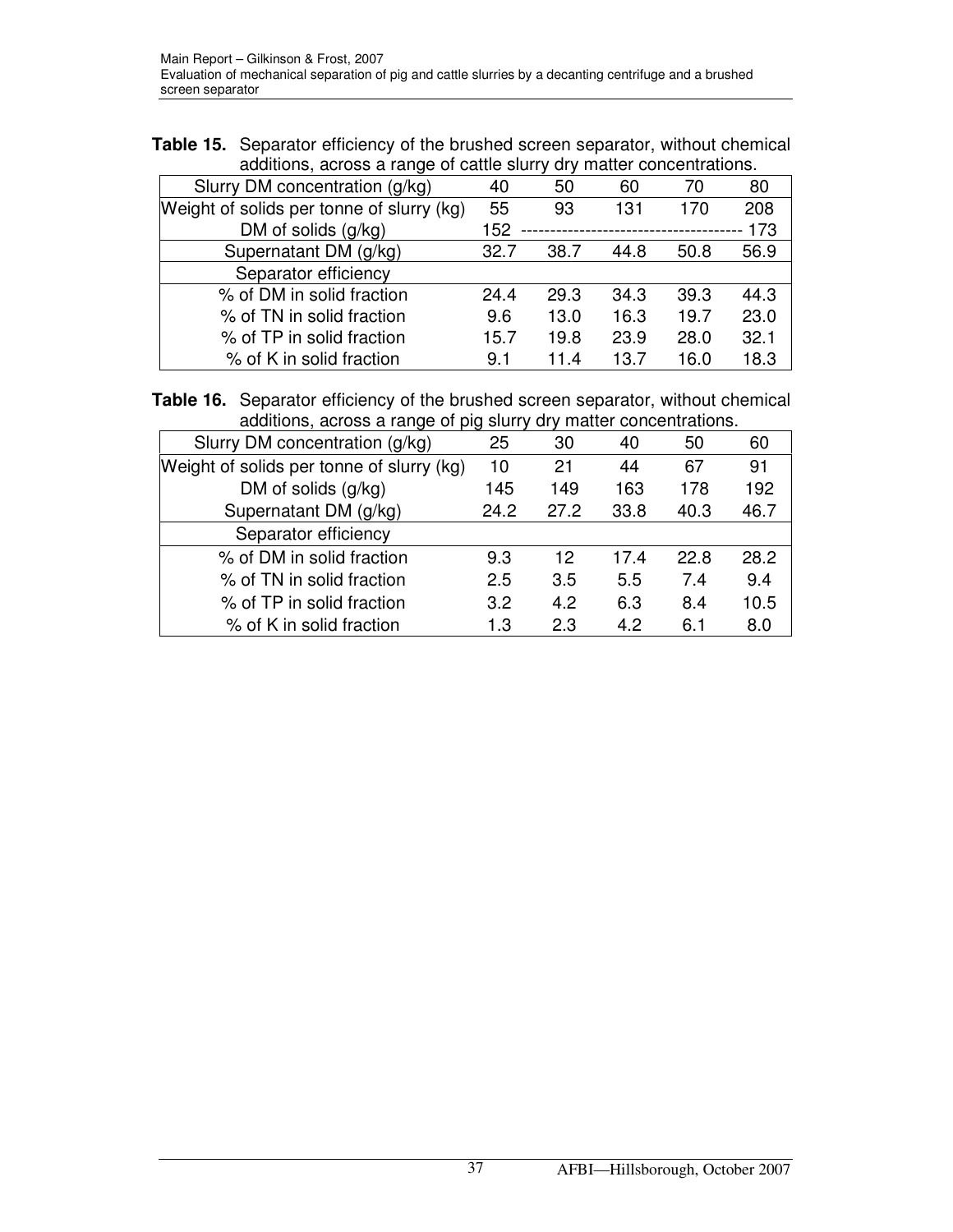**Table 17.** Separator efficiency of the decanting centrifuge without chemical additions, across a range of cattle slurry dry matter concentration**.** 

| $\alpha$                                  |        |                                  |                                  |      |      |
|-------------------------------------------|--------|----------------------------------|----------------------------------|------|------|
| Slurry DM concentration (g/kg)            | 40     | 50                               | 60                               | 70   | 80   |
| Weight of solids per tonne of slurry (kg) | 71     | 95                               | 119                              | 142  | 166  |
| DM of solids $(g/kg)$                     | 235    | 245                              | 256                              | 266  | 276  |
| Supernatant DM (g/kg)                     | 25.8   | 29.6                             | 33.5                             | 37.4 | 41.3 |
| Separator efficiency                      |        |                                  |                                  |      |      |
| % of DM in solid fraction                 | 46     | 49                               | 52                               | 54   | 57   |
| % of TN in solid fraction                 | 21     |                                  | -------------------------------- |      | 30   |
| % of TP in solid fraction                 | $59 -$ | -------------------------------- |                                  |      | 70   |
| % of K in solid fraction                  | 9      |                                  | 12                               | 14   | 15   |

| <b>Table 18.</b> Separator efficiency of the decanting centrifuge with chemical |  |  |  |  |
|---------------------------------------------------------------------------------|--|--|--|--|
| additions, across a range of cattle slurry dry matter concentrations.           |  |  |  |  |

| Slurry DM concentration (g/kg)            | 40     | 50                                  | 60                              | 70  | 80     |
|-------------------------------------------|--------|-------------------------------------|---------------------------------|-----|--------|
| Weight of solids per tonne of slurry (kg) | 102    | 144                                 | 187                             | 229 | 271    |
| DM of solids (g/kg)                       | 182 -- |                                     | -----------------------------   |     | $-229$ |
| Supernatant DM (g/kg)                     |        |                                     |                                 |     |        |
| Separator efficiency                      |        |                                     |                                 |     |        |
| % of DM in solid fraction                 | 57     | 62                                  | 66                              |     | 75     |
| % of TN in solid fraction                 | 28 --  | ----------------------------------- |                                 |     | 57     |
| % of TP in solid fraction                 | 63     |                                     | ------------------------------- |     | 98     |
| % of K in solid fraction                  | 10     | 13                                  | 15                              | 18  | 21     |

**Table 19.** Separator efficiency of the decanting centrifuge without chemical additions, across a range of pig slurry dry matter concentrations.

| Slurry DM (g/kg)                          | 25   | 30   | 40   | 50   | 60         |
|-------------------------------------------|------|------|------|------|------------|
| Weight of solids per tonne of slurry (kg) | 58   | 66   | 81   | 96   | 111        |
| DM of solids $(g/kg)$                     | 232  | 241  | 260  | 279  | 298        |
| Supernatant DM (g/kg)                     | 12.7 | 15.2 | 20.3 | 25.3 | 30.4       |
| Separator efficiency                      |      |      |      |      |            |
| % DM partitioned to solids                |      |      |      |      | 60         |
| % TN partitioned to solids                |      |      |      |      | $\cdot$ 30 |
| % TP partitioned to solids                |      |      |      |      | - 86       |
| % K partitioned to solids                 |      |      |      |      |            |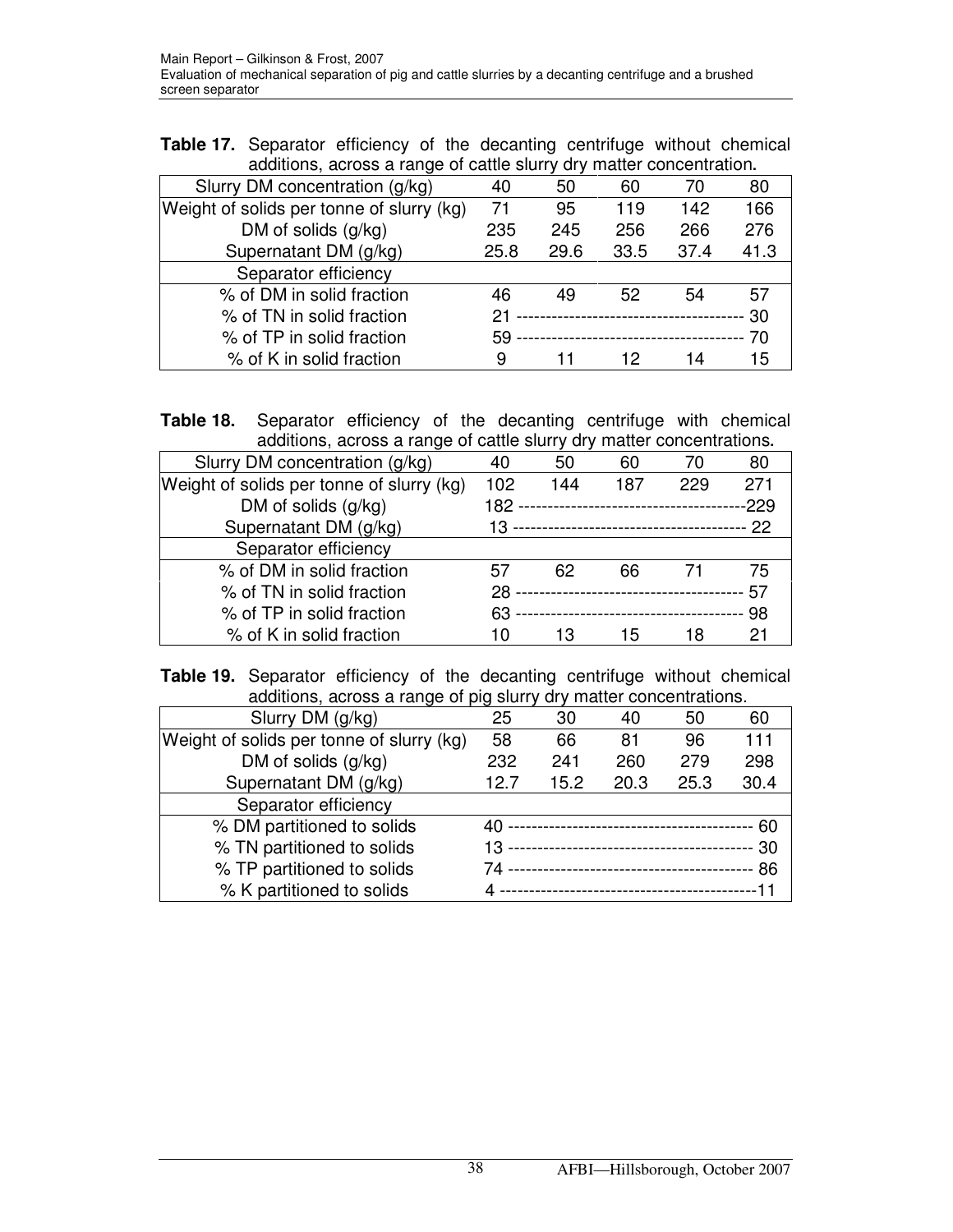| <b>Table 20.</b> Separator efficiency of the decanting centrifuge with chemical  |  |  |  |  |
|----------------------------------------------------------------------------------|--|--|--|--|
| additions <sup>1</sup> , across a range of pig slurry dry matter concentrations. |  |  |  |  |

| $\frac{1}{2}$                             |    |                                        |     |     |        |
|-------------------------------------------|----|----------------------------------------|-----|-----|--------|
| Slurry DM (g/kg)                          | 25 | 30                                     | 40  | 50  | 60     |
| Weight of solids per tonne of slurry (kg) | 80 | 95                                     | 125 | 155 | 185    |
| DM of solids $(g/kg)$                     |    | 201----------------------------------- |     |     | $-258$ |
| Supernatant DM (g/kg)                     |    |                                        |     |     |        |
| Separator efficiency                      |    |                                        |     |     |        |
| % DM partitioned to solids                |    |                                        |     |     | - 81   |
| % TN partitioned to solids                |    |                                        |     |     | 46     |
| % TP partitioned to solids                |    |                                        |     |     | 99     |
| % K partitioned to solids                 |    |                                        |     |     | --16   |

Footnote 1. Excludes high conditioner/high polymer treatment

## **Practical Points to Consider**

#### **Separator type**

The brushed screen separator is a simple machine to operate, does not require much maintenance or supervision and has a low power requirement for single phase electricity. Conversely the decanting centrifuge requires a trained operator, has a high maintenance cost, a high power consumption and requires 3 phase electricity. The purchase price of a decanting centrifuge is approximately 5 times that of a brushed screen separator, i.e. £20,000 versus £100,000 and consumes approximately 10 times the amount of electricity of the brushed screen. The decanting centrifuge needs a homogenous source of slurry pumped into the machine, especially if chemicals are being added. This means that slurry being separated (particularly pig slurry) must be constantly mixed, otherwise the heavier solids will quickly gravitate to the base of the store and the dry matter concentration of the supply will vary greatly. It may not be possible to adequately mix slurry on farms, as many storage tanks are underneath the animals and cannot be mixed safely with animals in the house, due to the possible release of hydrogen sulphide gas, which can be lethal to livestock and people. However the use of low rate aeration systems such as the aeromixer (Milbury Systems Ltd), have been shown to maintain cattle slurry in a homogenous state during storage, without release of dangerous levels of  $H_2S$ . In contrast to the decanting centrifuge, the brushed screen separator can function with an inconsistent supply of slurry, both in terms of quantity and dry matter concentration. All these factors must be taken into account when considering the suitability of a separator to meet objectives.

# **Separation of pig slurry**

Exporting organic nitrogen in separated solids may benefit pig farmers who exceed the 170kg N/ha limit imposed by the Nitrates Action Programme. A brushed screen separator is going to be of limited benefit, as, even with chemical addition, only 7% of the TN (range 1-19%) was partitioned to the solid fraction. However, when the decanting centrifuge was used, without chemical, 21% of the TN (range 13-31%) was partitioned into the separated solid fraction. This increased to a mean of 34% (range 22-46%) with the addition of chemicals, depending upon dry matter concentration of the slurry separated. By separating all pig slurry produced on farm and exporting the solids off farm, the organic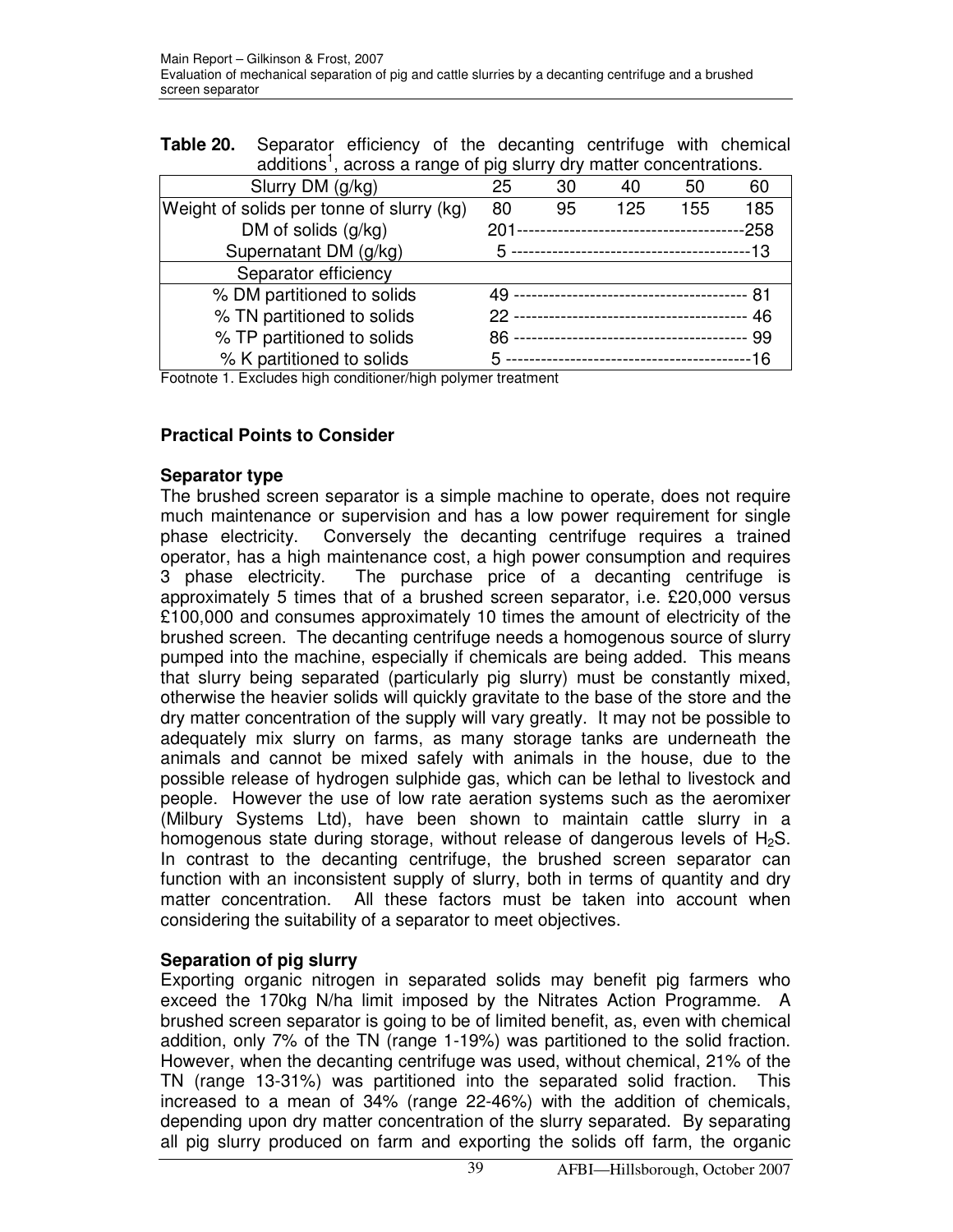nitrogen loading can be reduced by between 1% and 46%, depending on the slurry dry matter concentration, the separator type and whether chemicals are used in the separation process. The land areas required for a 200sow pig unit (birth to bacon) to comply with 170kg/ha/yr organic N limit, with and without mechanical separation of all slurry produced are presented in Table 21 (assuming separated solids are exported off farm).

|  |                                                                   |  |  |  | <b>Table 21.</b> Land areas required for 200sow pig unit (birth to bacon) to comply |
|--|-------------------------------------------------------------------|--|--|--|-------------------------------------------------------------------------------------|
|  |                                                                   |  |  |  | with 170kg/ha/yr organic N limit, with and without mechanical                       |
|  | separation of all slurry produced and export of separated solids. |  |  |  |                                                                                     |

|                                                    | N٥                                  |    |    |  | Brushed Screen Decanting Centrifuge |  |  |  |
|----------------------------------------------------|-------------------------------------|----|----|--|-------------------------------------|--|--|--|
|                                                    | separation control chemical control |    |    |  | chemical                            |  |  |  |
| 200 sows birth to bacon<br>Land area required (ha) | 100                                 | 94 | 93 |  | 66                                  |  |  |  |

The Nitrates Action Programme requires pig farmers to have slurry storage capacity for a minimum of 22 weeks (26 weeks for most pig farms, depending on the number of pigs). A pig farmer may decrease the volume of liquid to be stored by slurry separation, but this volume reduction is not considered in the theoretical storage capacity required under the Nitrates Action Programme. In the current study, separating pig slurry without chemical addition resulted in a liquid volume reduction of a mean of 5% (range 2-12%) with the brushed screen and a mean of 8% (range 4-12%) with the decanting centrifuge (mean slurry dry matter concentration 40 g/kg, which is considered typical of many pig slurries in Northern Ireland). Separated liquid is still subject to the closed period spreading restrictions under the Nitrates Action Programme and as such, cannot be land spread from  $15<sup>th</sup>$  October to  $31<sup>st</sup>$  January. Hence there is little advantage in separating pig slurry solely to reduce the volume of the liquid fraction. The separated solids from pig slurry are also subject to the same spreading restrictions as raw pig slurry and cannot be spread during the closed period.

While chemical addition was effective in enhancing partitioning of nutrients into the solid fraction with the decanting centrifuge, the volume of water added along with the chemicals is a very important consideration. In the current work, the mean additional storage required for separated liquid compared to the raw pig slurry was 9% (excluding high conditioner/high polymer treatment). Therefore, for each tonne of pig slurry centrifugally separated, accompanied by use of chemicals, there will be a mean of 1.09 tonnes of liquid plus 115kg of separated solids to handle. Unless the separated solids are exported to assist compliance with the Nitrates Action Programme and/or have a financial value, there is not likely to be any financial benefit in separating pig slurry.

# **Separation of cattle slurry**

Cattle slurry is normally separated to produce a liquid fraction that is easier to manage, compared to raw slurry and/or reduce the storage capacity required. Raw cattle slurry requires mixing before land application to ensure a homogenous product. This has inherent problems, e.g. the possible release of toxic gases, such as  $H_2S$ . The separated liquid fraction would probably be stored away from livestock and if mixing was required, could be done without removing animals from buildings. The solid fraction can be treated as farmyard manure and as such, can be applied throughout the year, provided that ground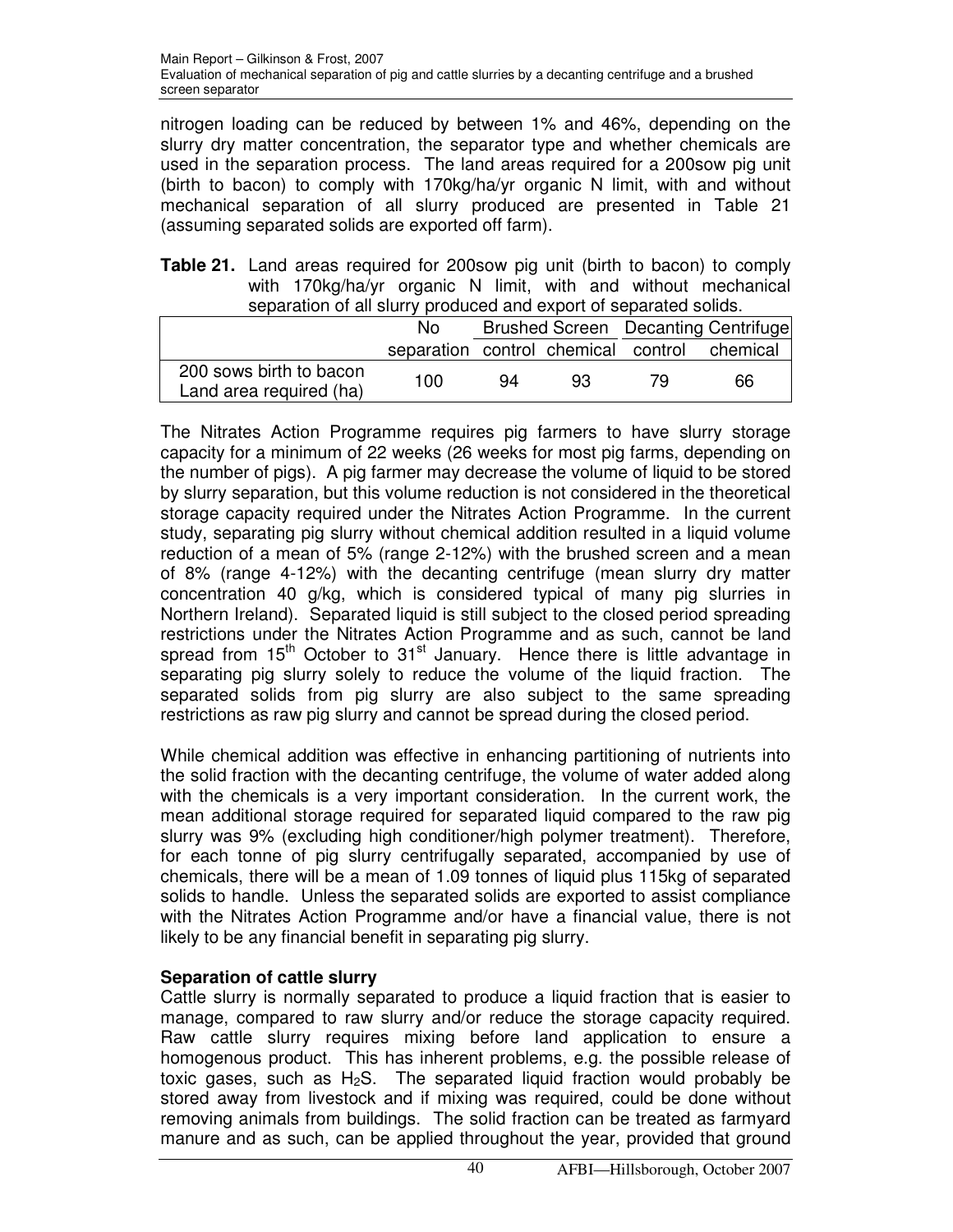conditions are suitable. This may have attractions for some farmers with land at a considerable distance from the slurry source, as more nutrients per unit weight can be transported compared to raw slurry. The liquid fraction should be more easily applied by alternative spreading methods, such as trailing shoe tanker, that allow grass to be grazed soon after application, thus increasing the flexibility of when the liquid can be applied.

The volume reduction of the liquid fraction relative to the raw slurry volume was much greater, compared to pig slurry. Each separator resulted in a similar volume reduction for the control treatment, ranging between 6-20% (mean 13%) and this was positively correlated with the slurry dry matter concentration. However as already noted, this does not indicate similar efficiencies of partitioning of dry matter into the separated solid fraction. The combined mass of water and dry matter in the separated solid fraction was similar for both machines. However, the decanting centrifuge on average, partitioned 42% more dry matter into the solid fraction and 29% less water, compared to the brushed screen.

It is unlikely that chemicals would be used in the on-farm separation of cattle slurry as, the amount of chemical needed and the subsequent increase in mass of both the solid and liquid fraction (mean increase of 26%) would for most farmers, make the process impractical and uneconomic. The 'best' supernatant obtained with chemical additions in the decanting centrifuge was 13g/kg DM and 1.1g/kg TN. Both these concentrations exceed current dirty water standards and therefore the supernatant is subject to the same restrictions as raw cattle slurry under the Nitrates Action Programme. The TSS results indicated that 95% of the dry matter remaining in the supernatant after chemical addition, was in a soluble form and therefore it is unlikely that the DM and TN could be lowered much more by this process, no matter how much chemical is added.

The land area requirements for 155 dairy cows and followers under different scenarios are presented in Table 22. This assumes that all separated solids are exported off farm. As cattle are normally housed for 6 months, the potential to reduce the organic nitrogen loading is restricted to slurry that is collected, i.e. approximately half the total production. Hence the impact of mechanical separation (compared to no separation), on the land area requirement to comply with the 170kgN/ha/yr is small, ranging from 9% reduction with a brushed screen separator without chemical additions, to a 20% reduction with a decanting centrifuge with chemical additions.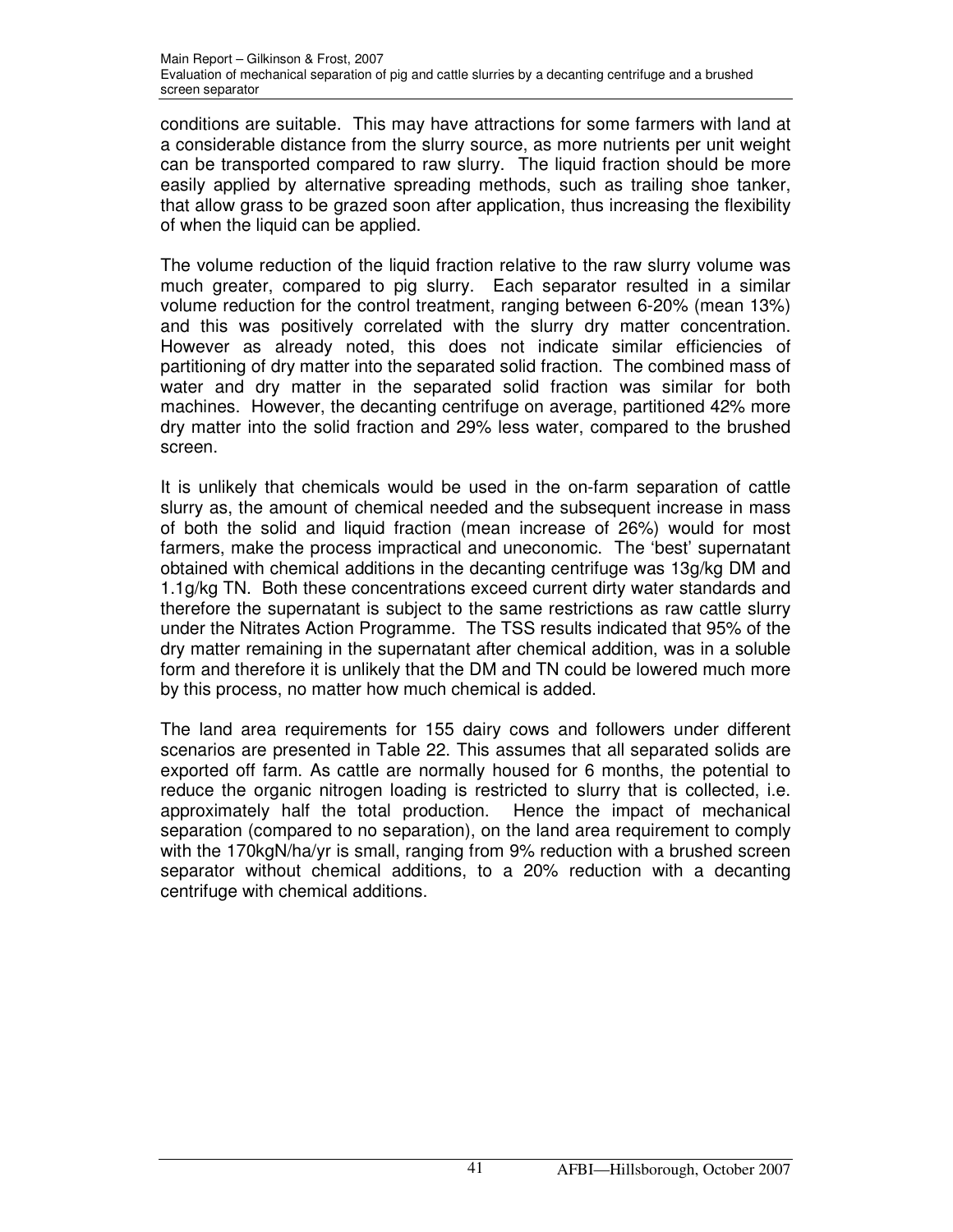**Table 22.** Land areas required for 155 dairy cows (plus followers) to comply with 170kg/ha/yr organic N limit, with and without mechanical separation of winter slurry produced and export of separated solids.

|                                                                    | Nο                       | Brushed Screen Decanting Centrifuge |    |    |                                              |
|--------------------------------------------------------------------|--------------------------|-------------------------------------|----|----|----------------------------------------------|
|                                                                    |                          |                                     |    |    | separation control chemical control chemical |
| 155 dairy cows + followers <sup>1</sup><br>Land area required (ha) | 100                      | 91                                  | 89 | 88 | 80                                           |
|                                                                    | $\overline{\phantom{a}}$ | . .                                 |    |    |                                              |

Footnote 1. Winter production separated (6 months)

#### **End use of separated fractions**

It is extremely important to have a sustainable end use for the 2 fractions produced by separation. Benefits to farmers from separation could include extra income from the separated solids, via sales as a soil conditioner or as an organic fertiliser. It may be possible to further dry the solids and combust them to produce heat and/or electricity. The market opportunities for the solid fraction are, as yet, underdeveloped and therefore uncertain.

Compared to raw slurry, the liquid fraction of separated slurry is easier to pump (less viscous), requires little or no mixing before application and does not crust. It may be applied using alternative application methods, such as irrigation or by trailing-shoe tanker. Whilst raw slurry must be handled as a liquid, separation results in both a liquid and a solid, which need different storage and handling equipment. This could present logistical issues as well as increase handling costs. Furthermore, the costs of separation can be substantial (see below). Separation may afford more flexibility in the use of the nutrients contained in the 2 fractions, as the N:P ratio may be altered by separation, especially in the decanting centrifuge. Even without chemical additions, the decanting centrifuge altered the N:P ratio from a mean of 4.4:1 in the raw pig slurry, to 1.1:1 in the separated solids and 16:1 in the supernatant. The brushed screen separator had a minimal effect on the N:P ratio, due to little differential partitioning of either nutrient into the separated solid fraction.

At present, the liquid fraction from a separator is subject to the closed period restrictions under the Nitrates Action Programme. The 'best' supernatant produced from pig slurry was by the decanting centrifuge with chemical addition (DM 5.4g/kg, TP 7mg/kg, TN 1.21g/kg). Dirty water is defined in the Nitrates Action Programme Regulations (Northern Ireland) 2006 as DM<10g/kg, TN<0.3g/kg and BOD<2000mg/l. In the current work, the lowest TN in the supernatant was 1.2g/kg, which is 4 times the permitted limit of the current dirty water standard. Therefore on this basis, the supernatant cannot be classified as 'dirty water' and is subject to the same regulations as raw slurry. Whilst further treatments of the supernatant are possible (such as intensive aeration and reverse osmosis) to further lower concentrations of TN and BOD, these will add additional costs, and may remove nitrogen to the atmosphere as elemental nitrogen or as ammonia. This would represent a loss of a valuable nutrient, which is not desirable, either economically or environmentally.

## **Costs of Separation**

The fixed and variable costs of separation include capital, depreciation, interest, electricity, chemicals, labour and maintenance. In addition, there may be other costs associated with slurry separation that are not necessarily apparent.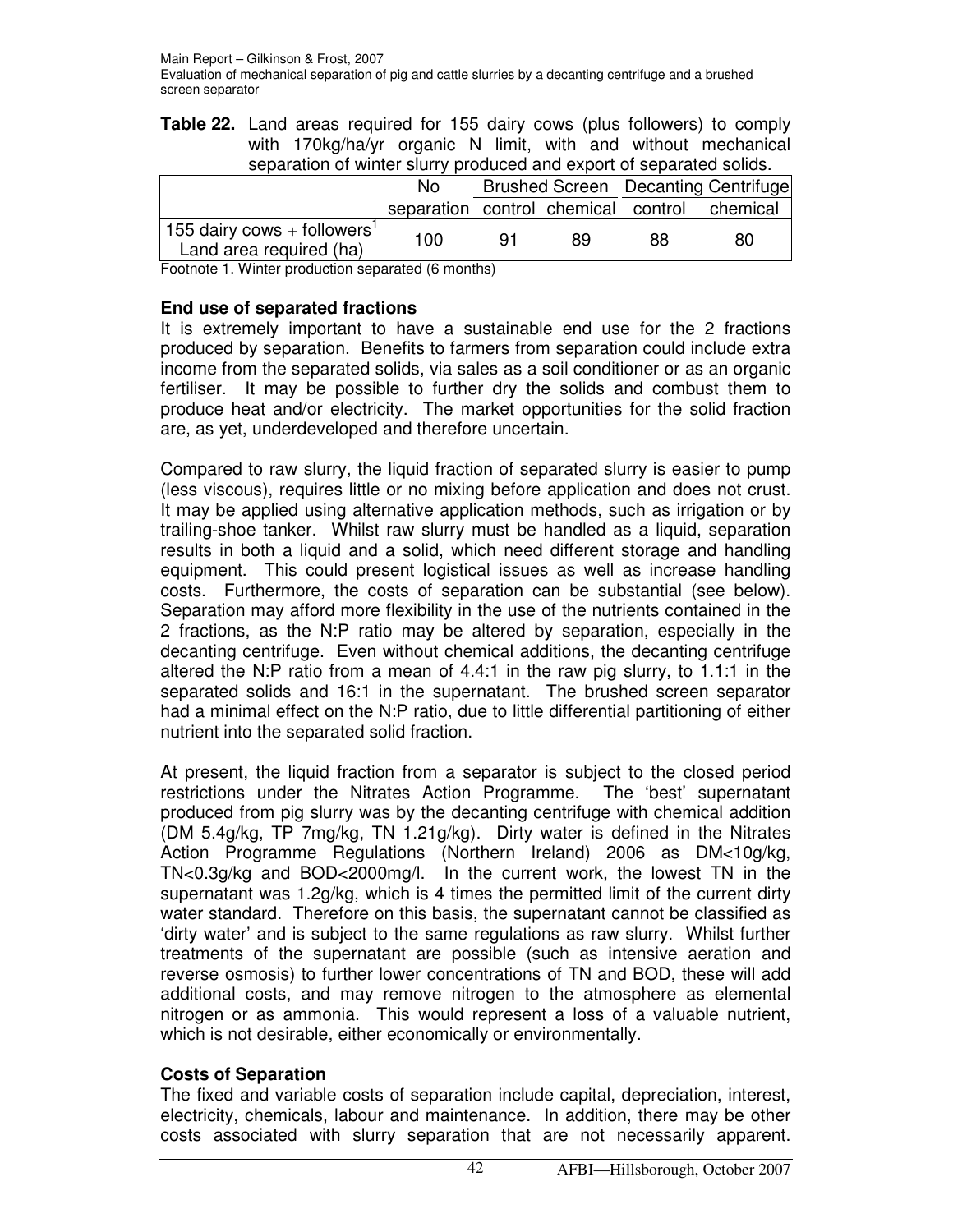Different equipment and facilities are needed to handle and store the separated solids. Similarly, equipment and facilities are required to handle and store the separated liquid fraction, as well as the un-separated slurry.

There was no measure of electricity consumption for each machine in the current work. However, Moller et al. (2000) reported electrical consumption at 0.11kWh/tonne slurry separated for a brushed screen separator and 4.0kWh/tonne and 2.9kWh/tonne for cattle and pig slurry respectively, separated in a decanting centrifuge. This equates to an electricity cost of between 1.2p/tonne for the brushed screen and 44p/tonne for the centrifuge with cattle slurry (assuming 11p/kWh for electricity). Moller et al. (2000) also calculated the cost of separation for a screw press and a decanting centrifuge at a throughput of 4,000 tons/year. Adapting these figures to current prices and using the same assumptions as Moller et al. (2000), i.e. 10 year depreciation, interest at 7% pa. the price of a brushed screen separator at £20,000 and a decanting centrifuge at £100,000, with 4,000 tonnes of slurry separated per annum, the price per tonne of slurry separated is approximately £0.85 and £4.50 for the brushed screen separator and decanting centrifuge respectively. This calculation does not include the cost of any chemicals or labour.  $4,000 \text{ m}^3$  of slurry equates to the annula production from approximately 200 sows plus finishers, or 300 dairy cows over 6 months, allowing for some slurry dilution. Moller et al, (2000) showed that the cost per tonne separated decreased rapidly with increasing throughput. At a slurry throughput of 8,000 tonnes per annum, the cost per tonne would be approximately half the cost at 4,000 tonnes.

Another way to measure cost of separation is to calculate the cost per tonne of TN or TP removed in the separated solid fraction. At an annual throughput of 4,000m<sup>3</sup> of pig slurry without chemical addition, the estimated costs for partitioning nutrients into the separated solids from pig slurry could be in the order of £6,000/t of TP and £5,000/t TN for the decanting centrifuge and £13,000/t TP and £3,000/t TN for the brushed screen separator. Hence if removal of TP is the objective, the decanting centrifuge may be considerably less expensive than the brushed screen separator per unit of TP removed, depending on the annual throughput of slurry.

The average livestock farm size in Northern Ireland produces considerably less than 4,000 tonnes of slurry per annum. Therefore, the capital and running costs of separation are major considerations, especially for the decanting centrifuge. In order to lower the cost per unit volume of slurry separated it may be possible to use a mobile separator that could service a number of farms. Alternatively a separator could be set up in a central location, maybe as part of a centralised slurry treatment system, to separate slurry from a number of farms. Bio-security and end use of separated fractions then become major issues that must be addressed.

The cost of separation must be compared to the costs of other possible treatments, or no treatment, that could be used to help farms meet the requirements of the Nitrates Action Programme. Livestock farmers who normally export slurry to other farms may find that these farmers are no longer willing to accept slurry, due to the requirements of the Nitrates Action Programme. This may result in some farmers reducing stock numbers, or employing some type of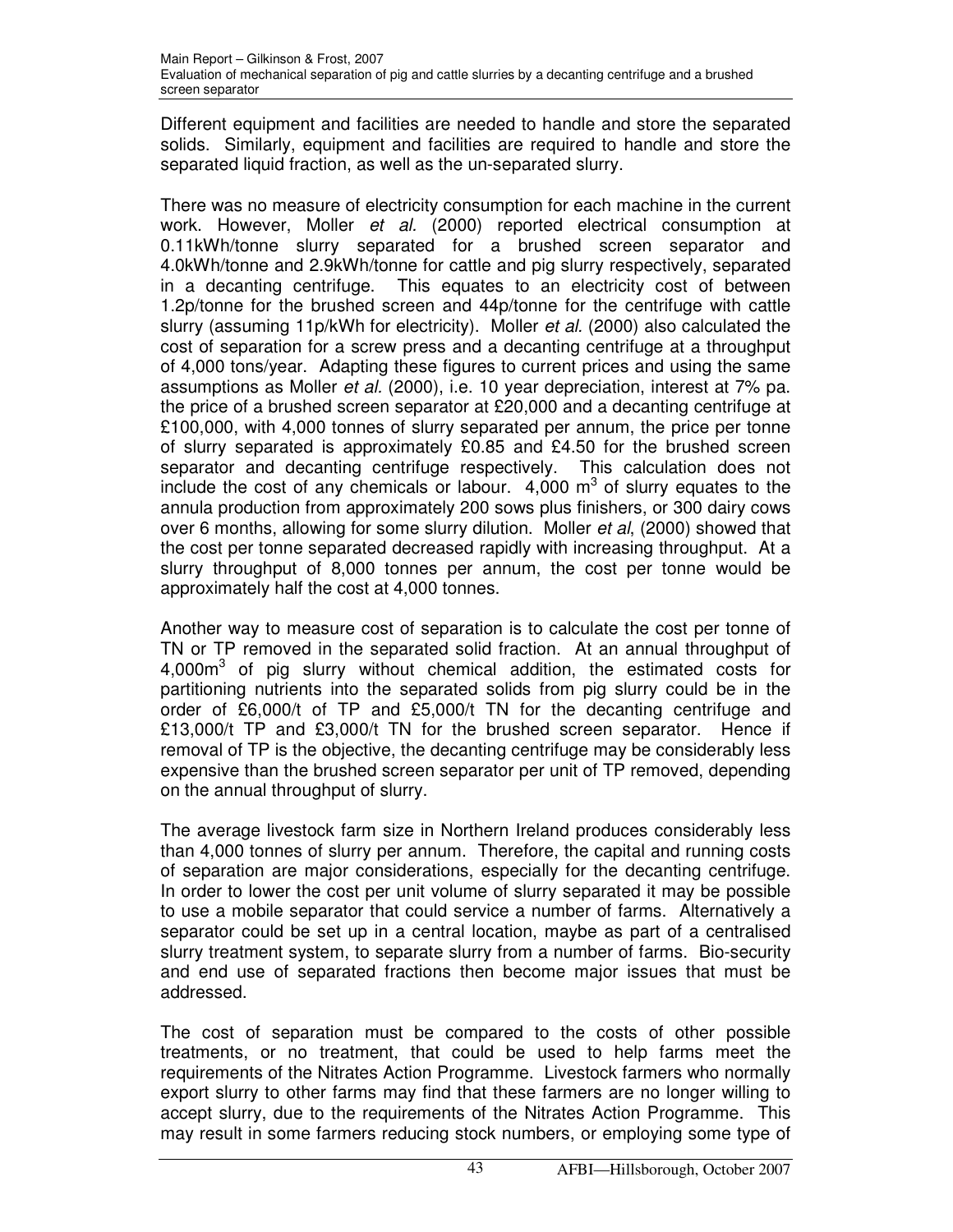slurry processing technology, such as separation, if they want to stay in production.

The use of chemicals (coagulants and flocculants) to improve separation efficiency was shown to be of particular benefit in centrifugal separation with pig slurry. The cost of these chemicals must also be considered. In the current study, the polymer cost approximately £1.80 per litre undiluted and the conditioner £0.18 per litre. The costs per tonne of pig slurry separated, using the application rates in this study are presented in Table 23. The application rates were similar for each separator, with the exception of the high polymer / high conditioner treatment, which was applied to the decanting centrifuge only.

**Table 23.** The cost of chemicals per ton of pig slurry separated, for each treatment in the decanting centrifuge.

|                         | Conditioner             | ັ      |        | Polymer             |         |
|-------------------------|-------------------------|--------|--------|---------------------|---------|
|                         |                         |        |        | Total cost          |         |
|                         | Litres/tonne Cost/tonne |        |        | kg/tonne Cost/tonne | / tonne |
| Treatment               | slurry                  | slurry | slurry | slurry              | slurry  |
| Low conditioner         | 1.60                    | 0.28   | 0.68   | 1.22                | 1.50    |
| Med conditioner         | 2.46                    | 0.43   | 0.68   | 1.22                | 1.65    |
| High conditioner        | 3.85                    | 0.67   | 0.68   | 1.22                | 1.89    |
| High poly + conditioner | 4.08                    | 0.71   | 1.68   | 3.02                | 3.74    |

The volume of slurry produced per sow and offspring per year is estimated at 20  $m<sup>3</sup>$  (depends on feeding system and amount of washing). If all the slurry is separated with chemical applied as per Table 23, the cost per sow place would range between £30 and £75. For a sow producing 20 pigs/year, the chemical cost per pig fattened would be between £1.50 and £3.75.

The cost of chemicals used in the separation of cattle slurry in this experiment ranged between £2.40 and £3.40 per tonne. The cost of chemicals for cattle slurry separation would add on at least 50% to the cost of operating the decanting centrifuge without chemicals, bringing the total cost per tonne separated to between £6.66 and £7.66. For a dairy cow producing 70kg slurry per day (including parlour washings), the cost for 180day winter slurry production would range between £84 and £96 per cow for the decanting centrifuge in a 300cow herd. The corresponding figure for the brushed screen without chemical additions would be £10 per cow.

# **Length of storage before separation**

While length of storage time before separation was not investigated in this experiment, it is nevertheless an important consideration in relation to efficiency of separation. Zhu *et al.* (2001) found that after 10 days storage, the total suspended solids in pig slurry tended to decompose at an increased rate and concluded that separation should take place within 10 days of excretion, to maximise separator efficiency, as measured by the proportion of dry solids partitioned to the solid fraction. In the current study it was not possible to quantity whether storage time had any effect on separator efficiency, as the pig slurry was from taken different tanks with variable amounts of slurry in them.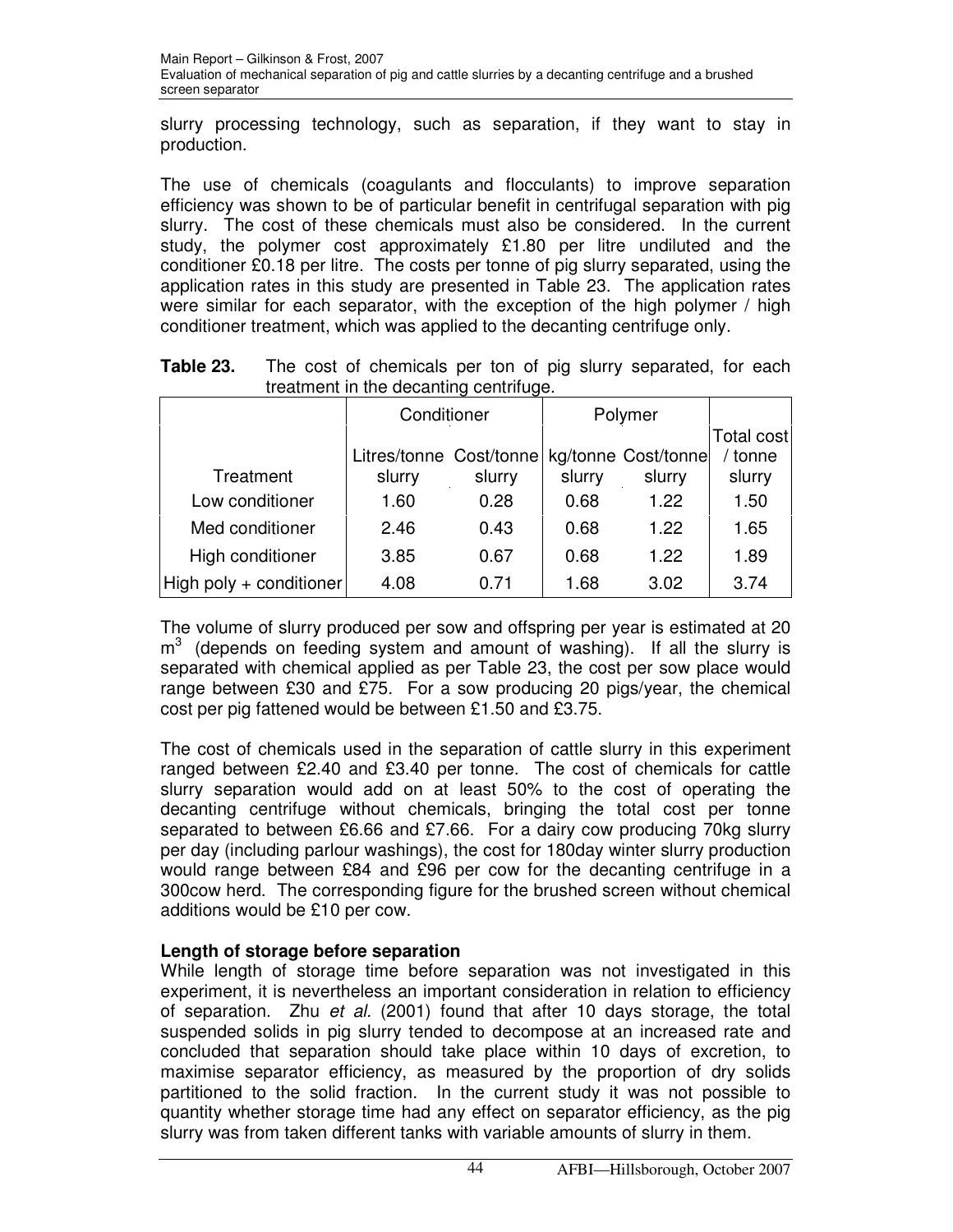The effect of storage time on manure constituents was evaluated by Pos et al. (1984), using pig and cattle slurries. They found that dry matter concentration for all types of slurry decreased with length of storage time. For example, the dry matter concentration of beef slurry decreased from 7.26 % at 57 days of storage to 3.29 % at 102 days and 2.53 % at 129days. Moller et al. (2002) found a similar trend with stored pig slurry, with dry matter concentration decreasing with length of storage time. This decrease was attributed to the biological degradation of organic matter, which increased with length of storage time. As the organic matter is broken down during storage, an increasing proportion of this component is transferred from the solid fraction to the liquid fraction. Hence it is recommended that slurry is separated as soon as possible after excretion, to improve dry matter and nutrient removal to the separated solids fraction.

# **Odour**

A separator may be employed by pig farmers with the aim of reducing odour, both during the storage and spreading phases. Jamieson et al. (2001) reported that many of the compounds in pig slurry that contribute most to odour generation are contained within the finest fraction of the suspended solids (<0.105 mm). They also found that a substantial portion of the nutrients and organic matter were also contained within this fine fraction (46% of DM, 70% of TN, 47% of chemical oxygen demand (COD), and 75% of TP. Finer fractions of waste are more readily decomposed than larger fractions, and typically contribute more to odour generation (Zhang and Westerman, 1997). Moller et al. (2002) found that a decanting centrifuged removed all particles greater than 0.025 mm in pig slurry. This was similar to the findings of Sneath *et al* (1988) who found that all particles greater than 0.02 mm were removed by a centrifuge. Ndegwa et al. (2002) concluded that it may be necessary to remove particles less than 0.075 mm to reduce odour potential of the supernatant. Zang et al. (2006) found that there was a significant correlation between dry matter concentration and the concentration of volatile fatty acids associated with odour production.

The brushed screen separator used in the current work had pore sizes of 1.6 mm and while the supernatant was not analysed for particle size distribution, it can reasonably be assumed that small particles are mostly not removed during separation and therefore, the odour potential of the supernatant will not be much different compared to the raw slurry. The decanting centrifuge was much more efficient at removing finer particles and total solids and therefore, should lead to reduced odour potential in the supernatant, at least in the short term (30 days) especially with chemical addition. However, during storage the volatile fatty acid concentrations increase and so will the potential for odours (Ndegwa et al., 2002).

# **Conclusions**

- 1. Mechanical separation was not effective in differentially partitioning K or the ammonia N fraction of total N in into the separated solid fraction, irrespective of separator type or addition of coagulants/flocculants.
- 2. The decanting centrifuge partitioned significantly more nutrients into the separated solid fraction than the brushed screen separator. This was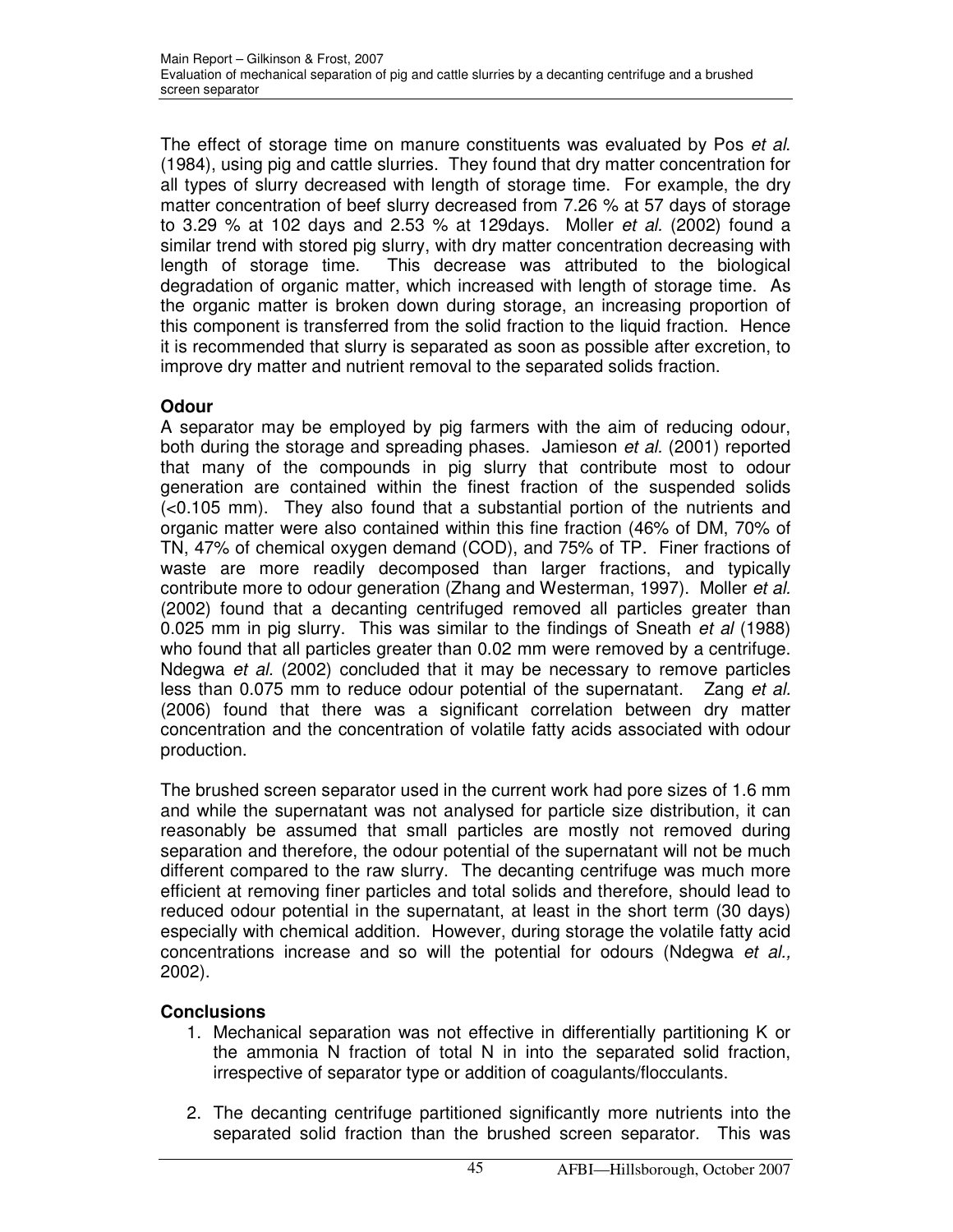particularly marked for total phosphorus. The difference in separation efficiency (as measured by the percentage of input partitioned to the solid fraction) between the 2 separator types was less pronounced with cattle slurry, compared to pig slurry.

- 3. Addition of coagulants/flocculants significantly enhanced the partitioning of nutrients into the separated solid fraction (except K and  $NH<sub>3</sub>-N$ ) for the decanting centrifuge, but not for the brushed screen. Hence coagulants/flocculants are not recommended for use with a brushed screen separator.
- 4. Addition of coagulants/flocculants significantly increased the volume of the supernatant produced, compared to the control treatment. This has important implications for storage capacity requirements.
- 5. There was a positive linear correlation between the dry matter concentration of the slurry (pig or cattle) and the supernatant dry matter concentration, for all treatments applied with either separator. The dry matter concentration of the slurry also displayed a linear positive relationship with the amount of dry matter partitioned to the separated solid fraction for all treatments with the brushed screen.
- 6. When comparing separation efficiencies with and without chemical additions, the reduction in the concentration of a nutrient in the supernatant, compared the slurry nutrient concentration, is not a useful measure. Water addition along with the chemicals dilutes the slurry and confounds the comparison of concentration of nutrients in the supernatant. In these circumstances the quantity of nutrients partitioned to the separated solid fraction is a better measure of separator efficiency.
- 7. The cost per tonne of animal slurry separated is approximately 5.5 times greater for the decanting centrifuge compared to the brushed screen separator, (£0.85 versus £4.50/tonne) excluding chemical additions.
- 8. The cost of chemicals, at the rates used in the current experiment, ranged between £1.50 and £3.74 per tonne of slurry separated.
- 9. There was a very good relationship between TP concentration and the dry matter concentration of slurry and supernatant. The equations developed in this paper could be used to predict TP concentration from the dry matter concentration of slurry or supernatant.
- 10. Mechanical separation may be an option for farmers who need to export organic nitrogen and phosphorus in the separated solid fraction to meet the requirements of the Nitrates Action Programme.